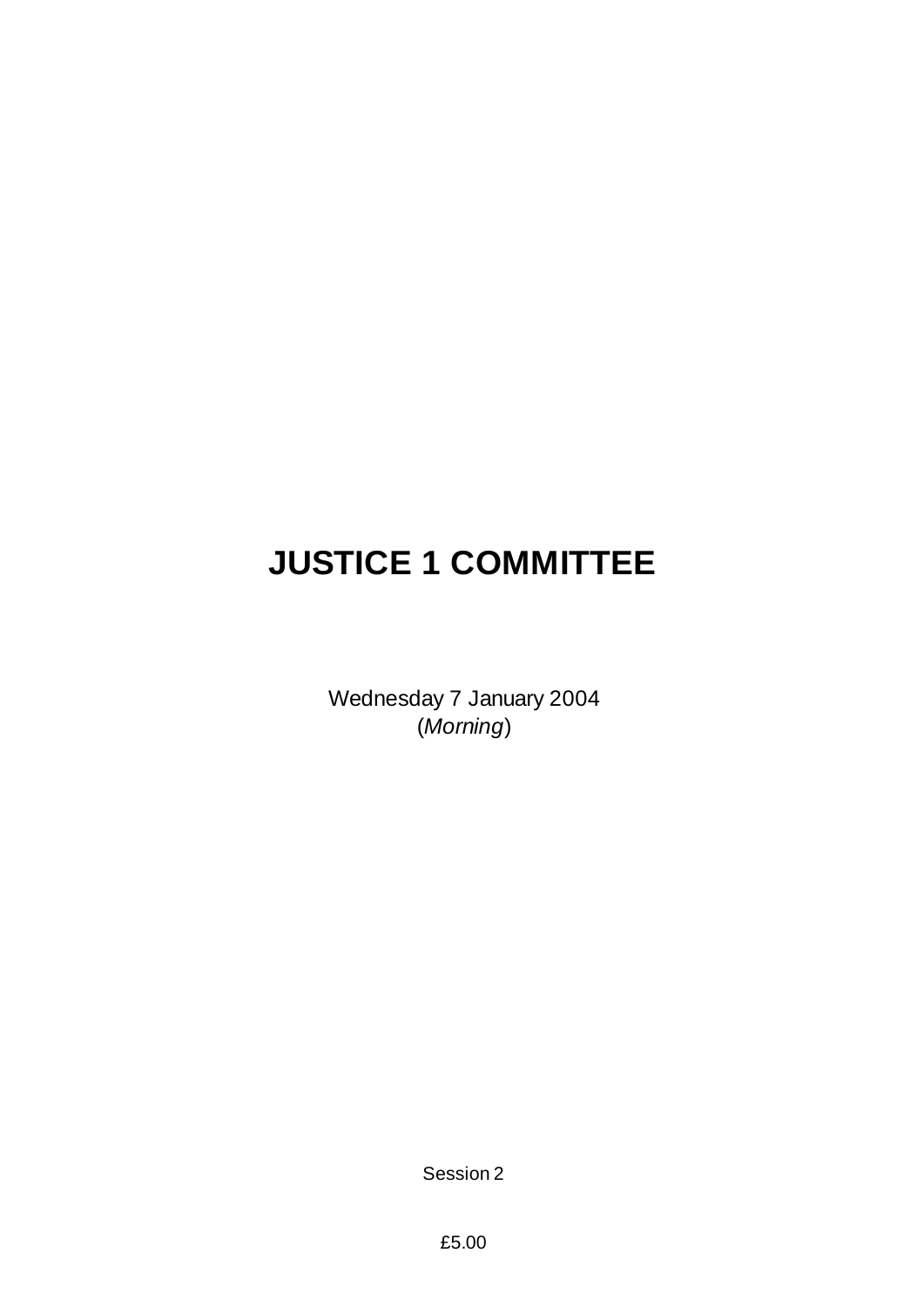Parliamentary copyright. Scottish Parliamentary Corporate Body 2004.

Applications for reproduction should be made in writing to the Licensing Division, Her Majesty's Stationery Office, St Clements House, 2-16 Colegate, Norwich NR3 1BQ Fax 01603 723000, which is administering the copyright on behalf of the Scottish Parliamentary Corporate Body.

Produced and published in Scotland on behalf of the Scottish Parliamentary Corporate Body by The Stationery Office Ltd.

Her Majesty's Stationery Office is independent of and separate from the company now trading as The Stationery Office Ltd, which is responsible for printing and publishing Scottish Parliamentary Corporate Body publications.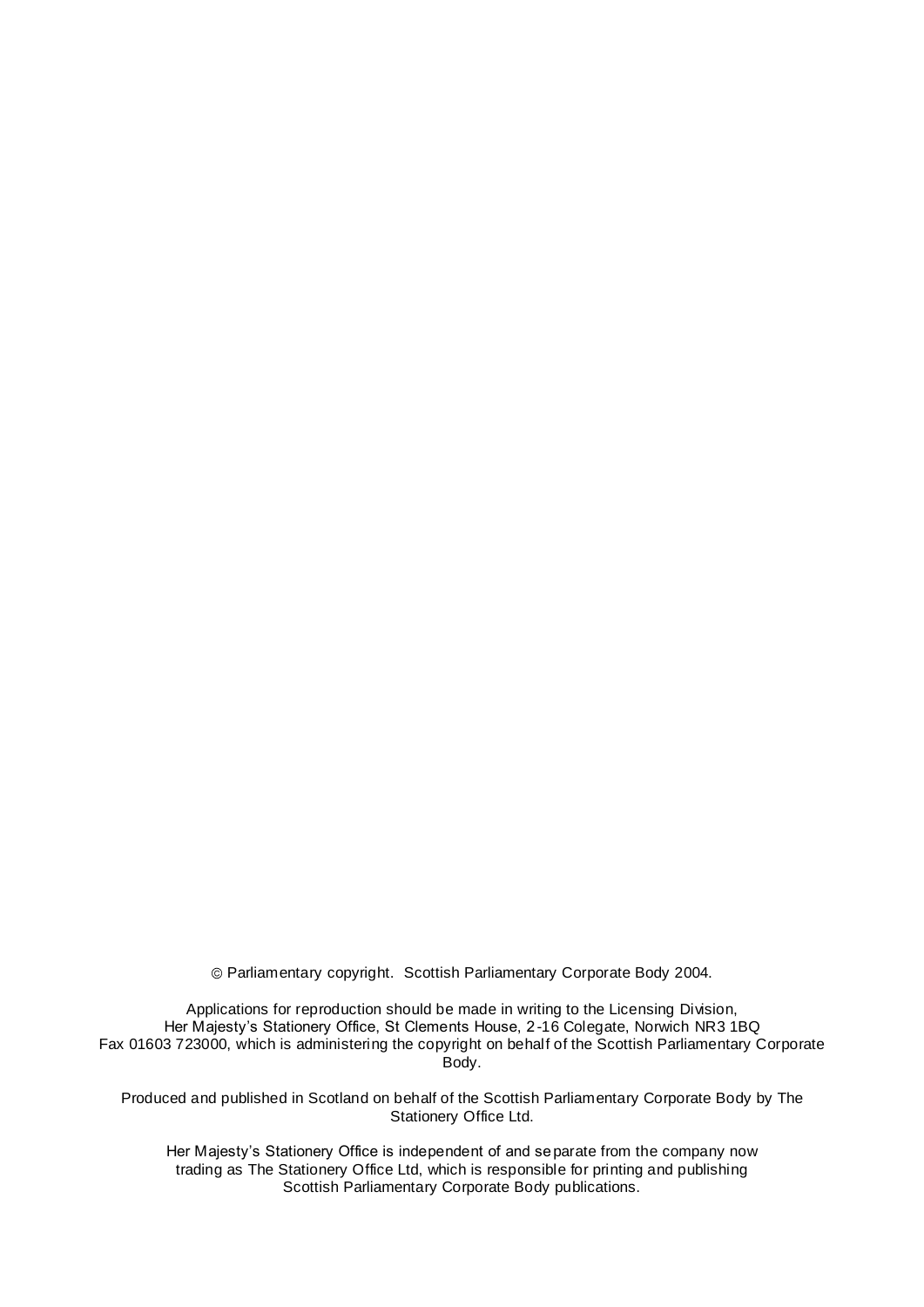# **CONTENTS**

# **Wednesday 7 January 2004**

**Col.**

# **JUSTICE 1 COMMITTEE 1 st Meeting 2004, Session 2**

#### **CONVENER**

\*Pauline McNeill (Glasgow Kelvin) (Lab)

#### **DEPU TY CONVENER**

\*Mr Stew art Maxw ell (West of Scotland) (SNP)

#### **COMMI TTEE MEMBERS**

\*Bill Butler (Glasgow Anniesland) (Lab) \*Marlyn Glen (North East Scotland) (Lab)

\*Michael Matheson (Central Scotland) (SNP)

\*Margaret Mitchell (Central Scotland) (Con)

\*Margaret Smith (Edinburgh West) (LD)

\*attended

# **COMMI TTEE SUBSTITU TES**

Roseanna Cunningham (Perth) (SNP) Helen Eadie (Dunfermline East) (Lab) Miss Annabel Goldie (West of Scotland) (Con) Mike Pringle (Edinburgh South) (LD)

#### **THE FOLLOWING GAVE EVIDENCE:**

Val Bremner (Procurators Fiscal Society) Sandy Brindley (Rape Crisis Scotland) Donald Dickie (Safeguarding Communities-Reducing Offending) Roy Martin QC (Faculty of Advocates) Susan Matheson (Safeguarding Communities-Reducing Offending) Derek Ogg QC (Faculty of Advocates) Neil Paterson (Victim Support Scotland) Frank Russell (Victim Support Scotland) Gordon Williams (Procurators Fiscal Society)

#### **CLERK TO THE COMMITTEE**

Alison Walker

**SENIOR ASSISTAN T CLERK**

Claire Menzies Smith

## **ASSISTAN T CLERK**

Douglas Thornton

**LOC ATION**

Committee Room 2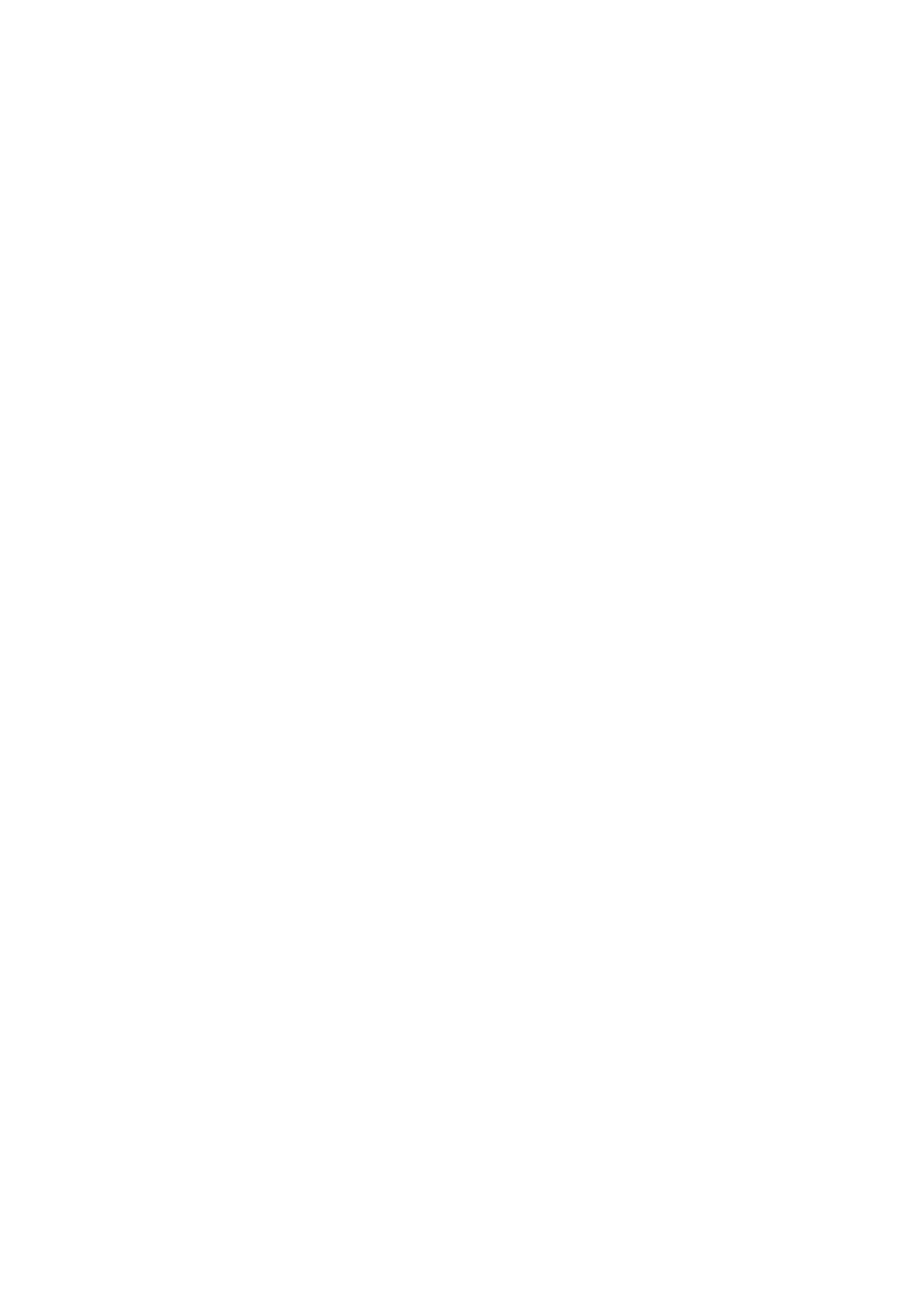# **Scottish Parliament**

# **Justice 1 Committee**

*Wednesday 7 January 2004*

(*Morning*)

[THE CONV ENER *opened the meeting at 10:11*]

# **Criminal Procedure (Amendment) (Scotland) Bill: Stage 1**

**The Convener (Pauline McNeill):** I welcome everyone to the first meeting of the Justice 1 Committee this year, and I wish everyone a happy 2004. I ask members to switch off mobile phones and other things that might interrupt the meeting. I have received no apologies and everyone is in attendance.

Item 1 on our agenda is the Criminal Procedure (Amendment) (Scotland) Bill and I welcome Professor Christopher Gane, who is the adviser to the committee on the bill.

I refer members to the written submission from the Faculty of Advocates and I welcome Roy Martin QC and Derek Ogg QC from the Faculty of Advocates. Roy Martin is vice-dean of the faculty. Thank you for your submission, which has been very helpful and to the point. We will move straight to questions.

**Bill Butler (Glasgow Anniesland) (Lab):** Good morning, gentlemen. In its policy memorandum, the Executive states:

"One of the main aims of this Bill is to introduce certainty into High Court procedure … and to ensure that trials proceed w hen the parties are ready. It is recognised that the current practices of the High Court do not deliver this."

Do you share that view?

# **Derek Ogg QC (Faculty of Advocates):** Yes.

**Bill Butler:** Could you elaborate? For what reasons?

**Derek Ogg:** For the reasons given by Lord Bonomy in chapter 5 of his review. I have no difficulty with anything that Lord Bonomy has identified. What he did was very important; he took a holistic approach and realised that, as in the Forth rail bridge, everything cantilevers into everything else.

If the prosecution is under pressure and does not have time to get a witness list out to us, as defence counsel, early enough before a trial, we cannot prepare because we do not know what the case is. If, two days before the trial, the prosecution suddenly produces an expert report that says that, in a case in which there was virtually no evidence against the client, there is now fingerprint evidence, DNA evidence and blood spatter evidence—and I am talking about something that happened to me in a case this week—then I have to get reports. That causes delay. If a witness does not appear, that can cause delay; and if an accused has health problems, that can cause delay. Lord Bonomy recognised that delays come from a number of sources. In his recommendations, he rightly tries to attack each and every cause of delay and to see how they could be cured. You cannot cure them all, but he tries to consider them all. There is no single cause of delay; there are many causes.

**Roy Martin QC (Faculty of Advocates):** I wonder, madam, whether I may add briefly to that?

**The Convener:** Yes, of course.

**Roy Martin:** I wanted to confirm that the representations that the committee has received have been prepared by the criminal bar association of the Faculty of Advocates, of which Mr Ogg is the chairman. The faculty itself supports those representations.

You might be aware that the faculty has submitted its own observations on the bill on three occasions: first, to Lord Bonomy's consultation exercise; secondly, to Lord Bonomy's report; and thirdly, to the white paper. I mention that, not because there is any difference of position on those matters—the faculty entirely supports the criminal bar association's position—but to indicate that the faculty presented submissions prior to the recent representations.

On that basis, and as I do not want to take up too much time, I endorse everything that Mr Ogg has said. We are entirely satisfied, as was Lord Bonomy, as he indicated in chapter 5 of his report, that delays in trials, disruption, adjournments and other such problems result from a combination of factors, some of which are a result of, for example, late notices, which have been mentioned. That implies no fault on the part of the Crown, but is simply a consequence of the overall pressure on the system.

#### 10:15

**Margaret Mitchell (Central Scotland) (Con):**  The introduction of mandatory pre-trial hearings is central to the bill. Will that improve efficiency and reduce delays?

**Derek Ogg:** Yes, absolutely.

In my submission to the committee I say that a culture change will be required. The word "change" creates chills in any institution where it is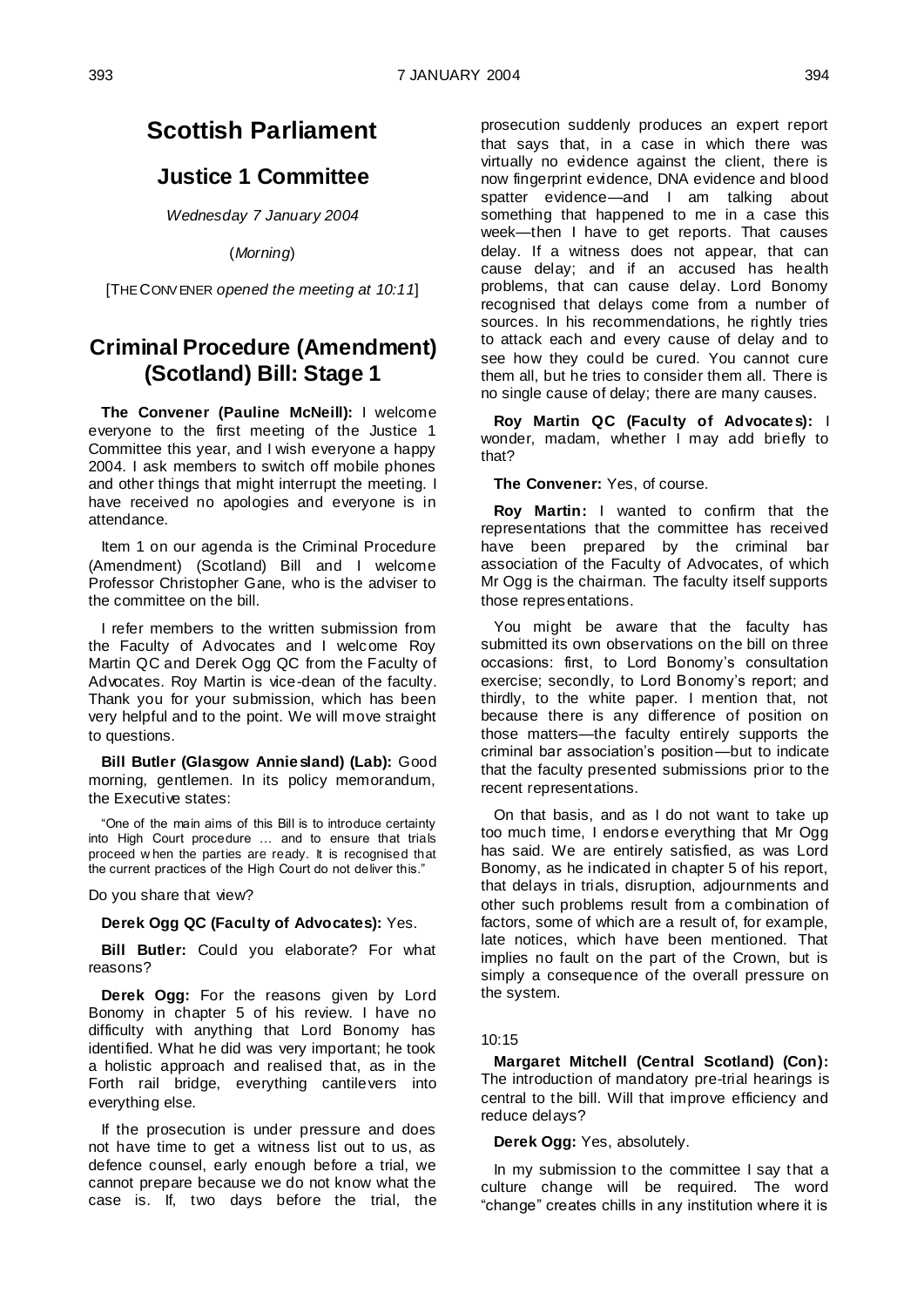heard and the High Court is certainly one such institution.

The making of rules does not secure the outcome; that will require all of us to want the measures to work. The preliminary diet procedure could be subverted if people do not put in the effort that is needed. In particular, I call on the Crown Office to assign specific counsel to specific cases. It already does so—to its credit—in very big cases. However, on numerous occasions when the defence approaches the Crown Office to speak to an advocate depute about a trial that is coming up, they are told, "I only just got the papers today and I have not read them." Advocate deputes are literally up to their waists in papers. They might be sent the papers for 10 trials that are scheduled for a sitting and they cannot read them all—to start with, they do not know which trials will go ahead, so it would be a terrible waste of time if they did read everything. By the way, they have to do that reading at weekends and at night.

It might seem strange that I am speaking on behalf of the prosecution after all that we have heard from some advocate deputes about the matter. The key to success would be to assign a dedicated advocate depute to a particular case, so that we could speak to them at an early stage, prior to the preliminary diets.

**Margaret Mitchell:** Why does that not happen now? Is it because of the resource implication?

**Derek Ogg:** Absolutely.

**Margaret Mitchell:** So the system needs more people.

**Derek Ogg:** If an advocate depute has 10 cases to try during a fortnight and does not know which ones will be adjourned because a witness is unwell or has not shown up, or because there will be a motion for adjournment due to a lack of preparation, why would that advocate depute read 700 pages of evidence and productions—and spend their weekend doing so, when they should be spending time with their children? They simply will not do so. The Crown Office must provide resourcing and I have spoken to people in the Crown Office who acknowledge that that is necessary.

The culture change also applies to the defence. A major culture shift will be required, but Queen's counsel, particularly in High Court cases, will in effect have to become case managers, which is something that we have never done. We have behaved rather like automatons; we talk about being instructed by solicitors and we turn up and act when we receive a letter of instruction. As case managers, we will spend less time on our feet in court, moving for adjournments, and more time outside court, meeting the prosecutor and our solicitors and telling our solicitors what they must do to ensure that a trial can run on a specific date. We will not wait for a solicitor to turn up and say, "I tried to get that statement but I didn't manage to," or, "Do you want me to apply for sanction to call a particular expert?" We will have to anticipate matters and instruct our solicitors. In other words, if the new system is to work, the instructions will go in the opposite direction. I certainly advocate that, but it will involve a big culture change for the defence. As I said, rules do not achieve outcomes, but culture changes do.

**Margaret Mitchell:** We take the point about the need for a culture change, which you make strongly in your paper.

As a result of the Pryce-Dyer report, more resources are being put into the Crown Office and Procurator Fiscal Service. Are those resources sufficient and have they led to any improvement in the service?

**Derek Ogg:** I am speaking anecdotally, but I cannot say that I have noticed any difference. On Christmas eve I received a letter from the Crown Office about a particular murder trial, which introduced 13 new witnesses and 12 new productions, which would extend to 300 pages of evidence. The case involves a big medical question about whether there has been a homicide at all.

Included in those 300 pages was an expert opinion from a cardiologist, who was added as a witness at the last minute. We had no idea about that evidence at all and only found out about it in a letter that we received on Christmas eve. The productions themselves were produced the next week—the day before new year's eve. You can imagine the kind of disruption that was caused.

I was ready for trial on Monday of this week the first day of the first sitting of the new year until I received that notice. My professional obligation to my client means that I should not go to trial until I have found a cardiologist who can tell me if the cardiologist that the Crown has produced is talking sense or nonsense or is merely expressing an opinion. If he is expressing an opinion, I have to find out whether it is one that is generally shared and so on. I have to protect the client's interest in a critical case in which we must establish whether a crime has been committed.

I am delighted that the bill will amend section 67 of the Criminal Procedure (Scotland) Act 1995 to state that additional witnesses will have to be produced a minimum of seven days before the preliminary diet and that only in extremely special circumstances could new witnesses be introduced before the trial diet. I believe that Lord Bonomy was particularly keen on that amendment. Provided that the judges interpret "special circumstances" as meaning that they should not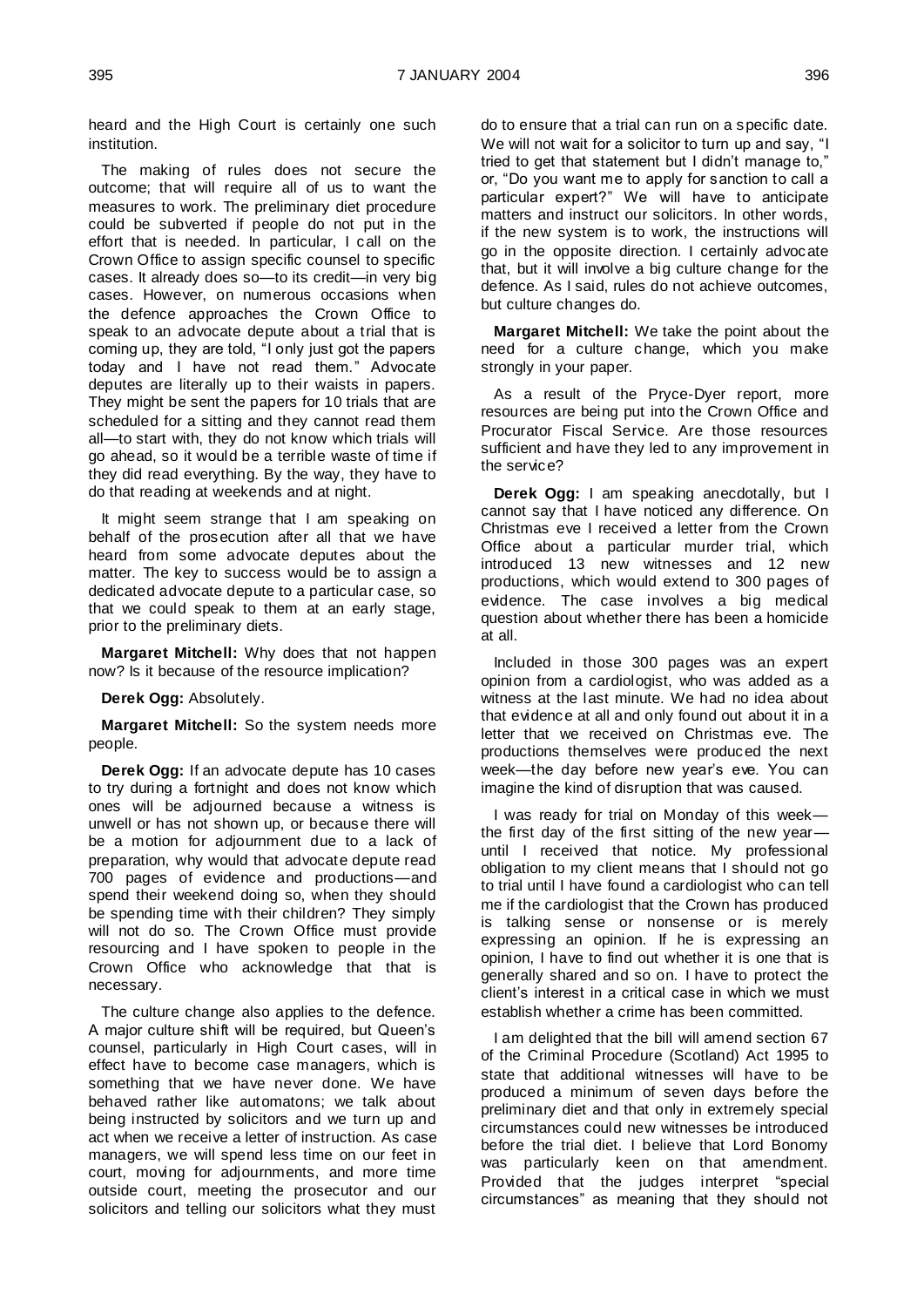simply grant permission, the system should work. I always understood that section 67 was meant to deal with special circumstances but, in the past 12 months, no criminal trial that I have been involved with has proceeded without at least one section 67 notice to introduce witnesses at a late stage.

**Margaret Mitchell:** That brings me on to my next point. What do you think is the role of the judge in the preliminary hearings?

**Derek Ogg:** Unfortunately, you have to think about the judge independently. We are dealing with human beings and, to some extent, what happens in any situation depends on their personalities. There will have to be a culture shift on the part of the judges; they will have to want to make the system work. If judges are simply going to sit up on the bench and remain aloof from the procedure, it is not going to work. Judges must acknowledge that the Crown and the defence have difficulties and help to resolve those difficulties in a way that results in a definite trial diet.

I am concerned about one aspect of judges' conduct that I have noted in the behaviour of a couple of judges who would be influential in relation to the procedure. Sometimes, judges can ask too much about what the defence is. If the defence requests an adjournment for a specific reason relating to a specific expert, some judges say, "Why do you need that expert? Are you disputing this point or that point?" In one case, the judge asked, "Is your client disputing that that is his handwriting?" That is not a question that a judge should ask me. My client's instructions are confidential; I am not obliged to tell a judge anything about a case and could be criticised and sued if I did. I will not tell a judge details of the defence.

I fear that a result of judges' proactivity in managing cases will be their thinking that they are entitled to make too many inquiries into what the defence is, as opposed to how well the defence is prepared. As long as it is quite clear that we will not be disclosing confidential client information and nothing in this bill would make us do that—the system will work, provided that the judges are willing to make it work. That would be a great help.

**Roy Martin:** I would like to add to that from the point of view of the Faculty of Advocates. I agree with everything that Mr Ogg has said. The critical underlying issue that is technically addressed in the memorandum that accompanies the bill, but is not explained in any great detail, is the point that we made from the outset in our submissions to Lord Bonomy's consultation exercise, which is that there must be sufficient resource available for the procedures to work.

The Faculty of Advocates warmly welcomes and enthusiastically encourages the Lord Bonomy reforms and the bill in general. We hope that the reforms will work, but they will do so only if all the participants in the system have adequate resources to do what they have to do, particularly in relation to the early case management. That means that, first, the Crown Office and Procurator Fiscal Service must have the resources to allocate an advocate depute to the case sufficiently early that he or she can discuss meaningfully with the other side the evidence that will be required and the issues that will be important.

Secondly, there must be sufficient judicial resources, which is the very point that is made about the judges with the right culture being available to perform the services. Thirdly, there will be implications for legal aid. There must be sufficient legal aid for solicitors and counsel to prepare adequately and early enough. From the point of view of the Faculty of Advocates, I emphasise that those are important factors. The culture cannot be changed by simply changing the rules; the resources have to be provided so that the rules can be properly followed through. Subject to that, we enthusiastically endorse what is being proposed.

**Margaret Mitchell:** What do you think should be the consequences if either party comes to a preliminary hearing without being fully prepared without just cause?

**Derek Ogg:** I have always taken the view that a judge is able to report any member of the faculty who fails to carry out their duties, whether those duties are statutory or to the court. We are principally officers of court who are responsible to the dean of faculty. I do not think that it will happen a lot because there is a sentimental view held by judges, who are former members of the faculty, that it is clyping on other professionals. They often make do with being acerbic or giving counsel a dressing down in court. If counsel fails in their duties, it is appropriate for there to be some underpinning of a culture change and that failure should be reported to the dean of faculty. The dean would then exercise the discipline of the Faculty of Advocates against someone who was failing. That is what it is; it is someone who is failing in their job. Just because we are selfemployed does not mean that we cannot fail in a job. If someone fails in a job, there should be consequences.

I am concerned that it will end up impacting on the accused. The person who pays for bad counsel or badly prepared cases—and it happens with solicitors and counsel—is the accused. I have no difficulty with a professional getting it in the neck, but I object to a trial judge saying that, despite the professionals not doing their job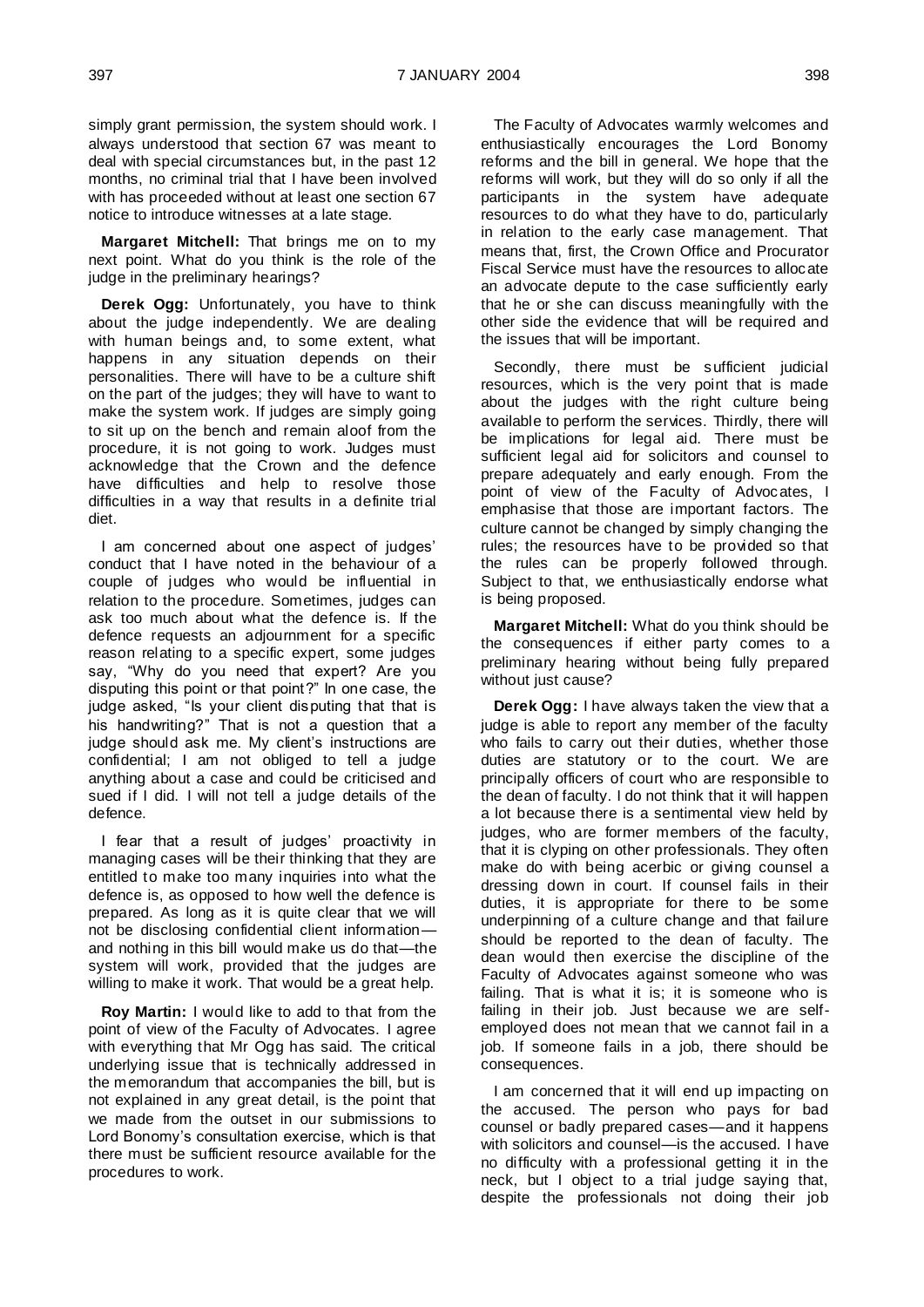properly, they are going to trial anyway. That is improper because it is not fair to the accused. It is not the accused's fault if their counsel has taken on too much work or gone on holiday or not contacted the solicitors or managed the case properly. The potential impact on the accused is why I would prefer to remain in a system that would involve a report to the dean.

Deans, past and present, who have received reports have never hesitated to discipline members who have failed in their duty to the court. We take very seriously the fact that we are not like solicitors and that the accused is therefore not a client. We represent the accused, but we are officers of court and that is where our principal duty lies.

**Roy Martin:** Although there have been one or two reported instances in the recent past when judges have criticised counsel in particular, I suspect that that has occurred as a consequence of the existing system: the lack of time for preparation, the sudden presentation of materials and the lack of certainty about when trials are going to start. Some years ago I was an advocate depute and apart from then, I have practised only rarely in the criminal court. Having been out of the Crown Office for 15 years or so, I was astonished to find out how informal the system is for allocating a diet when a trial was going to start. That is one of the reasons why there have been some apparent difficulties.

The benefit of a preliminary diet system is that that should be avoided and everyone will know when the trial is going to start. So there ought to be no excuse for a lack of preparation. Mr Ogg fairly accepted that that might be counsel's responsibility, but it might also be the responsibility of the solicitor or a delay on the part of an expert witness. The judge, who is in control of the preliminary diet process, is the ultimate arbiter and he can report someone for professional misconduct to the appropriate authority, whether they be an advocate or a solicitor. I suspect that, if the system is properly implemented with the necessary resources, that is much less likely to happen because people will know what they have to do and when. The judge is also the best person to make the assessment of professional behaviour at a time when it can be done.

**Margaret Mitchell:** The bill does not contain any limit on the number of preliminary hearings that there can be. Should there be such a limit?

#### 10:30

**Derek Ogg:** No, I do not think so, because common sense will limit the number of such hearings. A judge will look at the minutes and see how many preliminary diets there have been and for how many weeks the process has been going on. The whole culture of the bill is geared towards fixing a date when everyone is ready to go ahead and that is what the judge will have in his mind every time a preliminary diet is called. The idea is that the two parties are supposed to tell the judge when they will be ready. If they tell the judge one date and then tell him another, he will wonder at what point he can rely on what they tell him. A judge will be well able to focus people's minds on that.

With expert witnesses, for example, the difficulty might be getting all one's experts in one place at one time, as they could be conducting heart surgery or a post mortem somewhere else. For an expert to be available for a diet of trial, he must be able to say that he can be called at any time in a fortnight. Which one of us could say that we would be available to respond to a phone call telling us that we were due in the High Court right away or in two hours' time and that, if we were not there, we would be in contempt of court? That creates difficulties for experts. Not being able to guarantee experts' availability on a specific day can cause motions for adjournment.

I would not like to restrict the number of diets, but I would like there to be a culture of fixing a date and trying to stick to it, rather than of fixing an unrealistic date. People should have a damn good reason if they need to go back to the judge. At the moment, the judges have established such a culture, partly because of the criticism that there has been about adjournments.

**Margaret Mitchell:** Judicial management at the preliminary hearing is crucial.

**Derek Ogg:** That is right. It should not simply be a case of having a form of words to obtain an adjournment; the real reason for the adjournment should be looked for behind the words. To their credit, the judges are doing that now, because they are aware of public concern on the issue. It is now much harder to get an adjournment than it was even 12 months ago.

**Margaret Mitchell:** That is helpful.

**The Convener:** I want to pick up on some of the points that you have made. The question of the use of section 67 of the 1995 act has been raised with the committee on more than one occasion. Given that you mention the issue specifically in your submission, will you give a brief summary of your understanding of how the relevant provisions in the bill would operate if the bill became law?

**Derek Ogg:** As I understand the bill's provisions, the Crown will be required to intimate any witnesses or additional evidence that it had not previously intimated with the service of an indictment. It will have to do that not later than seven days prior to the preliminary hearing. In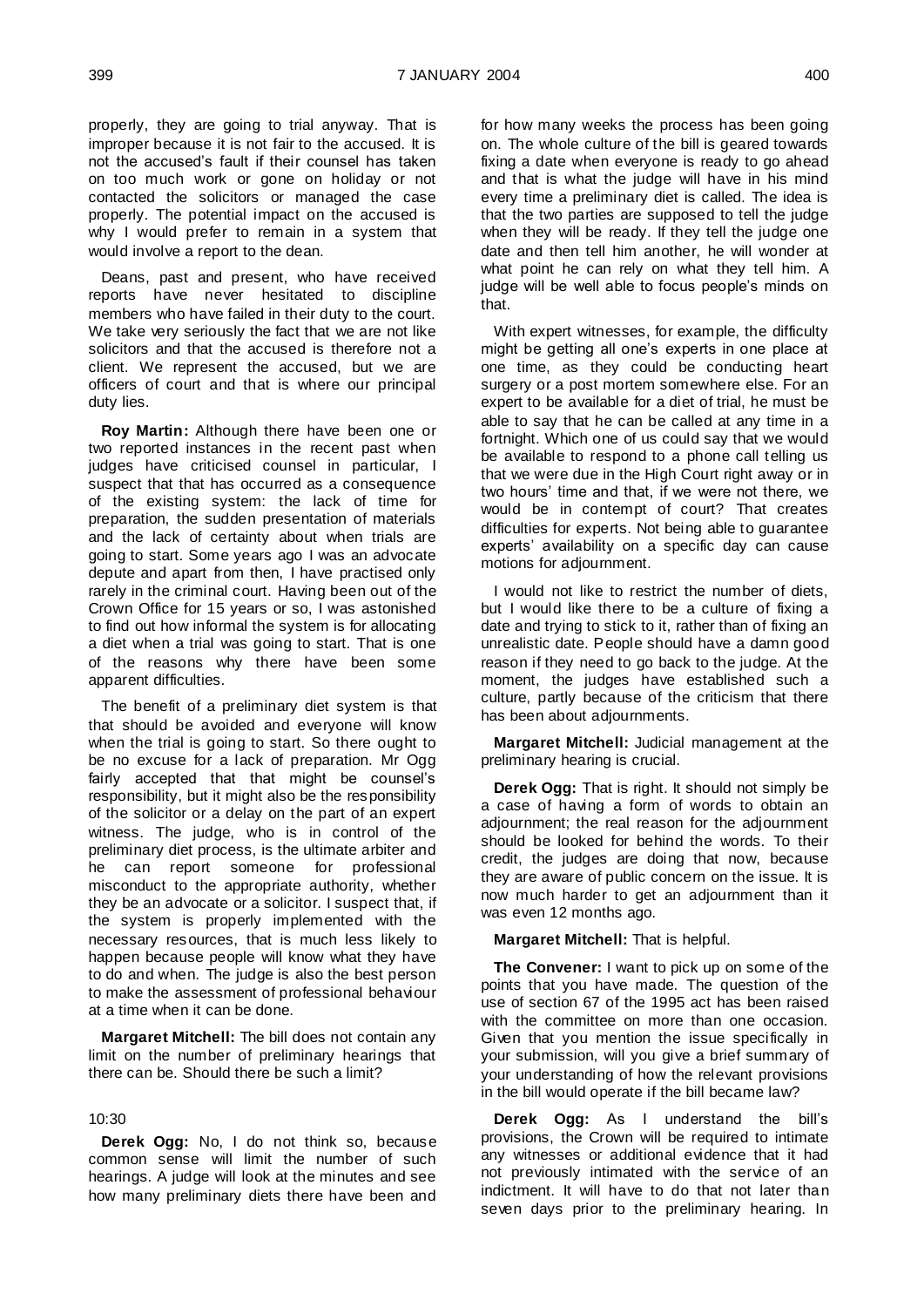other words, the Crown will have shown its whole hand before the preliminary hearing.

The fact that we will have a week to know that will allow us to work out, for example, whether we need an expert to counter the Crown's expert, who that expert will be, when he will be available and whether the Scottish Legal Aid Board will sanction the expenditure for that. It is arguable that that could be done in a week. That will enable us to go to the preliminary diet in the knowledge that a cardiologist has been whipped out of the hat, which will mean that we will be able to instruct our agents to contact another cardiologist to find out on which dates he will be available to attend a diet and whether we will be granted legal aid for that. We would expect him to be available on those dates and to receive his report within a certain period of time. I am content with those provisions.

Although that is the general rule, as I understand it, the bill will also provide a saving provision, which is that there will be special, unforeseen circumstances, in which, if the court thought that it was justifiable, the Crown would be able to introduce evidence seven days prior to the trial—I think. The two-day rule, which was always ludicrous, has gone. It is all right to substitute one of the police officers who had served a document two days before a trial, for example, but it is not all right to introduce a new expert witness at such short notice. Having a provision about a right to introduce evidence seven days prior to the trial in very special circumstances is acceptable, provided that the judges treat it as a highly restricted provision.

The provisions in question will mean that we will have to have a properly resourced Crown Office, because it will have to meet deadlines or lose evidence altogether.

**The Convener:** That was going to be my next question. You spoke about receiving notice of 13 new witnesses on Christmas eve. What is your expectation of the Crown's ability to deliver what would virtually be a sweeping away of the provisions that it has relied on?

**Derek Ogg:** It is a bit like Parkinson's law; and this is going to be law. If an overstretched department is given a certain amount of time to do things, the tendency is to leave on the back boiler that which can be left on the back boiler, until the last minute. The last minute is now going to be changed from two days to seven days. It is just a new deadline for people to meet. Often, expert reports—such as the ones that I received on Christmas eve and new year's eve—are dated two or three months previously. I suspect that it was only when the advocate depute who was doing the trial was reviewing the papers that he or she said, "This report has not been issued; it should be sent out. I need it to prove the case." The man or

woman doing the trial will eventually say, "Hold on—there are witnesses who are not in the indictment but whom I think I need in order to strengthen or help my case." To some extent, there are afterthoughts.

**The Convener:** When should special defences be lodged? Should everything be lodged for the preliminary hearing?

**Derek Ogg:** Yes. That is vital.

**The Convener:** You raised the question of the continuity of Crown and I thought that I should ask about the continuity of counsel. Lord Bonomy would expect junior counsel to appear at the preliminary hearing and then report back to senior counsel. How would that be done?

**Derek Ogg:** If I were representing someone in a murder trial, I would regard the preliminary hearing as a critical diet. The preliminary hearing will become a critical part of the whole proceedings. I would not understand why a senior counsel would not want to be there. Senior counsel are going to have to accept what is, in effect, the new job of being a case manager once they are instructed. That means carrying the can, doing work outside of court, and going to the judge to explain why things have or have not been done. It is wrong to expect junior counsel to do that.

Sometimes I instruct to assist me junior counsel<br>ho are not highly experienced criminal who are not highly experienced criminal practitioners. The way that junior counsel learn about criminal law and learn their trade is by working with experienced senior counsel on cases. I would be unhappy about sending someone who was not experienced as a trial counsel to a preliminary diet. Senior counsel should accept responsibility for the case once instructed, and that would include the preliminary diet.

**The Convener:** In your submission, you make an important point about unexpected events—for example, when the Crown may claim that a witness will speak to a particular event but the witness then does not. That could upset the whole idea of the preliminary hearing. Will you say some more on that?

**Derek Ogg:** There are concerns about what can and cannot be said at preliminary hearings. At that stage, we are not dealing with people having lodged affidavits of what their evidence is. It is a precognition that is taken by someone; it is their words about what someone has said to them. What the defence thinks about the strength of the Crown case—or, indeed, what the defence thinks about the strength of its own case—can be in a state of flux and can change. It is not unusual to have witnesses who have given contradictory statements to the police; and it is not unusual for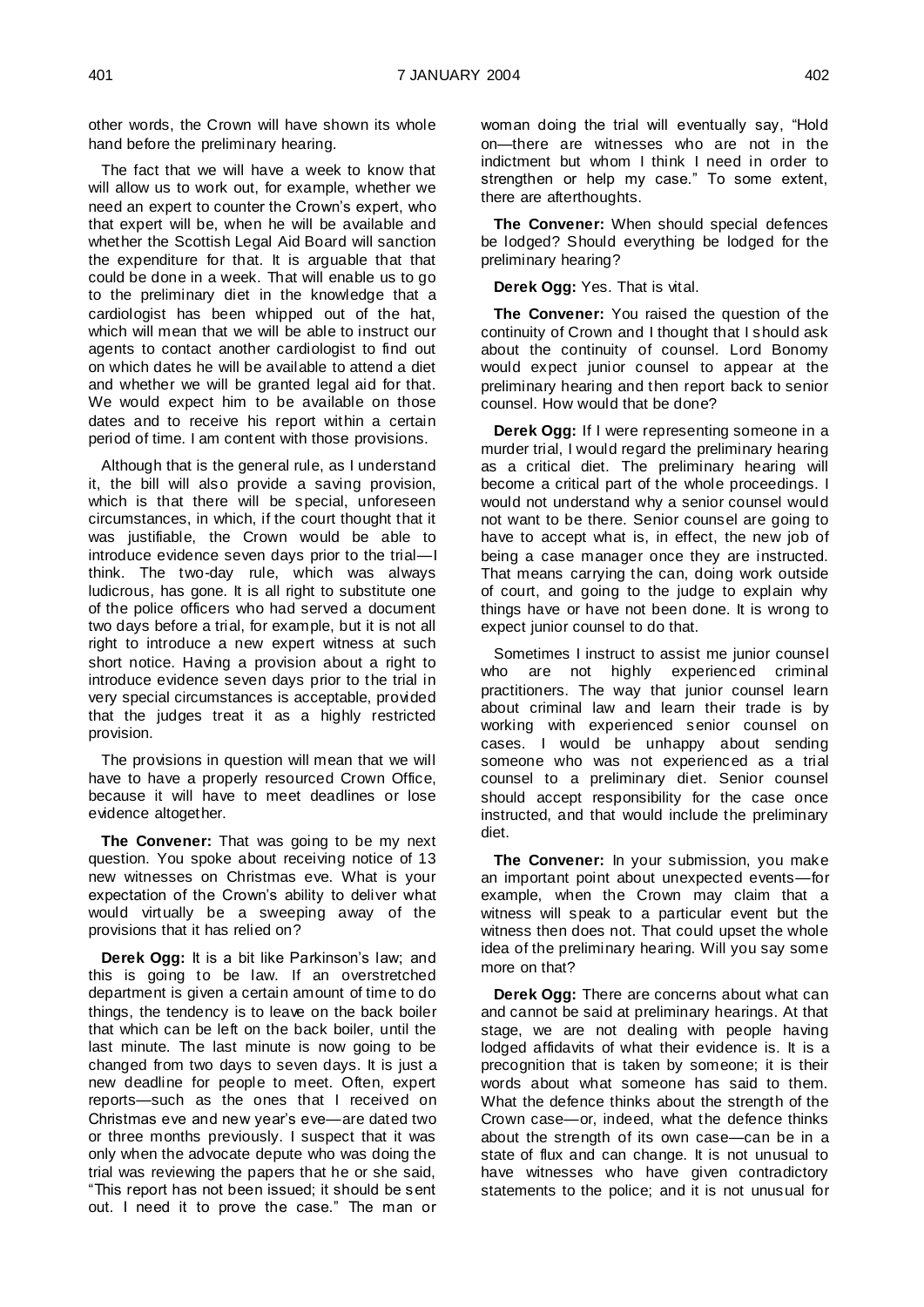witnesses to change important nuances of their evidence when they come to court.

A witness could say in a statement to the police that they saw a particular person do it; or a police officer could take from what the witness has told them that that is what they meant. That would therefore be the information that I have. However, at the trial, the witness may say, "Well, I saw the person do it; but I was 200 yards away, I wasn't wearing my glasses, I was inside my car and it was raining but I didn't have my windscreen wipers on." They may still believe that they saw something, but rational people listening to that may say, "If that is their evidence, they cannot have seen anything. They've confabulated and have interposed between two events an intermediate event that they think must have been the person doing it." That is a common psychological trait.

Sometimes you do not know and cannot agree on some areas of evidence because you simply do not know the strength or the reliability of the witnesses' evidence. That was one of my concerns about unexpected matters that could arise.

**The Convener:** Are you simply saying that that issue might not be curable? How would it be cured?

**Derek Ogg:** Difficulty with such reviews of how we do things often arises, especially when continental systems are examined. In Europe, the inquisitorial system has all the statements virtually in affidavits and on file before a trial starts, so the opportunity for people to change their positions is different from that in Scotland. We rely on an adversarial system to obtain evidence. In other words, that person's evidence and whether it is reliable are beaten out on that anvil.

The European systems involve an instruction judge who investigates matters independently and obtains statements that are available equally to the prosecution and the defence and which form a court file, rather than a prosecutor's file and a defence file. I have not been asked about it, but that relates to one of my concerns about trial in the absence of the accused. It is said that trial in absence is human rights compatible.

**The Convener:** We will ask you about that.

**Derek Ogg:** That is an example of the differences.

**Michael Matheson (Central Scotland) (SNP):**  Will you explain how important early disclosure of Crown evidence to the defence is, to make procedures work effectively?

**Derek Ogg:** Bonomy is eloquent on that. In the course of its investigations, the Crown uncovers information that it keeps on file until it eventually makes a tactical judgment about whether to include a person as a Crown witness. The Crown decides whether having that person as a witness is to the advantage of its case and whether scientific evidence is relevant to the argument that it wants to make. By and large, the Crown does not tell the defence about the evidence until it has made those judgments.

If the Crown told us early that it had sent bloodstained clothing to a lab for examination, taken blood that had been sent for DNA examination and found fingerprints on the gun that had been sent for examination, and that it was examining handwriting, that would allow us to prepare our defence accordingly. If we know that those experts will produce reports, we can direct our solicitors to apply to the Scottish Legal Aid Board for sanction for such experts. We would use that sanction only if it were necessary. If the Crown's expert said, "Those weren't your guy's fingerprints on the gun," I would not need another expert to agree with him. However, I would have in the bag my sanctions from the Scottish Legal Aid Board. By and large, it takes 10 to 14 days to grant a sanction, so I would have an important time advantage.

The Crown might then say that it had a preliminary indication from its cardiologist that the person probably died because of heart disease rather than because of a punch to the face. I might therefore say that I did not need my cardiologist. We could note who the Crown's cardiologist was and send our man along to take a statement from him. If the Crown told us what it was doing as the case progressed, we could anticipate what we needed to do, save time by obtaining the approvals for that and speak to the Crown's witnesses to find out whether we needed further investigation. That would be a big culture shift.

I suspect that, sometimes, the Crown keeps all that information in the bag until it has made a tactical decision about whether to use it. I am not saying that the Crown attempts to keep things from us, but the frequent use of section 67 of the Criminal Procedure (Scotland) Act 1995 is disconcerting and cannot be justified on the ground of resources alone.

**Roy Martin:** I will add a broader perspective to that. One fundamental of pleading in criminal and civil cases under Scots law is that there ought to be no surprises when the case comes to trial or proof. In civil cases, that is provided for by a system of relatively full pleadings at which each party pleads the case, so giving notice to the other of the various lines that will be run. The criminal system might initially have been based on similar principles, but it is certainly not any more. The requirement for disclosure and for the case not to be kept back from the other side for any longer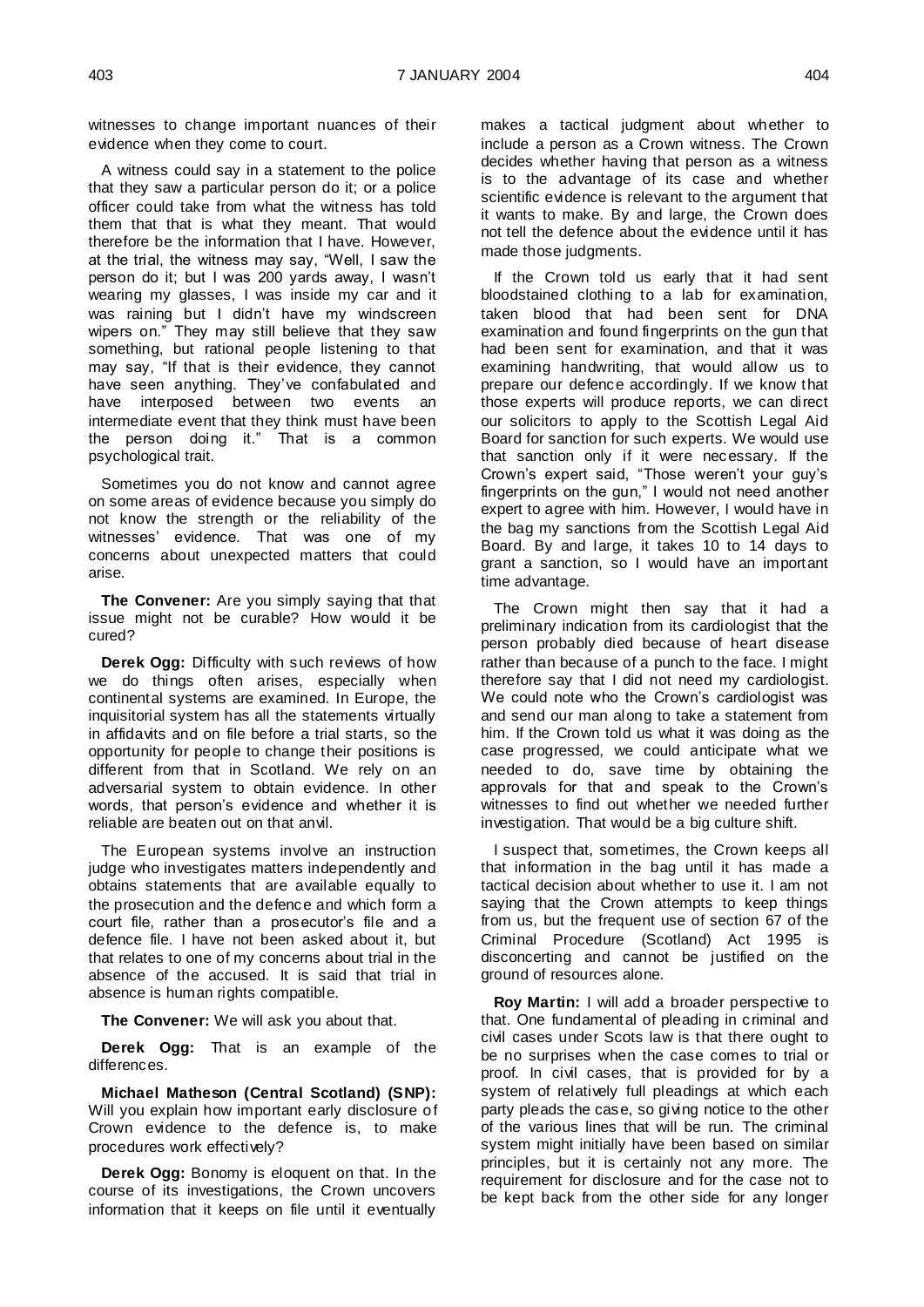than is absolutely necessary is a fundamental principle of Scots civil and criminal law. How that is managed is a matter of administration, or precedent and practice, but early disclosure is not in any sense an innovation. The Crown should lay before the defence the case that it intends to bring and the various strands of evidence that it intends to lead at as early a point as possible.

## 10:45

**Michael Matheson:** Should the bill contain a specific provision that directs early disclosure?

**Derek Ogg:** The provision that requires the Crown to disclose its evidence and productions seven days prior to the preliminary diet forms that specific provision. If there is a drop-dead provision that says that if the Crown does not do that at that time, it will lose, Parkinson's law will make sure that that happens.

I do not think that any of you want to wake up one morning to find that the *Daily Record* is saying that Parliament has allowed a murderer to walk free because the Crown missed lodging by a day a DNA report showing that the accused's semen was on the deceased. No one is suggesting that that should happen. The Crown could come to court and ask for such evidence to be lodged late only in very special circumstances. No doubt the judge would criticise it severely for that, but it would be a rare judge who would refuse to allow such evidence. That is why there is a saving provision to allow other evidence to be submitted in special circumstances.

**Michael Matheson:** Should the judge have a specific sanction to use against the Crown if it does not meet the deadline and disclose the information, other than referring the matter to the dean of the faculty?

**Derek Ogg:** Perhaps the vice-dean will be able to answer that better than I can, but the difficulty with reporting advocate deputes is that, although all advocate deputes who are advocates are subject to the ethical requirements of the faculty, they are also required to carry out their duties as contractees—they are all schedule E employees of the Crown Office, so they are under contract. It would therefore be difficult to report an advocate depute who was making a motion to allow late evidence because someone in the bowels of the Crown Office had slipped up. The vice-dean might be able to comment on that, but I think that the dean would be reluctant to exercise his jurisdiction against a prosecutor. If Parliament sets up the independent investigative or review body of the Crown Office, such complaints might be made to that body.

**Roy Martin:** From the point of view of the faculty, the jurisdiction of the dean in matters of discipline would extend over any advocate depute who was an advocate and who was alleged to be guilty of some form of professional misconduct. I suspect that we are not really talking about that here. I suspect that we are talking about a situation where, for whatever reason—not necessarily because of an individual's fault or a deliberate act—the Crown simply fails to meet a deadline. The first consequence of that is in the hands of the judge at the preliminary diet or at any other part of the procedure. That is an important safeguard, because judicial independence may be brought to bear on the particular issue.

The other thing to be borne in mind is the difference between the position of the prosecution and that of the defence. The defence is there to represent the interests of the individual who has against them the forces of the state by way of the criminal indictment. The duties of those representing the accused are to the accused, whether we are talking about a solicitor, advocate or indeed witnesses who are asked to bring an independent judgment to bear—their duties are individually to the accused.

The Crown is quite different. It is acting in the public interest. There is, of course, a victim in most crimes; there are witnesses and individual consequences to what might have happened. I would have thought that the judge was best placed to decide whether the Crown had failed—by a deliberate act, for example—to disclose something that ought to have been disclosed. Given that the Crown is acting in the public interest, the judge is in the best position to decide whether, in the public interest, the accused should walk free or whether some sanction is merited on an individual such as an officer or an advocate. That is a difference to be recognised in relation to the two sides of the criminal case. We are not talking about two private parties or two public bodies in opposition. Rather, the situation involves the public interest against the interests of an individual.

**Michael Matheson:** What sanctions would be available to a judge if he decided that the Crown had failed to disclose information that it should have disclosed?

**Roy Martin:** The ultimate sanction is that he might bring about a situation in which it was impossible for the Crown to proceed to trial because an essential part of the evidence simply could not be led. In that situation, the accused would then be free. It is difficult to envisage what lesser sanctions might be—I suspect that Mr Ogg is better placed than I am to do that. Normally, in criminal trials, particularly those in which the accused is in receipt of legal aid, there is no question of an award of expenses against either party. There might be sanctions against individuals. For example, an individual might be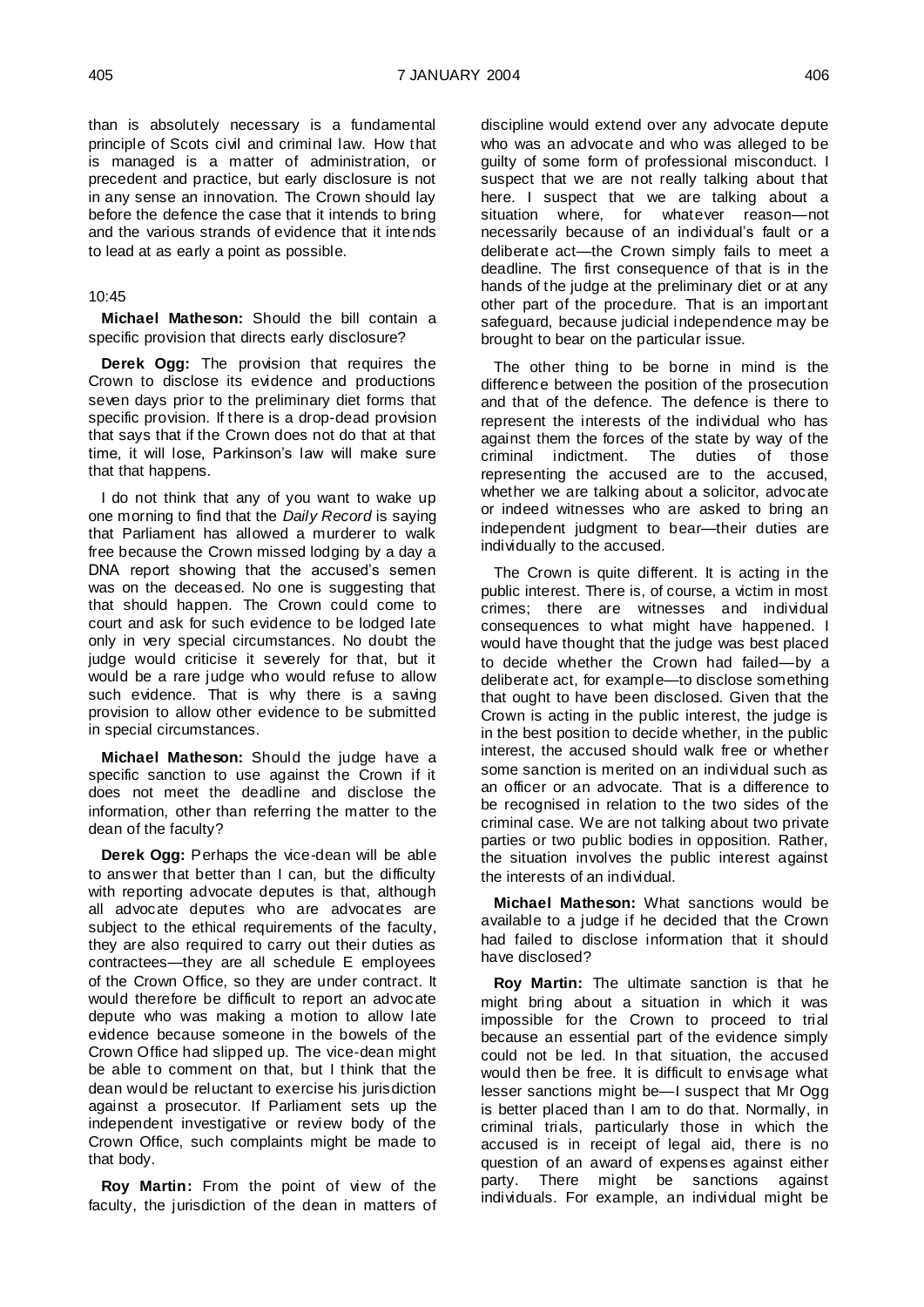called before the judge because he is said to be in contempt of court, but, again, that would be at the extreme end of the issue. I suspect that the sanctions might involve the judge exercising discretion such as allowing a further adjournment or preliminary diet. However, in such a case, we would have the assurance that the sanction was under the control of the judge and was not brought about by the Crown or the defence.

**Derek Ogg:** By and large, the judge would simply adjourn the trial diet because not enough notice had been given to the defence. He could simply say that it would be unfair to continue with the trial as a rabbit has been pulled out of a hat. If he adjourned the trial diet, that would make the situation fair again, as the defence would have time to do its job. We are not talking about the judge effectively allowing someone to walk free because a deadline has been missed; we are talking about a judge administering the fairness of the proceedings. His job is to make sure that the trial is conducted fairly. If the Crown pulls a rabbit out of a hat, the judge is under no obligation to say, "Nice rabbit, nice hat, let's get on with the trial." He should say, "We are going to have a further delay, caused by the Crown, which I criticise." If that happened a lot, representations would have to be made to Parliament for further powers because the system would not be working as envisaged.

The ultimate sanction would be to say that, because the deadline had not been met, the trial should proceed without the new witnesses or evidence. It may be that there are urgent considerations in relation to witnesses, such as those who might have come from abroad to give evidence. A delay in the trial might have a huge economic impact on such people. In such a case, the judge might decide that it was important to get the trial over and done with. Even if the Crown submitted evidence after the deadline to the effect that the accused had mental problems, for example, the judge would be able to say, "You obviously did not think that that evidence was important enough to put it on the initial indictment, so you've had it. We shall carry on with the trial without the new witnesses."

**Michael Matheson:** Most of the evidence that we have had on early disclosure has focused on the need for the Crown to disclose evidence at an early stage to the defence. Does the defence have a role in disclosing evidence to the Crown at an early stage?

**Derek Ogg:** If the defence intends to lead witnesses to speak to or rebut any aspects of the Crown case or to lodge any expert evidence or reports, there are time limits in relation to when that can be done. Effectively, that is when the defence discloses its evidence. The Crown can

then interview the defence witnesses and experts and get a steer from that as to what the defence is thinking.

It is important to remember, of course, that the defence is under no obligation to prove the innocence of the accused; it is the Crown who has an obligation to prove their guilt. We call the charge a libel because that is what it is until it is proved. The Crown has accused someone of dreadful acts and it should not do so unless it has evidence that can prove that that person has committed those acts. The right of the defence to remain silent is enshrined in law and convention. Nothing that inhibits that right should be allowed, including requirements to disclose details of the defence.

Currently, in a rape case, if the defence is consent, the defence counsel has to give notice of that. In a murder case, if the defence is selfdefence, we have to give notice of that. If the defence is alibi—"I wasn't there; I was having dinner with a nun in San Fransisco"—we have to give notice of that and give the name of the nun and the name of the restaurant. There is a system of giving notice of the defence. However, we must remember that our system entitles us to say, "Prove it. Full stop."

**The Convener:** I want to ask you briefly about early disclosure. I hear what you say about the legal principle of the right to remain silent and what you say about a culture change. Will it be possible to achieve that culture change if only the Crown is required to disclose its evidence early?

What is the general practice for the questioning of witnesses before the indictment is issued? It has been suggested that defence counsel could act a bit more quickly in questioning witnesses before the indictment is issued, to allow an early start.

**Derek Ogg:** We can act more quickly in taking statements from witnesses if we know who they are and have their current addresses and if we know that they are willing to co-operate.

**The Convener:** But you currently get that information.

**Derek Ogg:** No. With respect—

**The Convener:** You get a provisional list of witnesses from the Crown.

**Derek Ogg:** No. If you read chapter 5 of Bonomy, you will see—I think in paragraphs 5.9 to 5.11—that he says, in effect, "That's the theory; now here's the practice."

**The Convener:** But in some cases you get that information. You are surely not saying that you never get a provisional list of witnesses from the Crown.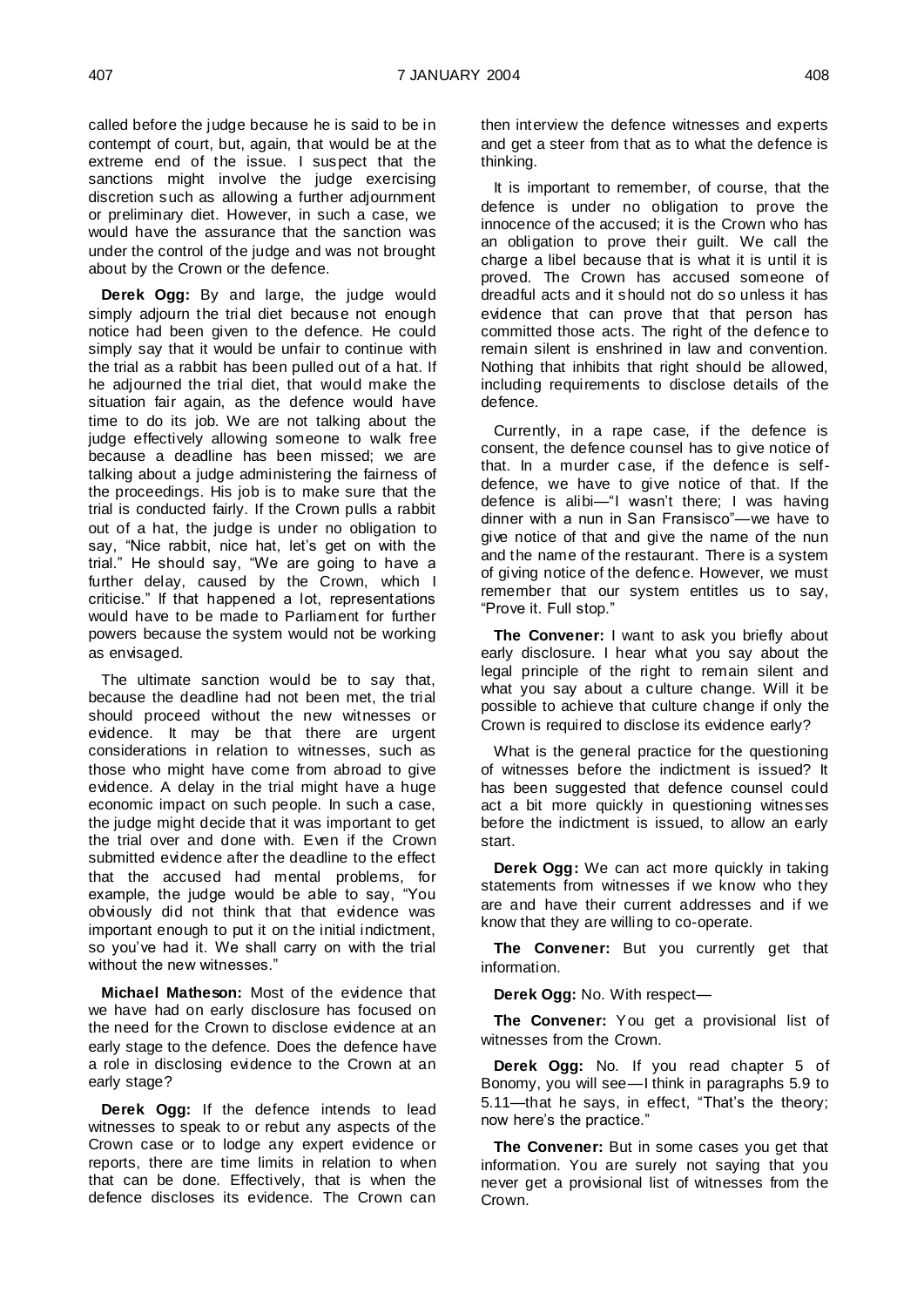**Derek Ogg:** No. The theory is that provisional advance lists of witnesses are given, but that does not always happen in practice—not by a long chalk. The provisional list—or, indeed, the final list—often does not appear in advance. The final list of witnesses may include people who were not on the provisional list, such as experts, fingerprint officers and others who are proving the forensic side of the case, which is an important part of Crown proof nowadays. Those people could not be on the provisional list. The provisional list contains the people whose names and addresses the police have noted. Bonomy is perfectly clear in saying that the root cause of delay in a trial is—

**The Convener:** I know. I am sorry to cut across you, but I was interested in your view on whether the defence could prepare cases a bit more quickly before the indictment, if it has a rough idea of who the witnesses will be.

**Derek Ogg:** On a case-by-case basis, that might be true. Some firms of solicitors are good at doing that and some are not so good. If the objective is to have trials proceed on a specific date after the 80 days, that will best be helped by early disclosure of witnesses. You talked about a culture shift; the culture shift that I am talking about is one in which people will co-operate towards that objective. However, I do not see how disclosing the defence achieves that at all. You are talking about a different culture there.

**The Convener:** Lord Bonomy talks about uncontroversial evidence and says that the procedure for that is not very well used at the moment.

**Derek Ogg:** That is to put it mildly. I will tell you what happens. A notice of uncontroversial evidence arrives in a solicitor's office and he fires off a standard letter from his word processor to say that none of it is agreed. I cannot remember a case involving so-called uncontroversial evidence.

I agree entirely with Lord Bonomy. When a notice of uncontroversial evidence is served on us, we have only seven days to respond, but we do not know whether the evidence might turn out to be critical or not. We really do not know. If we agree that something is uncontroversial, lo and behold, sod's law being what it is, we may have agreed something that turns out to be controversial. We have therefore been negligent and have failed to represent properly the interests of our client. Our client then appeals under Anderson v HMA that he was convicted because of the incompetence of Mr Ogg QC, his counsel. The appeal court then agrees that I should never have agreed that the evidence uncontroversial and the client is acquitted and perhaps retried or perhaps not. The headlines in the *Daily Record* will then attack me and no other

solicitor in the country will ever again agree to a list of uncontroversial evidence.

# 11:00

**Roy Martin:** I wonder whether I may add to that, based on my experience as a prosecutor. In such matters, it is often overlooked that, ultimately, the case is proved or not proved before a jury. It may be important that the jury hears evidence, even if it is uncontroversial.

I recall a series of trials in which it was necessary to lead a great deal of uncontroversial evidence, which was entirely repetitive. The evidence concerned the attendance of members of local authorities at meetings, in a case about fraudulent claims for expenses. On one occasion in that series of trials, the defence refused to agree to a joint minute, as it was then called, for the leading of the evidence—and one could suggest that that was against the public interest and a great many witnesses appeared to testify that the particular member had not been present at meetings. In another trial, the Crown offered a joint minute of admissions and the defence accepted it, so the trial was much shorter.

I am satisfied on that experience that the jury was better served in the first trial than in the second, because instead of something simply passing before the jury in a matter of a few seconds—with the clerk of court reading out the joint minutes of admissions that stated all that was agreed—the jury was aware of the fact that on many occasions somebody had claimed to be somewhere where other people had been, to which the clerk who was taking the minute testified.

That may be a special circumstance on my part, but it emphasises the importance of witnesses' testimony before juries, even when the evidence is uncontroversial. That is not to say that I disagree with Mr Ogg, because as far as the defence is concerned his point is important. The critical element for the defence, as he mentioned in his answer to the previous question, is the presumption of innocence. The defence is not there to prove anything. There is the risk that, if something is agreed to, that makes the proof and—whether or not it can be criticised—that is ultimately not in the interests of the defence. That is not to say that I do not support the agreement of evidence as far as it can be agreed, but I understand why people are not prepared to agree it.

**Derek Ogg:** It is worth saying that prior to a trial it is difficult to agree evidence. I do not know of many trials during which counsel has said to the Crown, "That's not in dispute. Put it in a joint minute." In such circumstances, the Crown Office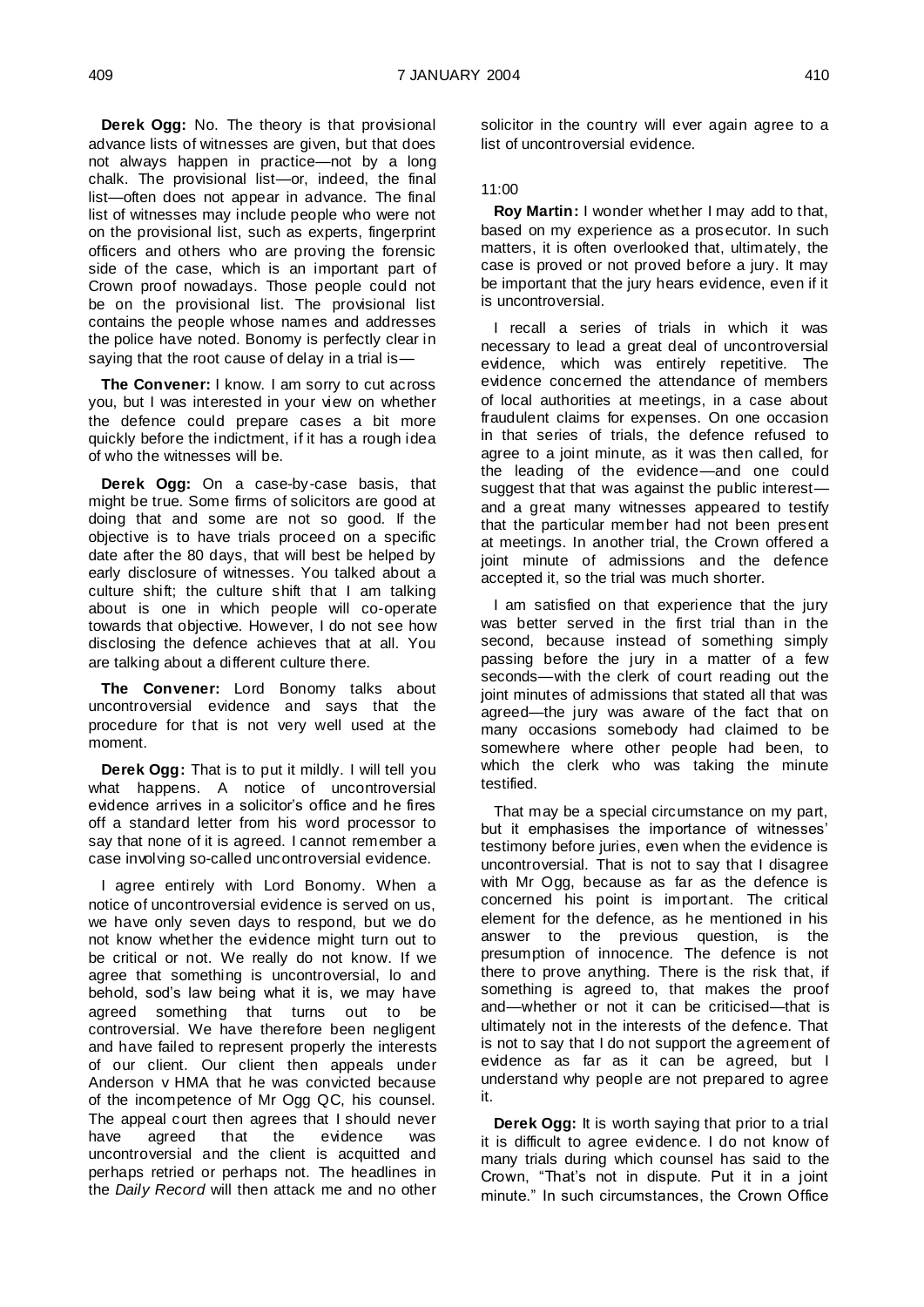can phone the witnesses to say, "You needn't bother coming to speak to your photographs", "You needn't bother coming to speak to the docket that you put on or your service of this warrant," or something of that nature.

Most trials involve dispensing with a dozen or 20 witnesses—or up to 30 witnesses in some cases—because we agree a joint minute on stuff that we know we can agree on. We have instructions on it and we know that it is not critical. Sometimes that is not known until one gets into the trial and knows who the trial counsel will be, because the trial counsel may say, "Well, I don't know why anyone agreed that this was uncontroversial, because I am of the view that it is controversial."

Everyone will tell you that joint minutes substantially curtail criminal trials in Scotland. They do not make a difference to the day on which trials start, but they substantially curtail their length and inconvenience to witnesses. It should not be thought that inconvenience to witnesses is caused only by adjournments. It is caused by the fact that witnesses have to hang around waiting to get a phone call to come and speak to, for example, a document that has been extracted from a file, even though they may not know anything about the case. If joint minutes can be agreed early, that should be encouraged. The trial judge could do that.

**Mr Stewart Maxwell (West of Scotland) (SNP):** I want to take you over your written submission and some of the comments that you have made this morning about fixed trial dates. Correct me if I am wrong, but this morning you seemed to suggest that you support fixed trial dates, because they bring more certainty. However, in your submission, you appear to be opposed to fixed trial dates. You certainly express considerable doubts in your written submission about the practical effectiveness of the proposals to replace High Court trial sittings with fixed trial dates. Do you think that it is necessary to change the current system from sittings to fixed trial dates?

**Derek Ogg:** I am sorry if my commentary is unclear or appears to be ambiguous in that respect. That is certainly not our intention. We support fixed trial diets and I believe that our document says as much.

That said, we criticise new section 83A that the bill proposes to insert into the Criminal Procedure (Scotland) Act 1995. According to the explanatory notes, subsection (3) of the proposed section seeks to allow judges to fix a trial diet. The indictment will fall if it is not called at that diet, although the Crown has the right to raise it again at a future date if it sees fit.

Paragraphs 59 and 60 of the explanatory notes say:

"Section 8 introduces a new section 83A into the 1995 Act w hich makes provision for tw o different approaches for the court in relation to appointing and continuing the trial diet … Under subsection (3), the court may fix a particular day as being the one on w hich the trial diet shall commence."

I support such an approach, because it provides certainty and means that we will be working towards a definite date. Paragraph 60 continues:

"In such cases the diet cannot be continued w ithout formally calling in court."

I also support that, because I do not think that any procedure with respect to someone's trial should happen without it being called in their presence in a court of law. Paragraph 60 goes on to say:

"If it is not called on that day, the indictment w ill fall. That means that the Crow n cannot take further proceedings on that indictment. Subject to any overriding time limit constraints, how ever, the Crow n may re-indict the case."

That gives us a drop-dead scenario and forces the Crown and the defence to be ready on that particular day.

However, paragraph 61 of the explanatory notes says:

"The other approach is that set out in subsections (1) and (2). In such cases the court w ill appoint a trial diet for a given day, but it w ill be possible to continue such a diet from day to day w ithout formally commencing it by calling it. Continuation w ill be by a minute signed by the Clerk of Justiciary",

who is a civil servant. That means that there will be no representations; the diet will not be held in public; the accused will not be present; and there will be no necessity under the legislation for the clerk to investigate how such a step will affect the availability of the defence's expert witnesses or even of counsel, who in three days' time might be conducting a trial under a fixed diet in another court. Such an approach puts into the hands of a civil servant employed by the courts the power that, under subsection (3) of new section 83A, is only in the hands of a judge. It gives that civil servant unaccountable power because, after all, he is not accountable to me or anyone else, including Parliament.

In fact, such a measure effectively means that, for example, a clerk in the High Court in Edinburgh and a clerk in the High Court in Glasgow could schedule Queen's counsel into a conflict of times. Without that measure, I might have known that, with the fixed diet system, I had a fixed diet for Monday which was a three or four-day rape trial and a fixed diet for Friday which was a murder trial that would last two weeks. However, if such a diet is appointed under subsections (1) and (2) of new section 83A, I do not know whether I can take those two cases. If the diet is appointed under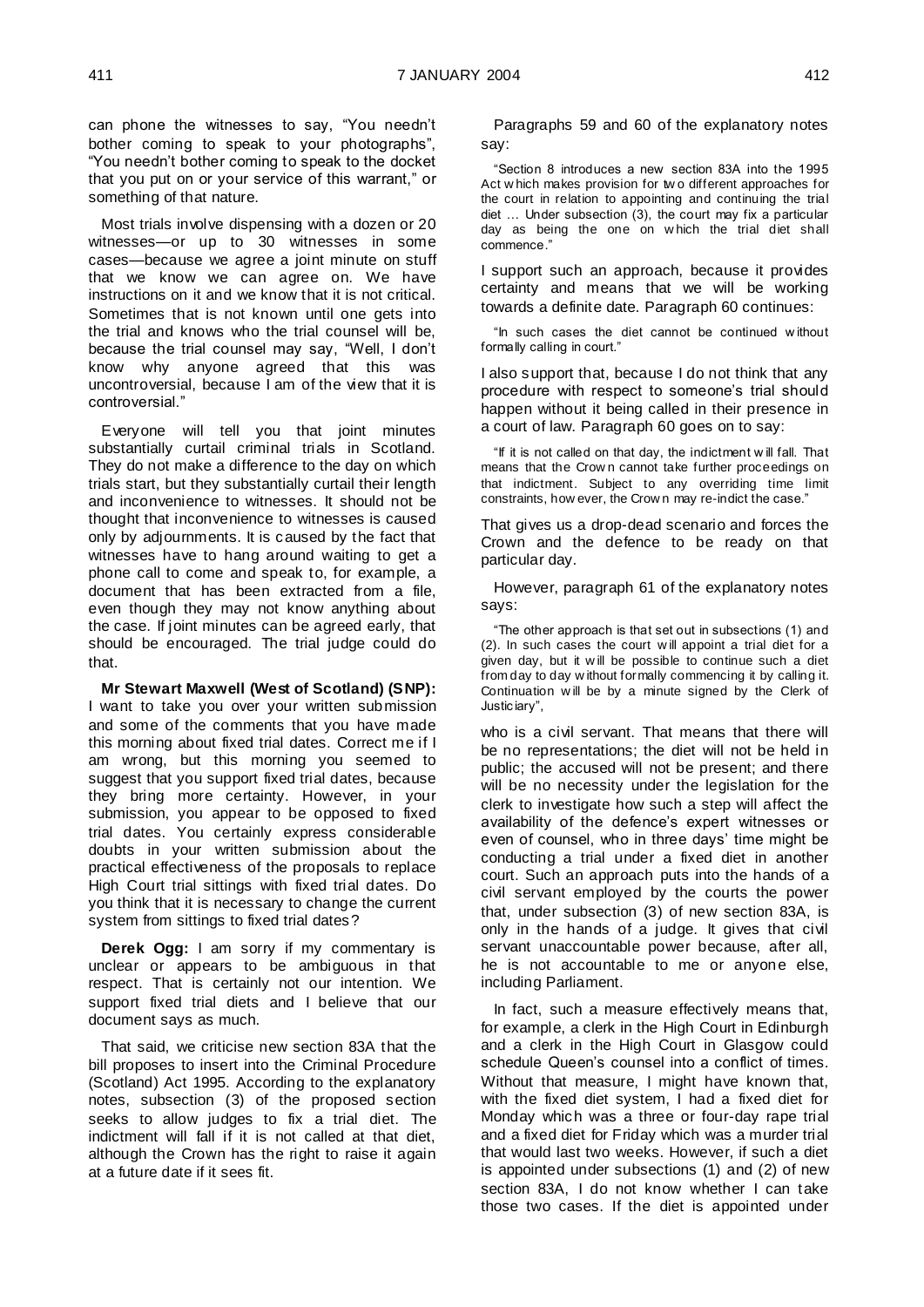subsection (3), I know that I can, because if it is not called for trial on those dates the indictment will fall. The case will have to be re-indicted at another time and there will be another preliminary diet at which we will discuss our availability.

Under subsections (1) and (2) of new section 83A, I might take instructions for a rape trial on a Monday. The victim and I think that the trial is meant to start on that day and we are ready to go to a trial that will last perhaps four days. I could also take instructions for a murder trial on a Friday. However, the two clerks in the two courts could administratively continue the rape case from day to day because, for example, they want to give priority to another case. As a result, on the Thursday. the clerk might say. "I've Thursday, the clerk might say, administratively continued this case to today." That means that the victim has been kept hanging on for three days and I am due to start a rape trial a day before I am scheduled—and, I would have thought, obligated—to start a peremptory trial diet for a murder. That is just a replication of the proposed system. It will create chaos.

I think that judges will tend to appoint diets under subsections (1) and (2)—in other words, the diets that clerks can shift from day to day because those do not involve a drop-dead scenario by causing indictments to fall. Indeed, I wonder about the relationship between the judge and the clerk in such circumstances. Who is the boss? Who is calling the shots? I also wonder about the relationship between the clerk and the Crown Office and which of them is the master of the instance. I certainly wonder about the relationship between the clerk and the defence counsel. I do not want my professional ethical responsibilities to be subject to a civil servant's whim, in effect, by their organising their court in a certain way on a day-to-day basis without any possibility that I can say to the judge, "This isn't fair."

**Mr Maxwell:** So your fear is that subsection (1) and (2) diets will be the norm and that subsection (3) will almost fall by default, as it involves "a dropdead scenario". In effect, there will not be fixed dates.

**Derek Ogg:** We will end up having to have sittings instead. With respect, my criticism was contrary to what you thought it was. I was criticising proposed new section 83A—we all think that the new section gives definite dates, as that is the objective that all of us are working towards, but in fact it could end up doing the reverse.

**Mr Maxwell:** You say that it will do so in your submission.

**Derek Ogg:** Indeed, things will be worse because currently a judge can say, "I am not going to adjourn from day to day. We have waited long enough—let's get our act together and get started." That has happened.

**Mr Maxwell:** If you believe that subsections (1) and (2) will become the norm and the option of choice, particularly because of the administrative flexibility that would be provided in the court system, how could such a problem be solved? How would you resolve that problem and get fixed dates? Would you change something in the bill?

**Derek Ogg:** The Parliament can create a hierarchy of preferences so that the judge should in normal circumstances appoint a fixed diet. The exception should be when there are special circumstances. A victim might be very vulnerable and there might be reasons to think that his or her state of mental health will not be auspicious on a particular day, or a child witness might have examinations on a particular day but might not be sure on what day those examinations will fall. There might be an anticipated uncertainty or—to use Donald Rumsfeld's dreadful concept unknowables that we know about. A trial might be vulnerable because of particular features that all of us can identify in advance.

The judge would have to state reasons for departing from the general requirement on him to fix a diet of trial. If the Parliament prioritised in that way, rather than simply giving us equal-handed alternatives, that would make it clear to the judge—who, as I have said, must participate willingly in the process—what was intended in respect of fixed diets. It would make it clear that, if everyone said that a trial would be ready to start on a particular day, it should start on that day and not have to fit into a civil servant's idea of which court should do what and when. In fixing the trial diet, the judge should be required to state special reasons at the preliminary diet for departing from the general requirement to make a fixed diet of trial.

**Mr Maxwell:** Do you object to the clerk per se being responsible for setting dates, which is an administrative function, and think that the judge should be responsible? Could the clerk set dates if certain safeguards are put in place? You said that a clerk could just make a decision about one court changing things and another court changing things without communicating with those who are involved.

**Derek Ogg:** What if there are two clerks in two different courts? They will have different administrative reasons for wanting to continue their work load or their judge's burden from day to day. The judge might be due to chair a meeting of the Parole Board on a Wednesday, for example, so that the trial cannot start then. A person would not know about that and might not be told about it. One of my fears relates to the fact that there does not seem to be any accountability on the clerk's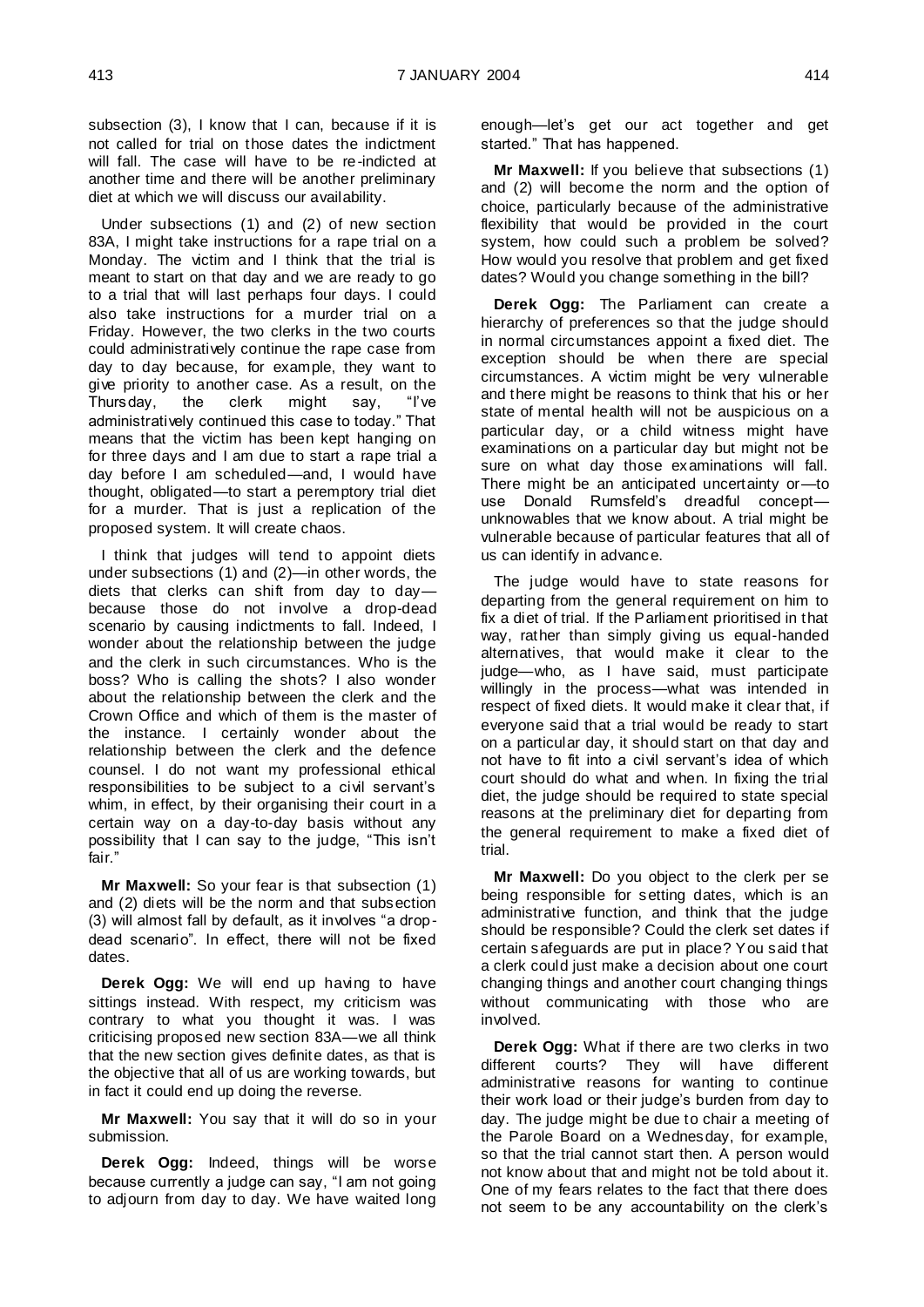part in respect of giving reasons, explaining why things are happening or, indeed, being required to take submissions from counsel.

As a Queen's counsel, I would feel uncomfortable making representations to a clerk of the court about a trial. That matter should be in the hands of the judge. The accused is under protection of the court and the court's president is the judge, who should never lose responsibility for that to the clerks. Therefore, I have a principled objection to a clerk doing such things, but I also have an objection to a judge doing them, because I know what will happen. I know what the theory and the practice will be. We will still get continuations. We will end up having to have sittings—all your efforts at getting fixed diets will have failed, as slippage will be introduced. We will end up with a bidding war among five or six courts sitting at the same time in the High Court in Glasgow about the availability of counsel. Some clerks will no doubt favour some counsel or some types of case and some judges will think that some cases have a higher priority than others and will try to switch things around. That will not work.

Parliament has to be focused on the change and state what it wants. To the extent that rules can affect outcomes—I know that I have said that a culture change is required—the rules must clearly support the culture change. If they do not, a judge will be able to say, "It does not say anything here about which priority I am meant to apply and about whether I am supposed to fix a specific diet of trial or an administratively moveable diet of trial. I have no guidance from Parliament on that, so I will do what I like. It sounds to me that my clerks and I can fix our sittings between us." The judge and the clerks will effectively create their own hybrid sittings.

#### 11:15

**Roy Martin:** It seems to me that what has been said is clearly the case. If there is to be a fixed diet system, the presumption is that any allocation or appointing of a day for the holding of a trial diet should be in accordance with subsection (3) of new section 83A. That should be the general rule. It may be a matter of emphasis as much as anything else, because it is not unreasonable to have some sort of exception to that general rule whether that is under the control of the judge or of the clerk of justiciary raises separate issues, about which Mr Ogg has spoken eloquently. If there is to be a culture change towards fixed diets and the preservation, if at all possible, of those diets, the emphasis of new section 83A is wrong: it should start, as it were, with subsection (3) and then outline some sort of exception.

**Mr Maxwell:** That is helpful. We have had evidence from the court administration unit about

how it sees the process working. Has it had discussions with the Faculty of Advocates on the matter?

**Roy Martin:** Yes, there have been discussions—on at least three occasions when I have been present—between the faculty and members of the justiciary office or, in one case, a member of the justiciary office who was seconded to the Scottish Executive. As far as the faculty is concerned, there have been such discussions and there is no dispute in principle between the faculty and those with whom we have spoken. We have not had detailed discussions on the particular provision.

**Mr Maxwell:** We received evidence from Norman Dowie, who mentioned the building of software for electronic diaries, and integration of that information. I know that there are electronic diaries, but he envisioned a more sophisticated measure. Would not that assist in solving some of the problems that you have identified in relation to not knowing where people are and when they are in different courts?

**Roy Martin:** Yes. Mr Dowie is one of the people with whom we have had discussions. That is the sort of procedural change and development that we would support.

The point that Mr Ogg makes is slightly different. His point is that knowledge of all the circumstances that may be consequent upon adjournment of a trial diet is important, but proposed new section 83A(1) does not provide any mechanism through which that knowledge would become available. The second question is about who should make the decision, having received all of that knowledge, and in what circumstances an adjournment should be allowed. In principle, better sharing of information, and use of electronic diaries and schedules to which everyone could have access, would be a great improvement, which we would certainly support.

**Derek Ogg:** I would see that coming in particularly at the last preliminary diet stage, at which the trial diet is fixed. Such electronic media would be useful. I am a great fan of Norman Dowie; he is a splendid modern-minded and foresightful civil servant. I wish that I had his confidence in the Faculty of Advocates's ability to manipulate electronic information.

**The Convener:** I am glad that it was you who said that.

**Margaret Mitchell:** Arguably, the extension of the 110-day rule is one of the most controversial proposals in the bill. I do not see anything in your submission that suggests that the Faculty of Advocates is against the proposal in principle, although in your evidence today you suggest that human nature is such that, if the time limit is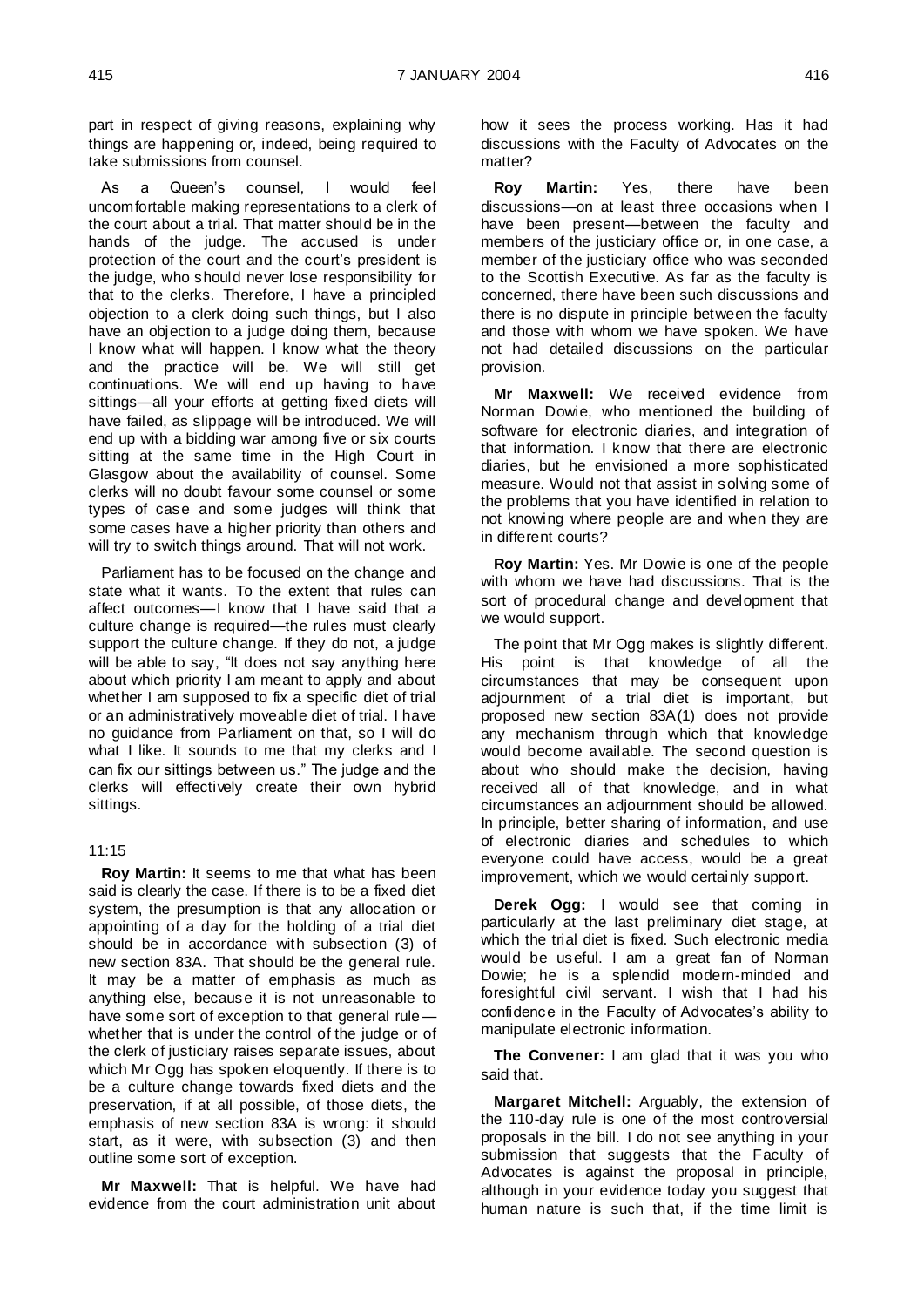extended, people will work to the new time limit. Are you opposed in principle to the extension?

**Derek Ogg:** No, I am not. My view is that 110 is a number and 140 is another number. A difference of 30 days is significant for a person in jail awaiting trial, but the gains that the change will bring will make it worth while. I think that the dean of the faculty said the same thing in his article in "*Holyrood*" magazine. There is no magic about the number.

I do not know whether Parliament realises this, but ours is the only jurisdiction in the world that requires its citizens to remain in jail for such a short time awaiting trial. We have a fantastic record on that—and have done for centuries. In England, a person can languish in jail for a year before someone gets round to trying them. That is equivalent to serving a sentence of two years before even being found guilty, if we take into account time off for good behaviour.

We should be proud of our system. When we say that the 110-day rule is the jewel in the crown of the Scottish system, we mean that strict time limits are the jewel in its crown. In other words, there is a drop-dead scenario. Human nature is such that people will go to the wire when there is a time limit and as soon as that happens, some people will fall over the wire, because they do not manage their diaries as well as others do.

The courts have said that the rule is an important part of the constitution of Scotland many people do not realise that we have a constitution, but we do have one to the extent that it is made up of such rules. The Parliament should always be reluctant to interfere with long-standing rules, but it is being asked simply to change the number, rather than the principle. Moreover, 140 days is still a much shorter period than is in operation anywhere else. In Belgium, for example, a man has been in jail on paedophilia charges awaiting trial for eight years. The European Court of Human Rights has said that it is not a breach of human rights to keep someone in jail for a few years while they await trial.

Scotland leads the way on the matter; we have created a system in which our civil servants and prosecutors must produce evidence; for example, if one of us were to be wheeched off the street and into jail, it would be their job to tell us why that had happened, to say what evidence they had and to bring us to trial to give us the chance to get out of jail as quickly as possible. That is the Scottish way of doing justice and I hope that others want to copy it—if they do not, it is because they are too stingy to provide the resources. The principle, rather than the arithmetical number of days—as long as that remains small—is what matters.

**Margaret Smith (Edinburgh West) (LD):** Lord Bonomy suggested that a preliminary diet should take place within nine months of the first appearance on petition of the accused. However, the bill proposes that the time limit should be 11 months, but that the trial should be commenced within 12 months, so there might be only a month's difference. Do you prefer the proposals in the bill to those of Lord Bonomy?

**Derek Ogg:** I think that it was I who recommended to Lord Bonomy that the time limit should be nine months.

**Margaret Smith:** My question was not in any way planted.

**Derek Ogg:** I certainly took Norman Dowie aside and bent his ear at great length about the matter

In the event of someone's being arrested and told that they are, for example, a paedophile, a rapist or a murderer, a time limit of nine months would give the state quite a long time to get its act together to be able to say, "Here is the evidence to prove that." That is why I support the Bonomy recommendation.

The nine-month limit would also give the defence an extra three months lead-in time in which to get moving. Provided that there was disclosure, that extra time would create many opportunities for the defence to anticipate its needs and ensure that everything was in place for the first trial diet. I cannot stress enough the importance of that: every extra week, fortnight or month of lead-in time for the defence can be used. If there were also the culture change that I talked about, the preliminary diet really could work.

**Roy Martin:** I suspect that a time limit of nine months, rather than 11 months, would be more likely to bring about that culture change, because it would clearly indicate to the Crown that, in a case in which the accused is on bail, it must act more quickly than it has done in the past. That is a useful signal, even if there is a rational mechanistic argument for 11 months being sufficient. Although the Faculty of Advocates has not made representations on that, I would support the nine-month limit for that reason alone—it gives a signal to the Crown.

One would hope that once the initial period when the changes were being absorbed was over, we would then have a timetable—in all cases we would have a criminal justice system and prosecution system that is moving forward and has moved on two months in advance, so ultimately there should be no difficulty. I support the proposal for a nine-month limit from the culture-change point of view.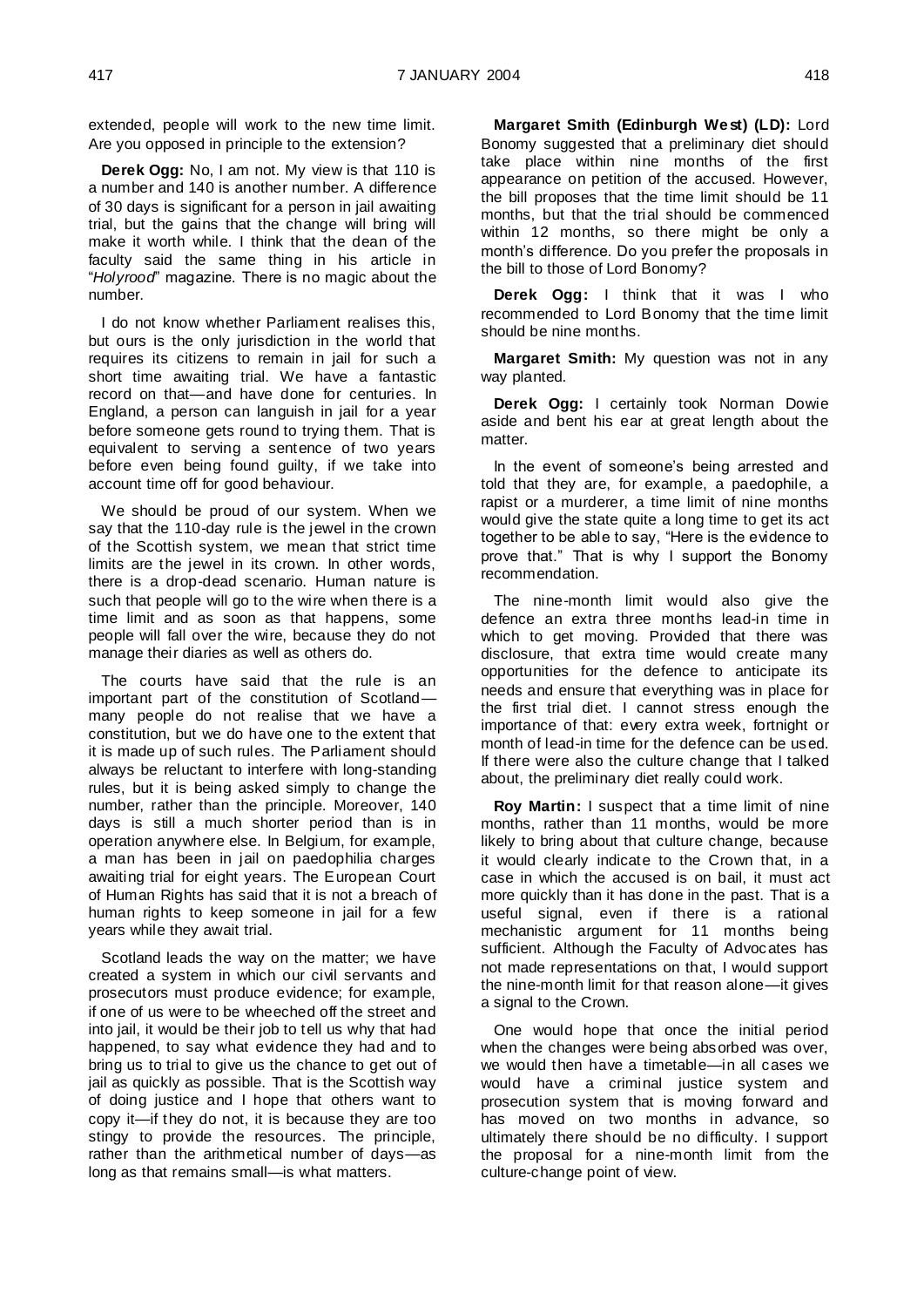**Marlyn Glen (North East Scotland) (Lab):** The bill proposes changes to section 196 of the Criminal Procedure (Scotland) Act 1995 in relation to the sentence following a guilty plea. Will you outline to the committee your experience of the way in which the existing provisions have operated? For example, does the existence of a discount create an incentive to accused persons to plead guilty at an early stage?

**Derek Ogg:** Yes, I think it does, if they trust the fact that they will get a discount. Let us talk practice and theory. Let us say that I am a judge and I have before me a case of a guy who I think ought to be in jail for eight years because of the crime that he has committed. Although he has pled guilty two weeks before the trial diet, I still think that the guy should get eight years, so I say that he ought to have got 10 years, but I will give him a two-year discount for pleading two weeks in advance of the trial diet, so he ends up serving eight years. I do not think that people who take a judicial oath of office approach their job in that way, but I know how human nature can work subconsciously. You might find the headline sentence drifting ever so subtly upwards; something that would normally attract an eightyear sentence would attract a 10-year sentence. The discount for an early plea is two years so the sentence would be eight years.

Parliament has debated discounts in sentences served for good behaviour. People could get 30 per cent off a sentence of more than four years and 50 per cent off a sentence of less than four years for good behaviour. People say, "They should serve every day of their sentence." If Parliament decides that, all that will happen is that judges will say, "When previously I gave someone six years, I was giving them four years in jail, but now the Parliament is saying that people have to serve every day of their sentence, so I will give the person four years for the same crime." Judges will ask themselves subconsciously how long a person should serve for a crime and what sentence they need to impose to meet that end. That is my fear.

It is difficult to police that, but I like the bill's provision that says that the judge has to consider discounts and has to give reasons for giving them. The judge would have to say what the sentence would have been. That will allow us to go to the appeal court and ask whether a specific offence is really worth 10 years, because judges normally impose seven or eight-year sentences for it. We would be able to ask whether the judge really applied the intention of Parliament, which would allow us to have the sentence reviewed on appeal. I like the requirement in the bill, although it could be subverted by judges.

**Marlyn Glen:** Do you think that discounts create improper pressure on accused persons to plead guilty?

**Derek Ogg:** That would vary from case to case. Most of the people whom we represent have very low IQs and are extremely dependent on their professional advisers. They might feel guilty about something and they might have done something wrong morally or legally, but they might not have done what they are accused of doing, or they might not have done it to the extent that they are accused of doing it. I can envisage situations in which we would see that it was highly advantageous to a particular accused person to plead early, because he will get the discount and there might be many mitigating factors anyway, which would mean that the headline sentence would be quite low. With the discount, he would serve quite a short period in custody. That person might say, "I did not do this, but everyone seems to be pointing me in that direction." We talk about vulnerable witnesses; there are vulnerable accused persons out there, too. That will have to be considered as part of the culture change.

Defence counsel and defence solicitors will have to be aware that they take their client's instructions. The counsel and solicitors give advice, but the client is empowered to give the instructions. That sounds very theoretical, but it is important that counsel and solicitors are aware of that situation, which can be a risk.

**Marlyn Glen:** You have already partly answered this question, but what would happen if there were no discount for pleading guilty? Would it just go back to the headline sentence?

**Derek Ogg:** Yes, but I should say that I like very much the bill's emphasis that even on the day of the trial, a guilty plea can be rewarded, if you like, by a discount, because it can save vulnerable witnesses and other witnesses from the inconvenience of having to give evidence. Otherwise, a trial might be lengthy. There may be witnesses who have not turned up on day one and who are at the end of a phone call for the second week. They can be contacted. There could be a tremendous saving to the state and to the witnesses.

#### 11:30

In addition, it is sometimes not obvious until the day of a trial that someone who may be quite an inadequate accused is able to face up to the reality of what is happening. Appearing in court and knowing that all the witnesses have shown can be a dose of cold water to the accused—a dose of reality that perhaps has not intervened until that point. Therefore, the emphasis that there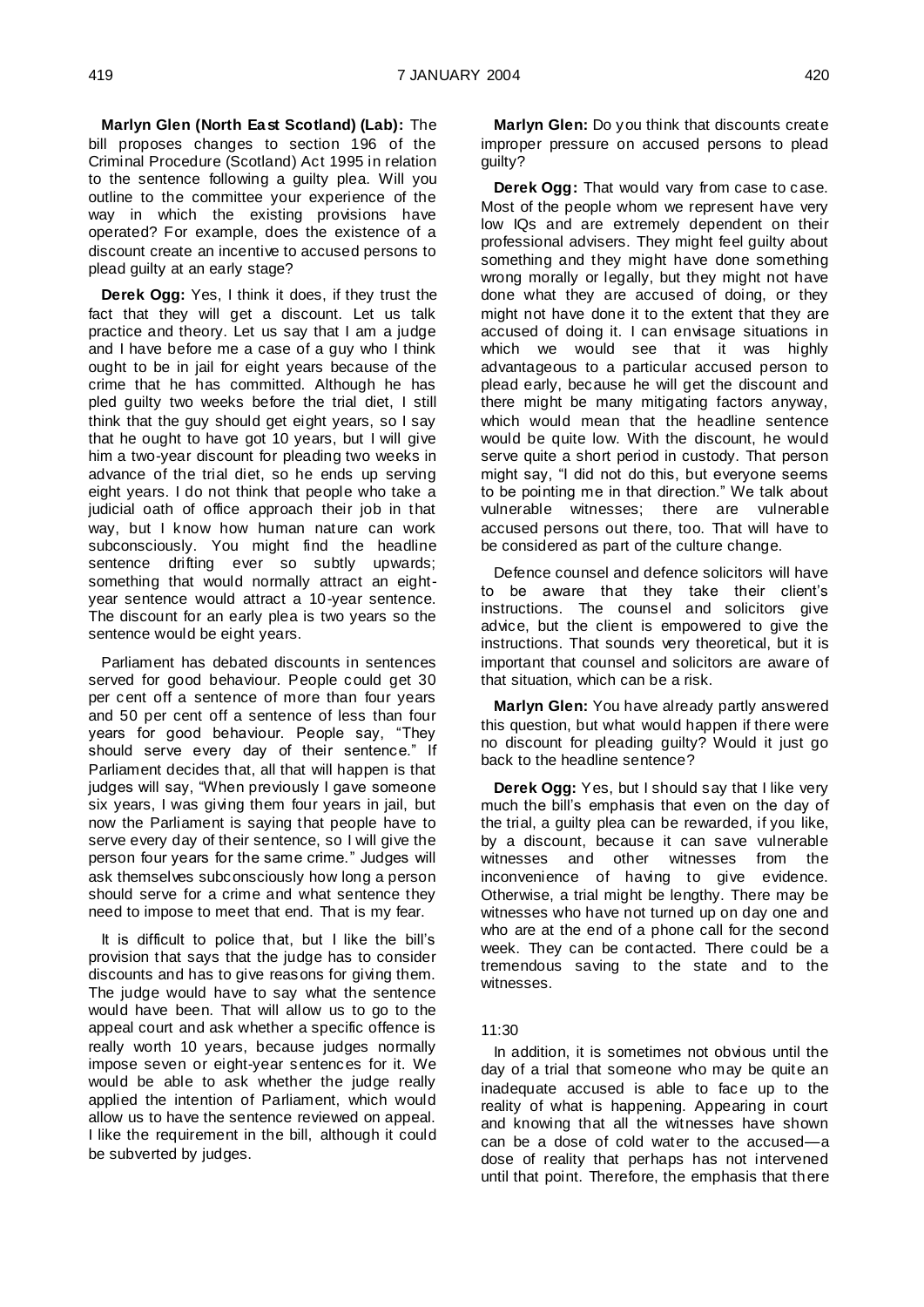should still be a discount available for a guilty plea on the day of a trial is good.

**Margaret Smith:** The Executive proposes to implement section 13(1) of the Crime and Punishment (Scotland) Act 1997, to extend the sentencing power of sheriffs in solemn proceedings. We have heard evidence that a number of people have concerns about that in terms of inconsistency of sentencing, sentencing drift and so on. Do you have a view on the general question of extending the sentencing power of sheriff courts? Do you also have a view on the types of cases that should be marked for trial in sheriff courts rather than in the High Court?

**Derek Ogg:** I have a personal view on that, but I cannot claim that it is part of the Faculty of Advocates criminal bar association's submission. However, I would guess that the view of most of my fellow members is similar to mine. Andrew Hardie—now Lord Hardie—became Lord Advocate after the Government changed in 1997 and Labour took power. During his tenure as Lord Advocate he had the opportunity to implement section 13(1) of the 1997 act, which amended the Criminal Procedure (Scotland) Act 1995, but he did not take that opportunity. I understand that he did not do so because he did not believe that it was appropriate to do so. Clearly, there was a view in the Executive at that time that it was unnecessary to implement section 13(1).

Frankly, I do not know what has changed. Perhaps implementing section 13(1) is simply a mechanism for trying to get business through by putting it down to the lower courts. Perhaps it is simply intended that sheriffs should impose even heavier sentences than they impose for the work that they have before them now. I rather suspect that the intention is to send more High Court business to the sheriff courts in order to get through it.

I have a little worry about the proposal to implement section 13(1). A young solicitor, for example, who has been qualified for one month and has a legal aid certificate, could represent in a jury trial someone who faces five years' imprisonment—or more, if a sheriff remits the case to the High Court. At the moment, a person is entitled to be represented at the state's expense by a fully qualified advocate in the High Court of Justiciary, and to be prosecuted by another advocate, with all the rules of ethics and procedure that we have for such solemn proceedings and with the training and expertise in advocacy that the Faculty of Advocates possesses.

I realise that that sounds like a bit of a pitch for a closed shop. However, I believe that solicitor advocates might also be concerned about the proposal to implement section 13(1) because they

have gone to the trouble of becoming qualified to appear in the High Court to represent people who face sentences of up to five years. However—lo and behold—overnight, their junior assistants in the office could go and do the same job in the sheriff court.

If section 13(1) were implemented, I wonder how that would affect historical decisions to appoint sheriffs. If it had been known that a sheriff might be trying solemn proceedings involving five-year sentences, I wonder whether the same judgment would have been made that a particular person was an appropriate person to be a sheriff. In other words, are sheriffs exactly the same in terms of qualification requirements and so on as High Court judges? If that is true, why is there a difference between the High Court and the sheriff court?

This year, the High Court in Glasgow could have a sheriff sitting as a temporary High Court judge, the prosecutor could be a procurator fiscal—a procurator fiscal has just been appointed as an advocate depute—and the case could be defended by a solicitor advocate. All three people could be down the road, across the bridge and in Glasgow sheriff court the next day doing a jury trial for a five-year sentence. Why have that difference between the High Court and the sheriff court? I think it might be a step too far.

**Roy Martin:** From the faculty's point of view, that seems to raise two implications, one of which is not necessarily in whole-hearted agreement with what Mr Ogg said. The distinction between the High Court of Justiciary and the sheriff court ought to depend on the types of crimes that are being charged. Unless we move to a single-court system, which is implied by what Mr Ogg just said and, indeed, such as exists in the Crown court system in England and Wales, the more serious crimes ought to come before the High Court of Justiciary and the less serious crimes ought to be tried on indictment before the sheriff. We have that distinction at the moment because murder, treason and rape trials must come before the High Court. Whether we expand or alter that list is a separate issue.

Although I agree that many of the facts that have been referred to raise other issues, the principle ought to be that the severity or seriousness of the crime merits the case's going before either the High Court of Justiciary or a sheriff court. In a sense, the powers of sentencing are a consequence of that and should not lead that decision.

As a result of Lord Bonomy's investigations, it is acknowledged that the critical issue is to get High Court procedure right. That will have significant implications for the Crown Office and Procurator Fiscal Service. If, at the same time, sentencing powers were significantly increased, the sheriff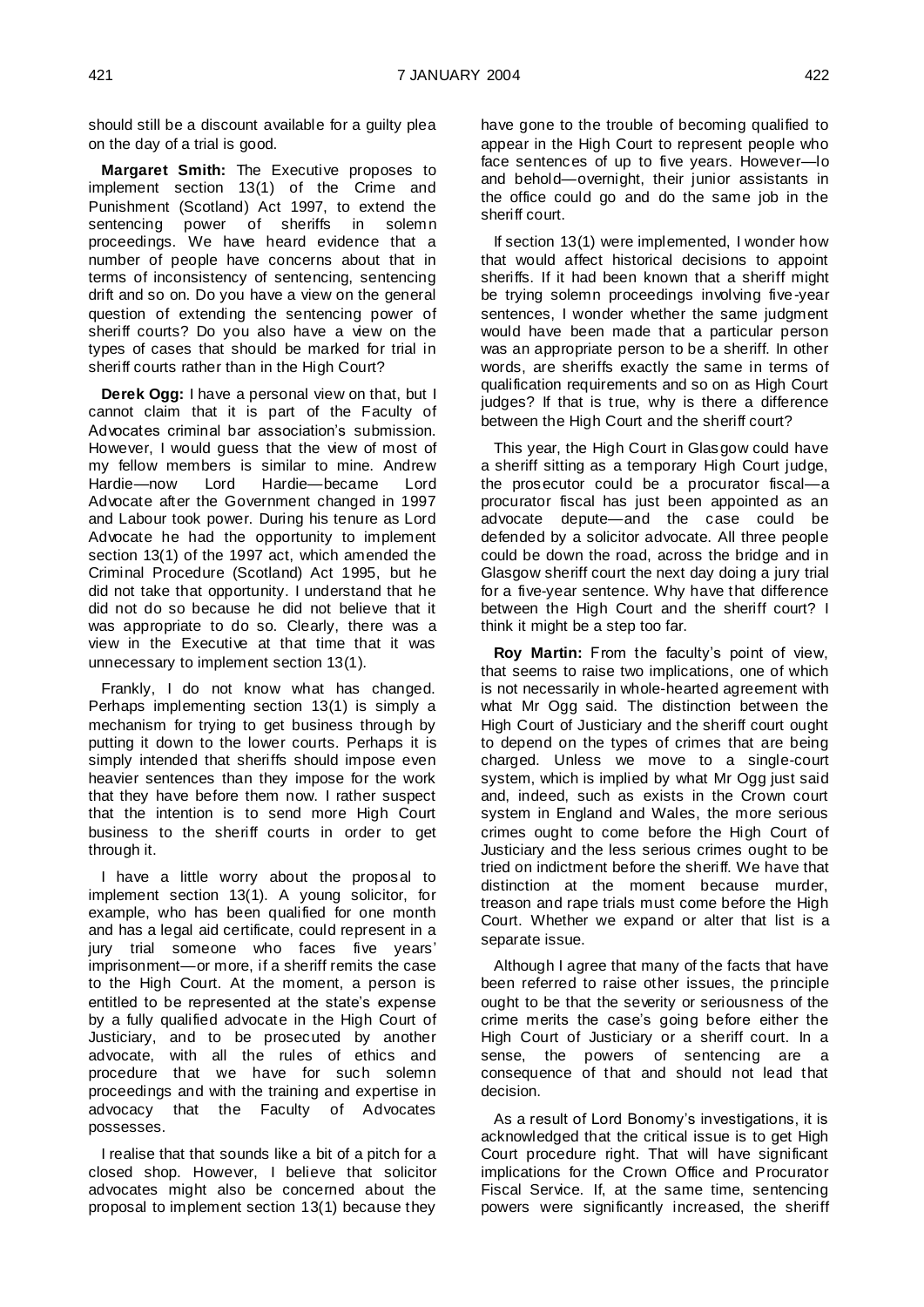court work load would alter significantly. That might have a knock-on effect that was adverse to proper implementation of reforms of the High Court. The faculty has not considered the matter, so what I say is just my view. It is worth considering the types of cases that go to the High Court, but the matter should be examined once the High Court reforms have had a chance to work, rather than be imposed at the same time with the administrative consequences that might ensue.

**Margaret Smith:** We are awaiting the McInnes report on sheriff courts. It has been suggested that the types of case that might be transferred to the High Court would be assaults, robberies and medium-sized drugs cases. You are suggesting that we consider that proposal when we are examining the sheriff court in the round rather than do it piecemeal at the moment, even though the impact will be a transfer of 20 per cent of business from the sheriff court to the High Court.

**Roy Martin:** That is a sheriff court issue rather than a High Court issue. You are right to refer to the McInnes report and the points that Mr Ogg has made about how sheriffs were appointed and whether they were judged to be appropriate judges. Those are all sheriff court issues, so it would be appropriate to consider an increase in sentencing powers when we examine the sheriff court in the round, rather than at the same time as the implementation of Lord Bonomy's reforms.

**The Convener:** Before we go any further, I should say that we must finish at a quarter to 12 and we have still to discuss two very important issues. Members should bear that in mind; brevity would be appreciated.

**Mr Maxwell:** Earlier you gave the example of inexperienced counsel dealing with cases that have been transferred. Will lack of experience cause people to decline taking on such cases because they have come from the High Court? If it will, how widespread would that reluctance be?

**Derek Ogg:** Lawyers', particularly young lawyers'—I am thinking of when I was a young lawyer—reach often exceeds their grasp. Most would think that they could do the job: only when we see that they are unable to do it and we see the impact that that has on a client do we see how disastrous that is. I am all in favour of young and newly qualified counsel and solicitors doing trials, but it is ridiculous that they should do trials that, until now, could have been conducted only by experienced counsel because of the consequences for the accused.

Your question also has an implication for very young junior counsel who take on cases that may be beyond their reach. I am speaking out of turn as a member of my union, but I have serious issues with very young and inexperienced junior counsel taking on, for example, cases that involve vulnerable witnesses, such as child witnesses and victims of very traumatic crime. In the fullness of time—perhaps more urgently than that—we will have to address that issue. The point, which is graphic in relation to the question, is that in the sheriff court young, tiro solicitors will think that such cases are opportunities to prove themselves and to leap on the stage, but their reach may exceed their grasp.

**Mr Maxwell:** I will ask about legal aid, which is available currently when cases are heard in the High Court but which would, under the bill, be heard in the sheriff court. If those cases are transferred to the sheriff court, legal aid will not automatically be available for counsel to represent the accused. Should that be changed? If the cases are transferred, should there be an automatic entitlement to legal aid just as if the case had gone ahead in the High Court?

**Derek Ogg:** I would expect there to be such a change, because the circumstances will have changed. When I first started, the sheriff court's maximum sentencing power was two years on indictment. It is easy to understand why the Scottish Legal Aid Board in those days said, "If you want counsel, apply for sanction to authorise counsel." The sheriff court's maximum sentencing power then went up to three years and will now go up to five years, so if the state's view is that people who face charges that attract such sentences deserve the services of counsel, SLAB would simply reallocate the funds to allow counsel in the sheriff court. It would depend on the seriousness of the charge; it is as simple as that. I expect a culture change in the Scottish Legal Aid Board in relation to applications for sanction for counsel. I would not expect the board to change its decisions about refusing counsel in straightforward indictment cases, but if a case would otherwise have been a High Court case, SLAB might decide to grant sanction for counsel more freely than it has otherwise done.

**Mr Maxwell:** Should sanction for counsel be granted automatically, rather than through application?

**Derek Ogg:** Yes—there should be a level playing field. We in the Faculty of Advocates have always moaned about the fact that solicitor advocates were given rights of audience in the High Court—why not, if they are qualified?—but we were not given automatic rights of audience in what we might call their courts, although our people must also learn in the lower courts. I have represented in the sheriff court teachers and social workers who have faced what are regarded as quite slight charges of sexual abuse—for example, touching a child—which are devastating to them,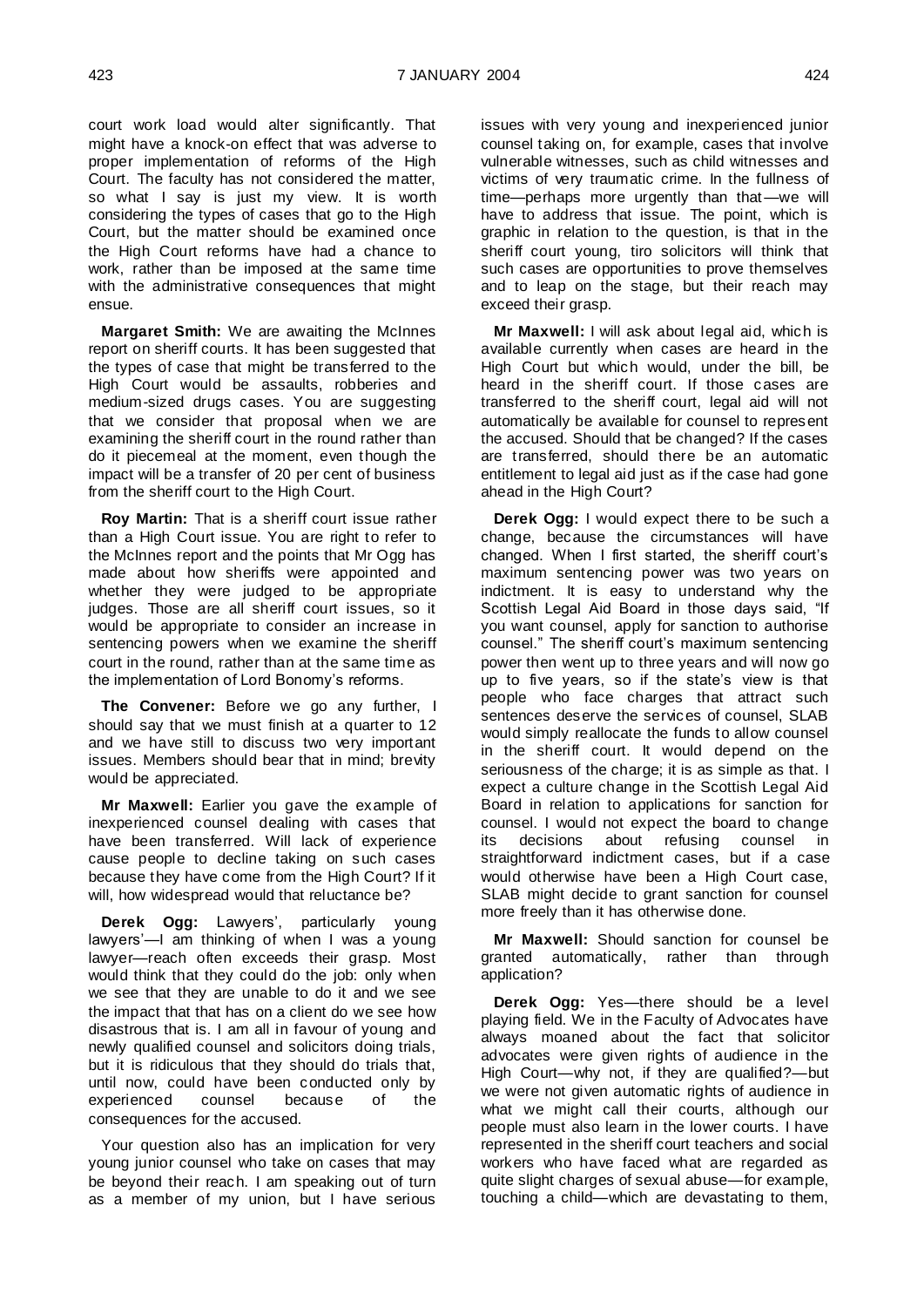their families, their employment and their careers, and of course it is appropriate for counsel to represent people in those circumstances.

**Mr Maxwell:** Lord Bonomy says in his report that counsel are sometimes "caught by clashing commitments" because they attempt to fill their diaries because legal aid payments are higher when they are in court. Does that need to change? Should the legal aid rates, which have not changed in the past 10 years, change in order to avoid that problem? If the rates were changed, would that of itself have an effect on current delays in the High Court?

**Derek Ogg:** The Faculty of Advocates criminal bar association's submission points out that the culture shift will require management by counsel, which will take place outside court. At the moment, the legal aid structure is geared towards paying us for up time—in other words, we get paid for when we are standing on our feet in court—but we are not paid for anything during down time; for example, preparation is not an item for which we can charge under the table of fees. That will have to change, and I expect SLAB to take that view.

**Roy Martin:** I endorse that. It is vital that the legal aid regulations be altered to take account of proper remuneration for the preliminary hearing and for necessary preparation. The system will fail if that is not done. We have had discussions with the Scottish Executive about that and we are having discussions with the Scottish Legal Aid Board, although a meeting has not yet taken place. I understand that the need to take that into account is acknowledged. It is also a factor in the question that mentioned that legal aid rates have not risen for 10 years. That is a critical factor that has led to difficulties whereby counsel find themselves overcommitted through the reasonable expectation that they ought to earn a living. That is compounded by the present culture of adjournments because counsel cannot simply assume that a trial will take place on the day that they expect it to. They might have to pass the trial away or it might not take place at all.

If there were a system of more fixed diets, the problem should be solved because counsel would then have much greater certainty. The public would be better represented in such a system because there would not be so much uncertainty about preparation and commitment—there might even be an ultimate saving on the public purse. All of those factors rely partly on the necessary resources' being in place.

#### $11.45$

**Bill Butler:** The committee has heard conflicting views, to say the least, from various witnesses on the subject of trial in the absence of the accused. Your written submission is robust on the proposal. You make the point that absconding is rare and that trial in the absence of the accused would be

"a massive departure from principle and equity to overcome a tiny problem."

I take that point, but is there any situation in which trial in the absence of the accused—other than those accused persons who are just deliberately disruptive—would be in any way equitable or just?

**Derek Ogg:** If, for example, someone attends a trial that has been going on for a number of days, and then simply absconds and takes the train to London because the trial seems to be going the wrong way, or because a witness who they did not expect to speak up has spoken up, or because evidence has been given to the defence witnesses, and the trial is at the stage when all we are waiting for is the Crown's speech and the defence speech—in other words, if the accused disrupts the trial by clearing off, having first turned up and participated in it—I would see that as falling into the class of misbehaviour. The accused has disrupted that trial as much as he would have done if he had stood up in the court and shouted his head off so that the trial could not take place. He has participated in the process, he has instructed counsel and his agents, he has taken it so far until he did not like it and then he has cleared off out of it. That is an act of will as much as standing up and shouting one's head off is an act of will. I would make a concession that that would fall under misbehaviour. The accused has breached his bail and he has abused the trust of the court, given that the court has said that it will not revoke his bail in the course of the trial to allow him to go home at night and so on.

If a victim of rape had given evidence, had been cross-examined on the instructions of the accused person and then had to face going through it all again in the presence of the accused because the accused had misbehaved in the course of the trial, that would be outrageous. I accept all that entirely. However, it is the idea that somebody should be tried in absence ab initio that rebels against every bit of me as a Scot and a lawyer.

**Bill Butler:** You say that such a trial would be wrong in principle and incompatible with human rights. However, we have heard from some witnesses that they do not believe that it would be incompatible with the European convention on human rights. How do you feel about that view?

**Derek Ogg:** My view is that the European Court of Human Rights has tholed it in the past because of the investigative system of the continental courts where the question has arisen. Most of the trial evidence would already be in the possession of the judge at the judge's instruction—that is why it is called the juge d'instruction in Belgium and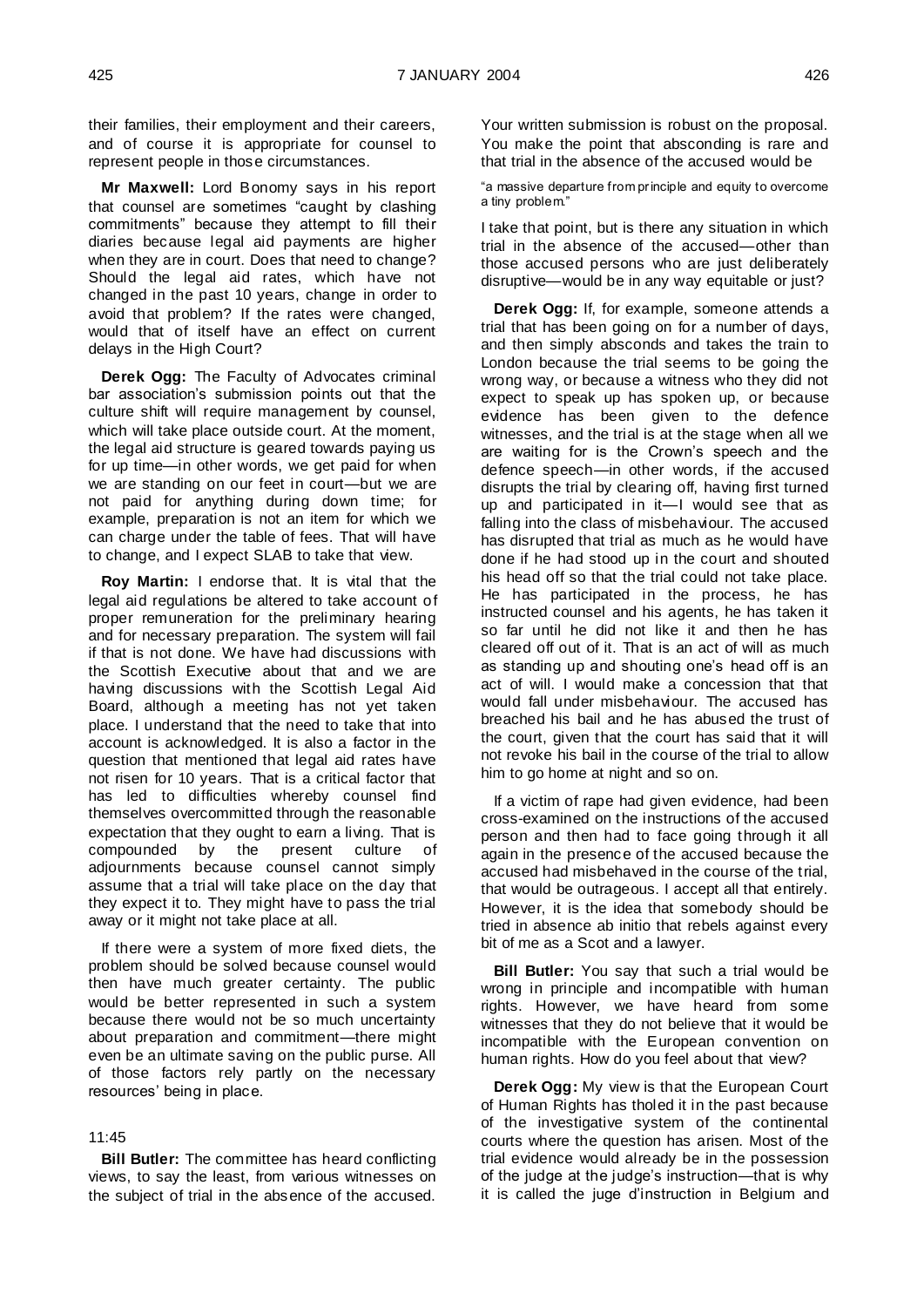France. Estonia, one of the emerging nations that will join the European Union, has the same system. The European Court of Human Rights has looked at the continental system and weighed the question of fairness to the accused in those circumstances.

Our system depends on the efficacy of an adversarial system for establishing the reliability and truth of the evidence. The evidence is not out until it is examined adversarially in a court of law. If a judge appoints me under the proposals in the bill to represent someone who is not present in court for a murder trial in which a defence of selfdefence has been entered, what am I supposed to do if the accused is not there? Parliament is saying that the accused's punishment for failing, for whatever reason, to attend a trial is that he runs a high risk of being found guilty of murder.

How does that relate proportionately to the accused's offence? His offence is not murder, unless he is fully tried at a fair trial; his offence is failing to turn up in court. For all we know, that might have happened because we have a system of citation under which a police officer can sellotape an indictment to the door of a tenement flat, as I said. A pal, drunk friends or people who are not pals of the accused might have ripped that indictment off the door, so that he was unaware of it. Accused people might be inadequate or hopeless, or they might be drug addicts or alcoholics who would have liked to turn up in court, but did not because of their defects or disabilities. Alternatively, the accused might be under pressure. They might incriminate somebody else in a drugs case, so they are frightened of giving evidence in court and of being a grass.

Accused persons may be under all sorts of pressures. We should not forget that vulnerable accused people may behave in some ways because of their vulnerabilities. It is being said that although someone's behaviour was caused by their vulnerability, we will punish them for their behaviour by having a trial for murder, rape or whatever in their absence.

**Bill Butler:** You are saying that the proposal is wrong in principle and would be unjust in practice.

**Derek Ogg:** The proposal is unethical. As a lawyer, I would not be prepared to be appointed by a court to defend an absent client.

**Bill Butler:** My last question would have been about that.

**Derek Ogg:** I would decline that appointment. I would not lend the system credence by representing an absent accused. I would not know what questions to ask or why to ask them. Asking a rape victim whether they had consented when the client was not present to say that consent had been given would be outrageous.

**Bill Butler:** Indeed—outrageous.

**The Convener:** We will stop the questions there. The faculty's position on trial in the absence of the accused is clear.

**Derek Ogg:** That is my most strongly held view.

**The Convener:** We appreciate the clarity. On behalf of the committee, I thank both witnesses for attending. The session has been excellent for us. You have given us valuable points that we will take on board while we take evidence and in our report.

For our second set of witnesses, I refer members to the written submissions from Rape Crisis Scotland and Victim Support Scotland. I welcome from Rape Crisis Scotland Sandy Brindley, and from Victim Support Scotland Neil Paterson, who is the director of operations, and Frank Russell, who is the head of the witness service. I know that some of the witnesses have given evidence many times. I apologise for keeping you waiting. We are grateful that you have come to give evidence.

**Margaret Mitchell:** In their submissions, Rape Crisis Scotland, Victim Support Scotland and Scottish Women's Aid support the objective of introducing greater certainty into the timetabling of trials. All three organisations refer to the importance of reducing delays because of their impact on vulnerable witnesses. However, do the measures to improve certainty, such as preliminary hearings, risk adding to the delays, perhaps even to the extent of requiring an extension of the 140-day rule? Will that have more of an impact and increase stress and distress?

**Sandy Brindley (Rape Crisis Scotland):** To us, the provisions in the bill to move away from the sitting system are significant. That can only be a positive development, because the current level of delays in rape trials is unacceptable. We have a worker who is supporting a woman who is on her  $22^{nd}$  court date. Given the distress that such delays cause, consideration of a bill to increase certainty and address that problem is urgent. We hope that fixed trial dates will improve the situation rather than make it worse, as you suggest.

**Margaret Mitchell:** We have heard evidence this morning that, as the bill stands, there could be two ways of looking at the fixed trial date, plus a more flexible approach.

**Sandy Brindley:** The Scottish Executive has assured us that sexual offence trials will always be allocated a fixed trial date. The bill does not specify that, but that is the intention.

**Margaret Mitchell:** Do you have a view on the 140-day rule, which will extend the time that witnesses, the accused and the victim will have to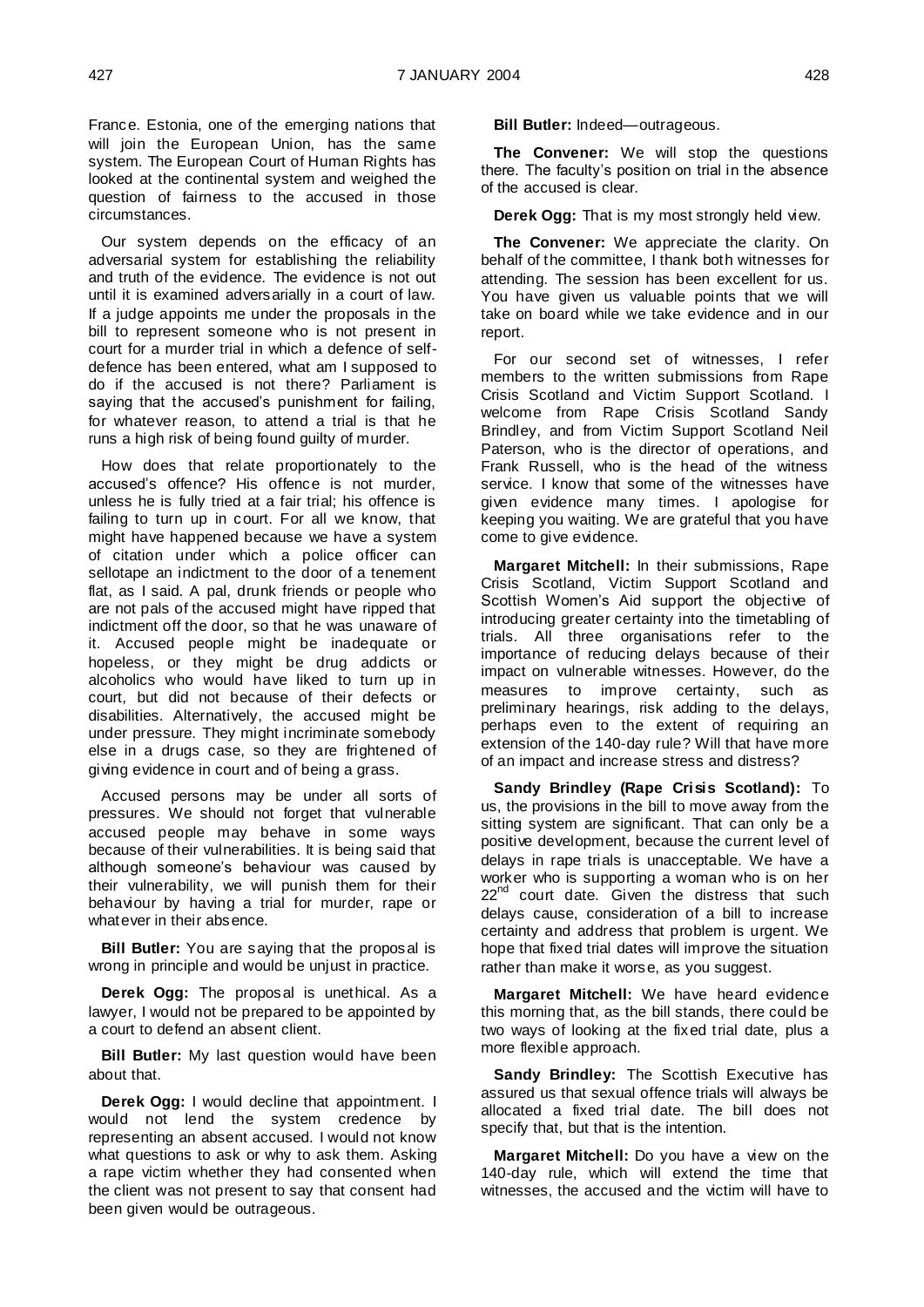wait to have their evidence heard and to hear the outcome?

**Sandy Brindley:** Rape Crisis does not have a view on that rule. In the huge majority of cases that we work with, the accused is always released on bail, so the change will not have much impact.

**Neil Paterson (Victim Support Scotland):**  There are a number of potentially conflicting priorities at play and the bill is a good attempt to address that situation. For us, the most important point is to achieve greater certainty about when trials will proceed. Committee members may be aware that last year in the High Court in Glasgow only 44 per cent of trials proceeded at the time that they were listed to do so; the remaining 56 per cent were adjourned, often on numerous occasions. Sandy Brindley referred to a case with which she was involved in which the trial had been adjourned 22 times. We know of a similar case, in which the trial has been adjourned 23 times, with five changes of venue thrown into the equation. Witnesses are prepared to pay the price of the extension of the time limits and of having to wait slightly longer if that will result in greater certainty that trials will proceed on the date that is listed.

**Margaret Mitchell:** One view is that by making the change we are throwing in the towel, and that we should consider other proposals before we extend the 110-day limit. You say that if the extension works, that will be great, but what do you think about the proviso that we should consider other alternatives first?

**Neil Paterson:** If it were realistic to make the system work better with the existing time limits, we would clearly not be uncomfortable with doing so because it is in the interests of victims and witnesses that trials proceed as timeously as possible. However, victims and witnesses expect the parties to be prepared properly and it is important that the time limits allow for that. I understand that allowing time for proper preparation is a critical factor in many decisions to adjourn cases in the High Court.

**Mr Maxwell:** Many of the written submissions that we have received support the move away from sittings to fixed trial dates. That is understandable, but we have heard that the change will not apply in all cases. Should some types of case always be fixed-date cases? If so, which ones?

**Sandy Brindley:** Rape Crisis's view is that every sexual offence case should have a fixed trial date because the prospect of giving evidence in a sexual offence trial can be emotionally distressing. The more certainty that we give to women and men who are victims in sexual offence cases, the more we will lessen the distress that is caused by the prospect of waiting to give evidence.

**Mr Maxwell:** You hope that all sexual offence cases will have fixed trial dates, but as far as I understand the bill, nothing in it states that that will happen. Why do you think that that will be the case?

**Sandy Brindley:** You are right that the bill does not state that. Unfortunately, in our experience, when bills that have had positive intentions in relation to sexual offence cases have been implemented, those intentions have not always been carried through as well as we hoped. We take a cautious approach; we think that it is always better to state such intentions in the bill in order to provide a legislative basis for them.

**Mr Maxwell:** But the intention is not stated in the bill.

#### **Sandy Brindley:** No.

**Neil Paterson:** The preliminary hearing is critical. We argue strongly that cases in which a victim or witness is identified as vulnerable in the context of the Vulnerable Witnesses (Scotland) Bill, which is currently before Parliament, should take precedence and have a fixed trial date. We were given an assurance that that would be considered with regard to how the bill would operate in practice.

# 12:00

**Mr Maxwell:** You have said that all sexual offence cases should be given a fixed trial date, as should all cases in which there is a vulnerable witness. I can think of a number of other cases in which people would have an equally valid claim for their case having a fixed trial date. The family of a murder victim might have such a claim, for example, and there could be a range of cases in which people would say, "We should have that right. Our case should take precedence." Because somebody has committed an offence against somebody else, people want the case to come to court and they want certainty for their own cases, but it is not possible for all the competing cases to get the certainty of a fixed trial date. Something somewhere has to give. Surely there is a problem with saying that certain cases should get a fixed trial date over other cases.

**Neil Paterson:** I must be careful not to stray into matters that it is beyond my professional competence to comment on, but you may be right. The bill attempts to move forward in a range of areas. If it is possible to achieve greater certainty for a wider range of areas than is currently possible—at present, there is almost no certainty for any cases—we would very much welcome that. The system is complicated and there are many conflicting demands and priorities that have to be taken into account in scheduling trial business. However, our view is that the bill's proposals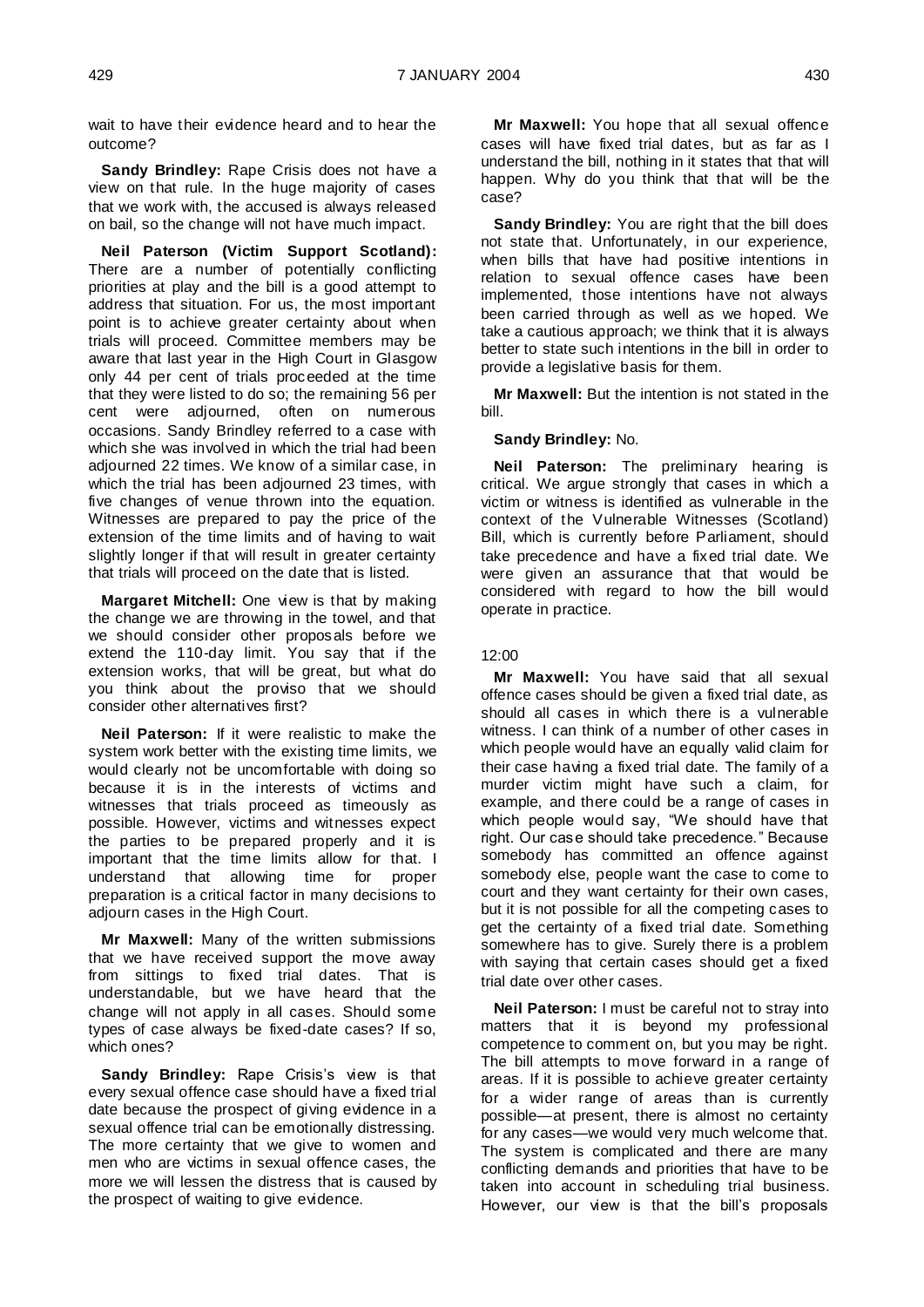probably represent the best possible way forward, given all the potentially conflicting demands and issues that people face in the trial-scheduling process.

**Mr Maxwell:** Do you accept that, if we are to have more certainty across a broad range of cases, we cannot say that certain cases must have fixed trial dates, or do you disagree with that?

**Sandy Brindley:** I disagree with that in principle. There is overwhelming documentation that demonstrates how difficult a sexual offence trial is for the complainer involved. Given what we know about the difficulties of giving evidence in such a trial, there is merit in prioritising certainty and fixed trial dates for those cases. Not being a lawyer, I do not feel able to comment on detailed procedural aspects. I am not the best person to say how that aim should be achieved but, as a matter of principle, we must recognise the distress that is caused in such cases and give as much certainty as possible to those who are involved in them.

**Bill Butler:** The written submissions refer to the possibility of prioritising or fast-tracking cases involving children or other vulnerable witnesses. Could the witnesses expand on how that might be achieved?

**Frank Russell (Victim Support Scotland):** The witness service has a high level of contact with children. In the previous financial year, we had contact with 4,500 children. In the first six months of this financial year, we have had contact with around 2,500 children. In relation to safety and intimidation issues, we have supported people on more than 800 occasions—that is about 2.5 per cent of people who are involved in trials. Of those 800 people, 115 were children. If we are to fasttrack cases and give them a specific date, children should be given major consideration. I know that the Scottish Court Service has considered fasttracking, but I am not qualified to comment on how that can be done. That is a piece of project management between the prosecutor and the courts system, but I think that it should take precedence over everything else.

**Sandy Brindley:** A commitment to early trial dates for cases involving children or vulnerable witnesses will be meaningless if the preliminary hearing happens only towards the deadline, which is 11 months. If the preliminary hearing goes right up to the wire like that, it is much too late, and there is no point in even considering early trial dates. The Crown Office and Procurator Fiscal Service needs to identify early on its wish to prioritise cases involving sexual offences or children. There would need to be a much earlier preliminary hearing to make that meaningful. We would applaud the commitment to consider having

early trial dates, which could have a big impact in lessening distress. The proposals must be meaningful, however. The proposed legislation allows for having an early trial date, but it will be very much up to the Crown Office whether the proposals work in practice.

**Margaret Smith:** Rape Crisis Scotland's submission raises the potential advantages of an early preliminary hearing; in that regard, it identifies special measures for vulnerable witnesses. I take on board your point about the preliminary hearing having to be early.

I will ask a question that I have asked previous witnesses. Would you have preferred it if the preliminary hearing had had to take place within nine months of the first appearance of the accused, rather than within 11 months, as is outlined in the bill? That is different to Lord Bonomy's thoughts on the matter.

**Sandy Brindley:** Our preference would have been for Lord Bonomy's original recommendation of nine months. The earlier that the preliminary hearing takes place, the more certainty there can be for the witnesses, particularly in relation to special measures. You would need to take guidance on whether the nine-month deadline would be feasible for the preparation of cases, but that period would have been our preference.

**Margaret Smith:** Unless I have read it wrongly, your submission seems to assume that there should be only one preliminary hearing. Is that your view? Are you aware that some of the evidence that we have received suggests that there could be several preliminary hearings?

**Sandy Brindley:** I was not aware that there could be a number of hearings.

**Margaret Smith:** If people who come before the judge are not ready to proceed, the judge has the right to tell them to go away, work on it and come back later. It is quite likely that there will be not just one preliminary hearing.

**Sandy Brindley:** The overall aim must be to try to keep the schedule as tight as possible, to increase the amount of certainty for the witnesses.

**Margaret Smith:** Would your main point on this subject be that the special measures that vulnerable witnesses might obtain should be identified at the first preliminary hearing, so that a witness would know as far in advance as possible what was going to be done for them?

**Sandy Brindley:** We would like special measures to be identified as soon as possible. That would strengthen the provisions of the Vulnerable Witnesses (Scotland) Bill. We do not think that the way in which that bill is set out provides the best way of achieving improvements for women who are involved in sexual offence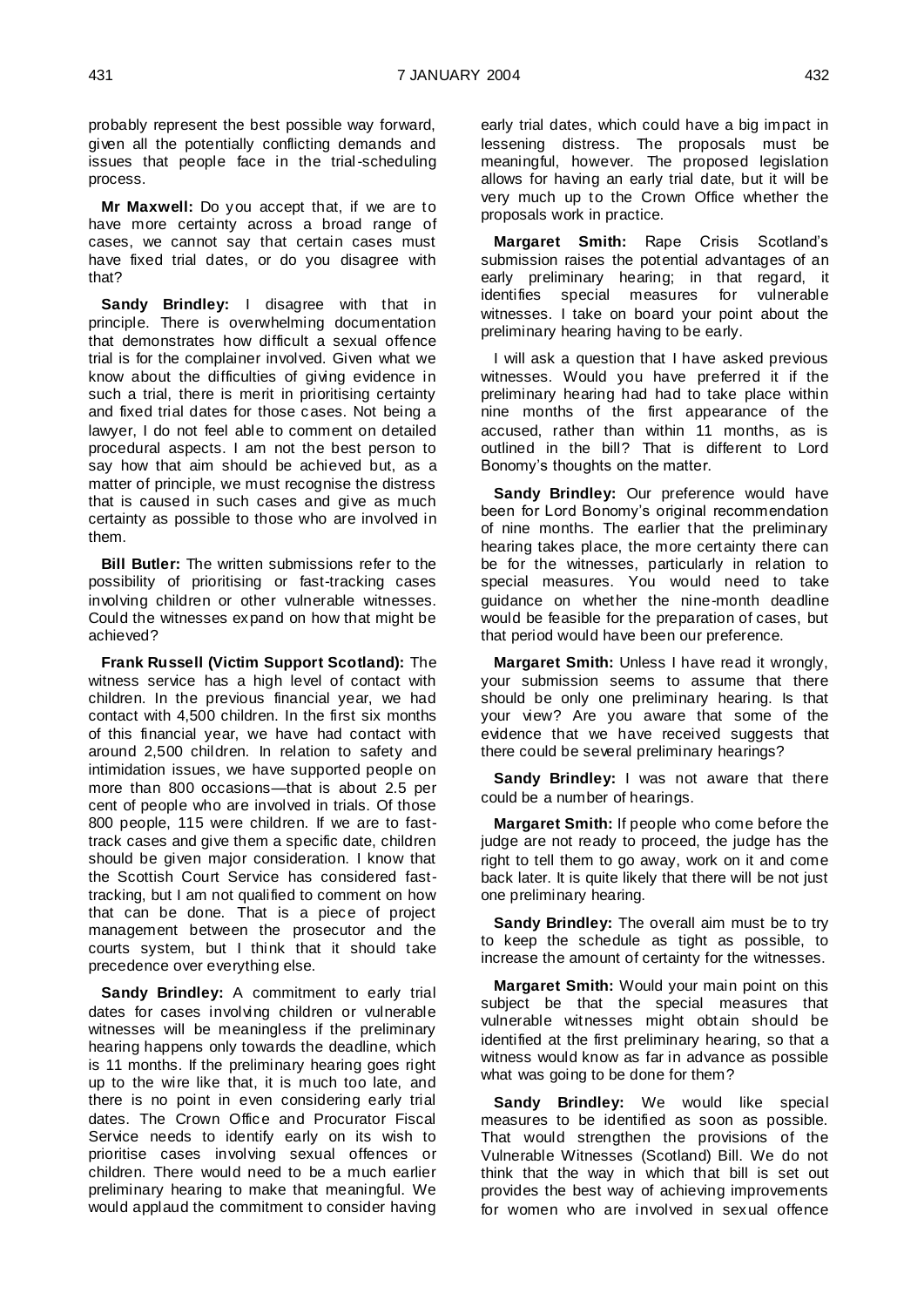cases. To improve certainty, there should be automatic entitlement to special measures. The bill as introduced increases the certainty that women could be waiting for up to 11 months to find out whether they have a right to any special measures, never mind which ones.

Considering how the two bills interlink, we would still like there to be changes to the Vulnerable Witnesses (Scotland) Bill. Whether or not those changes are made, and given how automatic entitlement to special measures is set out in that bill, there is still a degree of discretion. Even with automatic entitlement, people will not necessarily know what their rights will be in court until after the preliminary hearing. The hearing needs to take place as soon as possible to enable the witnesses to know what their rights will be. If there are to be a number of hearings, certainty must be provided at the first one.

**Michael Matheson:** It has been suggested that it would be helpful to have early disclosure of police witness reports to the defence. Do you have a view on that and on the possible impact on witnesses?

**Neil Paterson:** I have limited experience on that issue. Our interest in the changes to the disclosure regime concerns solely whether it would make a positive difference for victims and witnesses.

I am aware that, for some time, there has been a debate in Scottish justice circles about moving to a system that would be more akin to the English system, in which full disclosure happens at an early stage. From the point of view of the victim or witness, that might bring about some changes, in that the potential for multiple precognition from the prosecution and the defence would be reduced. Although precognition practice has improved in recent years—it would be wrong of me to pretend that there have been no changes in the ways in which lawyers approach the process—it is still a matter of concern for victims and witnesses, particularly in cases in which there are multiple accused. In such a situation, a victim or witness can be precognosced four, five or six times in relation to each of the defence lawyers who might be representing an accused.

It has been suggested that substantial savings could be made to the legal aid budget were alterations to be made to the disclosure regime. Perhaps that money could be usefully redirected to making improvements to the system in other areas.

**Michael Matheson:** It has been put to the committee that there are concerns about the quality of the witness statements that are taken by the police. If any scheme were to use witness statements instead of precognitions, the statements would have to be of sufficient quality to

allow the defence to use them rather than having to precognosce witnesses. In that regard, would you like more to be done in relation to improving the quality of police witness statements?

**Neil Paterson:** It is many years since I worked in England and Wales, so my position might be completely out of date. I offer it in the hope that it is not.

In England and Wales, the system of taking witness statements is significantly different to the system in Scotland, in that the statement will be typed up and signed in a standard form. When I was working for Victim Support in England—12 years ago—witnesses would get a facsimile of that statement before they were called to give evidence in the witness box. When I moved to Scotland, I was surprised to see that the system differed significantly. I offer no comment on how that system would impact on the criminal justice process—I am not competent to offer such an opinion—but I believe that it was reassuring for victims and witnesses to remind themselves of what they had said to a police officer, given that there can be a significant delay between a statement being given and a case coming to court. If it were possible to incorporate that into the Scottish system, all other things being equal, we would probably welcome that.

**Marlyn Glen:** In your written statement, you expressed concern about bail provisions. The bill would make it possible for a person who has been refused bail to apply to the court for admission to bail subject to remote monitoring or tagging. What are your views on that proposal?

**Neil Paterson:** Our views are set out in our written submission. Since the advent of the ECHR, which means that all crimes are now, technically, bailable, we have anecdotal evidence that more people who are charged with serious offences are being granted bail. In itself, that is not a matter that gives us concern. What concerns us is that more people than previously have reported to us incidents of intimidation and harassment that might not have taken place had the accused person been on remand. There are a lot of conditionals in what I am saying, but I make no apology for that as our analysis is not scientific or empirical but is based on what our practitioners on the ground are telling us.

As the written submission says, using remote monitoring as a direct alternative to custodial remand might not be the most appropriate use of that measure. I noted with interest the points that Safeguarding Communities -Reducing Offending made in its submission. It stated persuasively that remote monitoring is better used as part of a package of measures. That might be a more appropriate way for the measure to be used in this regard and would probably give greater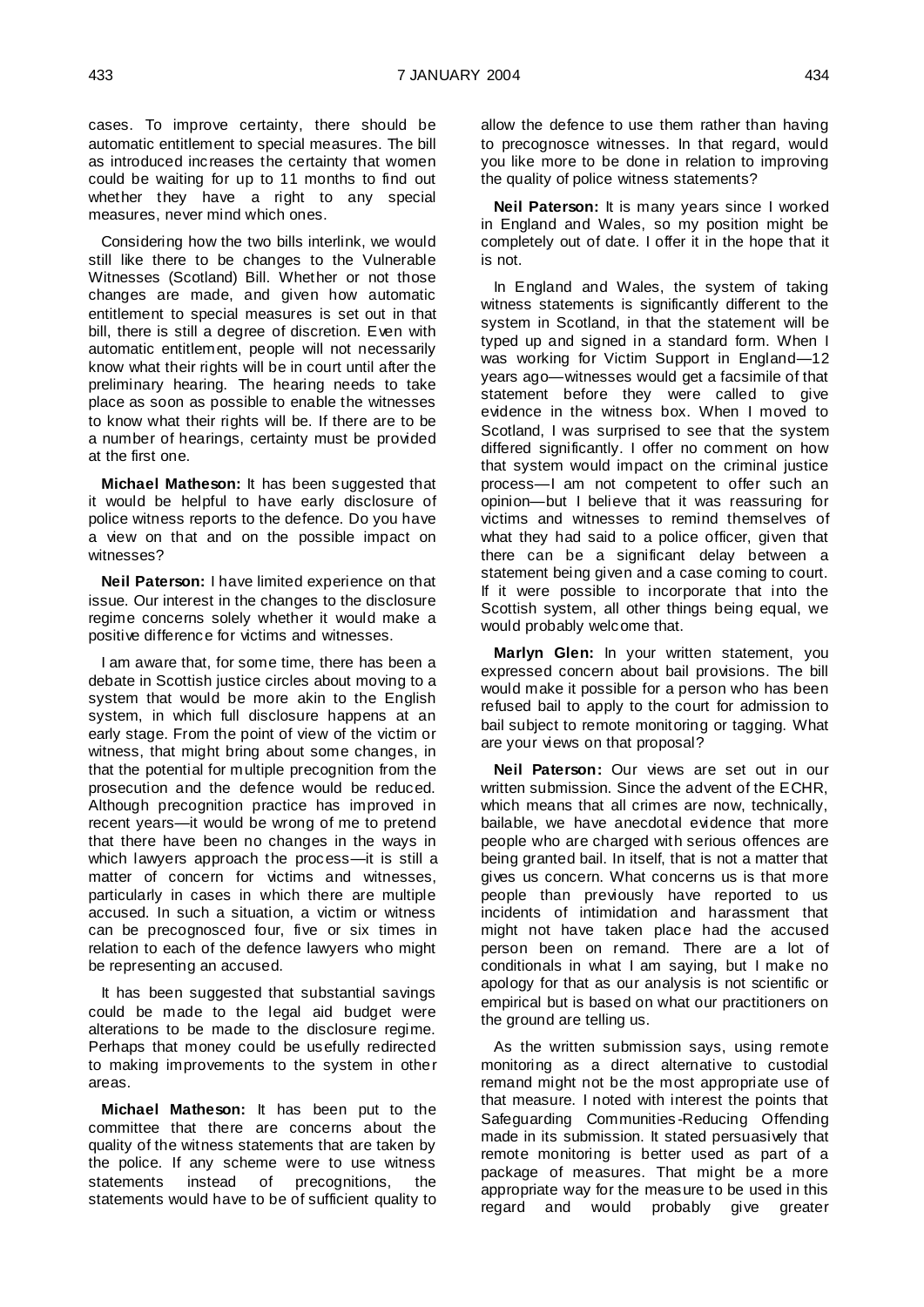reassurance to victims and witnesses in the community.

**Mr Maxwell:** In your written submission, you refer to the complexities surrounding the encouragement of early guilty pleas. Could you say more about that from the victim's perspective? How would they feel about early guilty pleas?

# 12:15

**Neil Paterson:** Three issues are probably involved. The first is that not all victims and witnesses welcome having to give evidence in court. Again, that statement is conditional, in that some people want the opportunity to stand up in front of a court and give an account of what happened and the way in which that may or may not have affected them.

For some people, it is clear that standing up in open court and being cross-examined is a very traumatic experience, and one that they would prefer not to have to go through. On that basis, a realistic system of inducements for early guilty pleas would be welcome to some victims and witnesses. The counterpoint to that argument relates to the fact that the inducements must not get to the point at which they lead to disposals that are disproportionate to the severity or gravity of the offence that has been committed. That is a difficult line to draw.

I note with some interest that the judiciary is looking to the appeal court for greater clarity in this area. We have also made note of the fact that the newly established Sentencing Commission is to be asked to look at some of the issues around the consistency of sentencing. The issue is complicated.

The last point, which is perhaps the most important point from the victim's perspective, is that very few victims understand how the sentencing system works. That is not entirely surprising. There is a range of complicated issues that include sentence discounting, people getting out at half time and a lack of understanding of the meaning of probation orders or community service orders. One of the major issues that needs to be tackled, although it is not within the remit of the bill, is how we can develop a more transparent and understandable system of disposals for the courts. That would do a great deal to increase the confidence of the public in the criminal justice system.

**Mr Maxwell:** Although some people prefer the person to plead guilty early on, so that they do not need to go to court, others prefer to have their day in court, as it often called. Is it right in principle that people should have their sentence discounted at all, just because they happen to plead guilty? Given that they committed the offence, is it right in

principle that the victim of a crime should see the person get a reduced sentence just because they plead guilty?

**Neil Paterson:** There is probably a difference between my personal and professional opinions and between my opinions and what certain victims might say. It is difficult to express a conclusive view about what victims feel about that. I understand the complexities around the issue and the fact that there is a danger that sentence discounting could be seen as a managerialist intervention in the dispensing of criminal justice.

The answer probably lies in ensuring that the discounts that are offered should not unduly skew the penalty. That is probably the critical point. People need to be clear about the discount that they will get. I understand that guilty pleas will not otherwise be made. However, the discount should not skew the original disposal so much that the public at large is concerned.

**Mr Maxwell:** Would that concern be affected by the fact that judges will have to explain the reasons for the discounts that they give?

**Neil Paterson:** That is an important development. We welcome it, and I am sure that the public would, too.

**Frank Russell:** A similar point, which might help us to understand the issue, is that confusion is caused when pleas are accepted under deletion of certain offences. Victims and witnesses do not understand why those pleas result in lesser sentences. They have difficulty in accepting how the sentence relates to the crime. Those pleas cause distress to victims, witnesses and their families.

**Sandy Brindley:** That was exactly the point that I was going to make. The women with whom we work who have reported a rape to the police find it very distressing and hard to understand when a plea bargain is made in which the accused pleads guilty to a lesser charge. There are examples of cases in which the accused pleads guilty to a lesser charge that does not involve a sexual element. That raises big issues of public safety. A slightly patronising element is also involved when decisions are made to go for a plea bargain or for a charge that is based on the woman in a rape case being saved from having to go through a trial, if the woman is not consulted about those decisions. Before making the assumption that women would prefer to be saved from the ordeal of going through a trial—many women might prefer to go through a trial—we should at least have the courtesy of asking the victim before agreeing to a lesser charge with a far smaller sentence.

**Mr Maxwell:** Many changes to the criminal justice system are being proposed, including the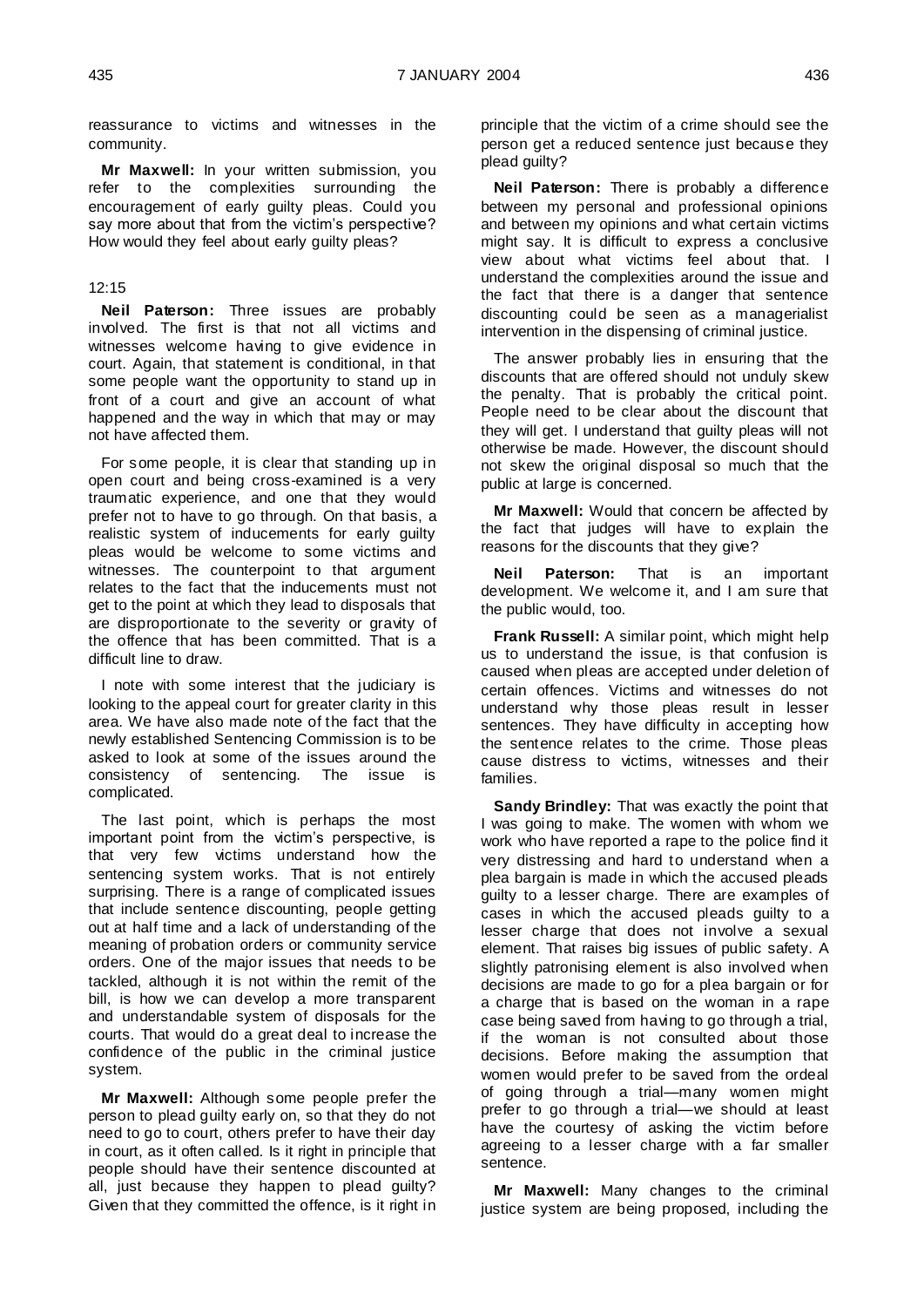idea of victim statements. Is a straight forward problem with early guilty pleas that they do not merge well with victim statements? If somebody gives a victim statement, the judge is supposed to take that into account. At the same time, if the accused pleads guilty early, the judge is also supposed to take that into account. Are those two things pulling in opposite directions? Given the people that you deal with, how do you feel about that?

**Neil Paterson:** I suppose that there is the potential for those things to pull in opposite directions. The question would probably be better directed at a member of the judiciary by asking them how they would reconcile the two things.

Sadly, in their experience of going through the criminal justice process, victims and witnesses have to deal with many different potentially conflicting policy strands, of which this is just another example. On balance, we took the view that the victim statements scheme was undoubtedly a good thing. From the perspective of some victims, I can understand that sentence discounting for early guilty pleas is also a good thing. We may just have to live with some of the uncertainties, even though early guilty pleas and victim statements may not necessarily mesh well together.

**Frank Russell:** One thing that concerns me about the discount arrangement is that, if the discount is greater than the Crown would have liked, the Crown might take the case to the appeal court, which would increase or extend the difficulties for the family. The defence always has the option of taking the case to the appeal court. By creating a situation in which the Crown might also do so, those difficulties might be enhanced and we might find that there are more appeal cases. Obviously, that would have an impact on families and victims.

**The Convener:** That completes our questions. I thank the witnesses for their evidence, especially the evidence on the connection between the bill and the special measures for vulnerable witnesses. We will certainly take that point on board very seriously. Your comments on the discounting of sentences for early guilty pleas will be useful for our report. I thank all three of you for your evidence this morning.

Our third set of witnesses is from Safeguarding Communities-Reducing Offending, from which we have received a written submission. I welcome Susan Matheson, who is SACRO's chief executive, and Donald Dickie, who is its criminal justice adviser. Thank you for coming along.

Question 1 is from Margaret Smith.

**Margaret Smith:** As far as I can see, SACRO generally welcomes most of the bill's provisions in so far as they contribute to the reduction of delay and the promotion of efficiency in the system. What aspects of the bill are particularly useful in that respect?

**Donald Dickie (Safeguarding Communities-Reducing Offending):** We have generally focused on the areas about which we have some concern but, overall, the major thrust of the bill is clearly to reduce delays and inefficiencies. As an organisation that works with people who are both victims and offenders, we think that anything that will help to remove the inefficiencies and delays that are currently experienced is bound to be welcome. We are not an organisation whose daily business is within the courts in the same way as that of solicitors and advocates, so we have chosen not to make representations on those areas.

**Margaret Mitchell:** My question is about time limits. The proposal to change the custody time limits might result in people spending longer in jail. Do you have a view on that?

**Susan Matheson (Safeguarding Communities-Reducing Offending):** Are you referring to the extension of the 110-day rule?

# **Margaret Mitchell:** Yes.

**Susan Matheson:** We are concerned that people would be in custody for longer, especially in the context that the proportion of prisoners who are on remand has increased substantially during the past year—we do not want that proportion to increase further. I refer back to the evidence that was given by the witnesses from the Scottish Human Rights Centre. I agree with everything that they said and with everything that Derek Ogg said this morning.

The 110-day rule is the jewel in the crown of the Scottish legal system. It has worked well for centuries and it is recognised as excellent by other jurisdictions. Usually, it is not extended; at the moment, it is extended in only 25 per cent of cases. The short period of time has several benefits for those who are innocent or wrongly accused, for victims and for witnesses. The sooner that people are seen in court, the better their recollection is likely to be, and the quicker the public will see results. There are other measures in the bill to tackle delays, particularly the enhanced co-operation between the Crown and the defence, which is a major thrust of the bill and should be given time to work. Extra time is not necessary and, as has been said this morning, human nature may well lead to people saying, "If I have an extra 30 days, I will use them." We would like the 110-day rule to be retained.

**Margaret Mitchell:** That is helpful. Thank you.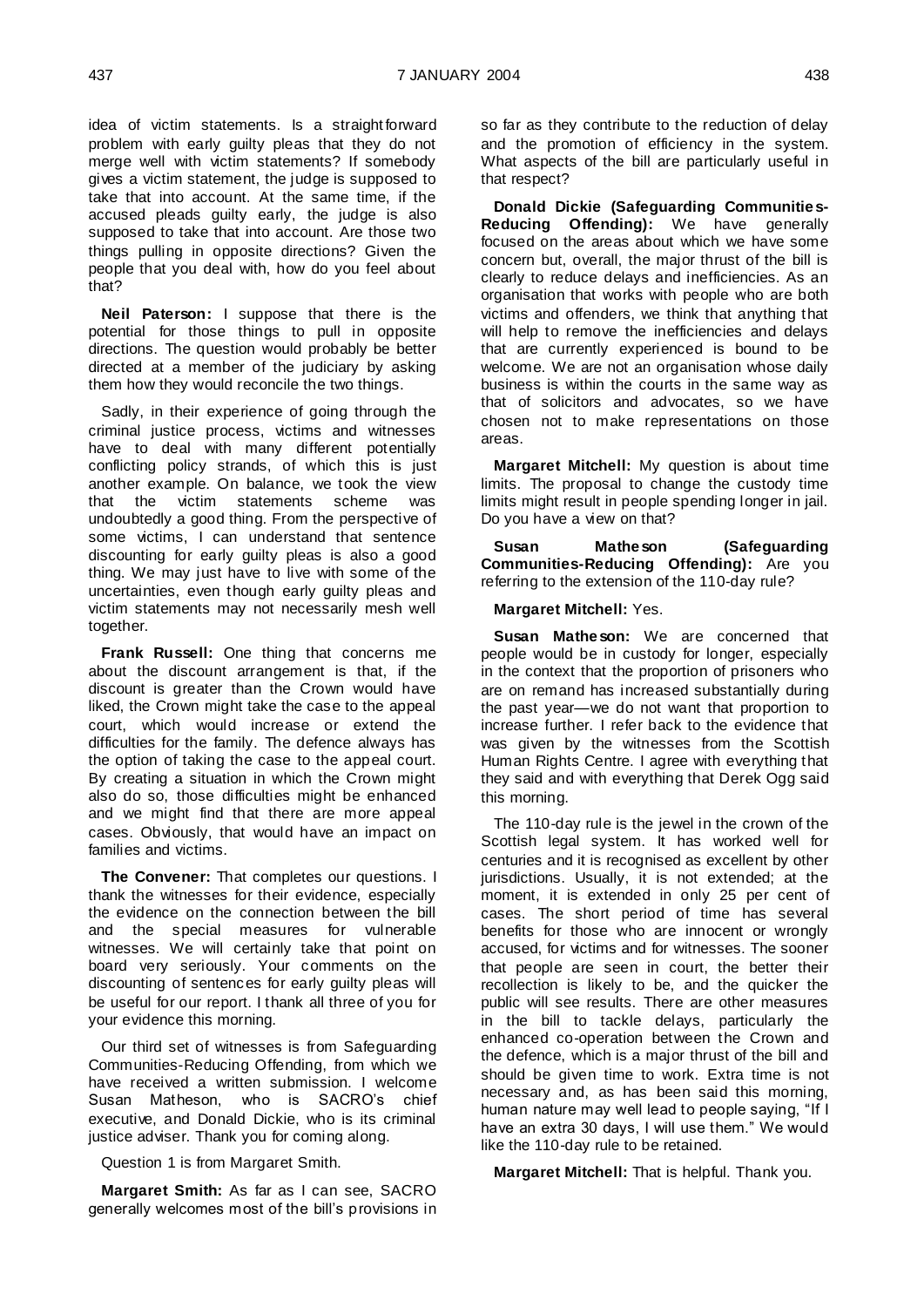**Marlyn Glen:** SACRO appears to give guarded support to the proposal in section 14 that relates to bail and remote monitoring of compliance with bail conditions. Will you say a little more about your concerns about that?

**Donald Dickie:** As you rightly point out, we are not opponents of electronic monitoring. If remote monitoring is targeted properly, it can contribute to public safety and reduce the remand population, and we welcome it on those grounds. Our concerns are about the possibility that it might be seen as a panacea and that more qualities might be attributed to it than it can deliver.

SACRO has considerable experience in the area as we operate bail supervision schemes in Edinburgh, Ayrshire and Lanarkshire, and our colleagues at Glasgow City Council also operate such schemes. We have learned that a great deal can be gained from providing support and supervision to bailees who would otherwise be remanded in custody. We have evidence to suggest that sheriffs—and some High Court judges—have confidence in bail supervision as a way to ensure that bail is not abused and does not lead to further offending. We have high success rates.

In bail supervision, our criminal justice workers ensure that the bailees adhere to the major conditions in the bail order, such as turning up at appointments with whoever they are required to see, turning up at court and residing at the place where they are required to live. We have face-to face contact with the bailee at least three times per week—that includes an element of home visiting—and on at least one of those visits, sufficient time is given to address with the accused person any issues that relate to offending, such as substance abuse, alcohol abuse or other things that are likely to make them reoffend during the bail period or thereafter. A particular benefit lies in the fact that in cases in which bail supervision is completed successfully—that is, in more than 70 per cent of cases—it provides the court with more information and demonstrates to the court at the point of sentencing that the accused person can reasonably be relied on to respond to supervision in the community. They will have demonstrated that through their response to bail supervision.

Electronic monitoring by itself will not have such benefits. Although it will certainly provide some element of surveillance and supervision and information about the person's movements, it will not provide anything like the amount of close supervision and support that face-to-face contact can provide. As a result, where a court wishes to make an element of electronic monitoring one of the conditions of a bail order, it should do so in tandem with a bail supervision condition.

Our paper includes research findings from other jurisdictions and certainly a lot of evidence suggests that such an approach works better if there is human contact or assessment. For example, there are less likely to be instances of mechanical breaching of electronic monitoring through some technical failure or of one-off breaches where a bailee might be, say, five minutes late. That was the experience in England when monitoring was introduced some years ago without additional support mechanisms.

#### $12:30$

**Marlyn Glen:** You have helpfully explained what is involved in bail supervision. However, you said that you work in only some areas of Scotland. Why is bail supervision not available throughout Scotland?

**Donald Dickie:** In theory, the Scottish Executive Justice Department is very supportive of the local authorities that fund bail services and is in favour of bail services in principle. However, as far as we can establish, the funding in most areas allows local authorities to deliver only very limited bail services. For example, they might deliver some degree of bail assessment or a bail information service as a supplement to their court social work service. One imagines that the fact that bail supervision is not without cost might make the Executive slightly more reluctant to follow our recommendations and wishes.

**Susan Matheson:** I endorse those comments. As Donald Dickie has said, our organisation is not opposed to electronic tagging per se where it is a direct alternative to custody or remand. However, the Scottish Executive bill team has told us that it will consider introducing our proposal to allow tagging only in tandem with supervision in one of its proposed pilots. We hope that that will happen in an area with a well-established bail supervision service. That said, as Donald has pointed out, if our proposal were to be accepted there would have to be a significant increase in the provision of bail supervision across the country. Indeed, there would also have to be an increase in the information available to sheriffs about the availability of bail supervision in their area and about the aims, objectives and effectiveness of such supervision in order to give them confidence in using it in tandem with electronic tagging.

**The Convener:** On a point of clarification, do people who are sentenced to electronic monitoring also receive supervision?

**Donald Dickie:** Not necessarily. At present, some people receive supervision while others do not. People are usually sentenced to electronic monitoring under the terms of restriction of liberty orders, which can be imposed on their own or in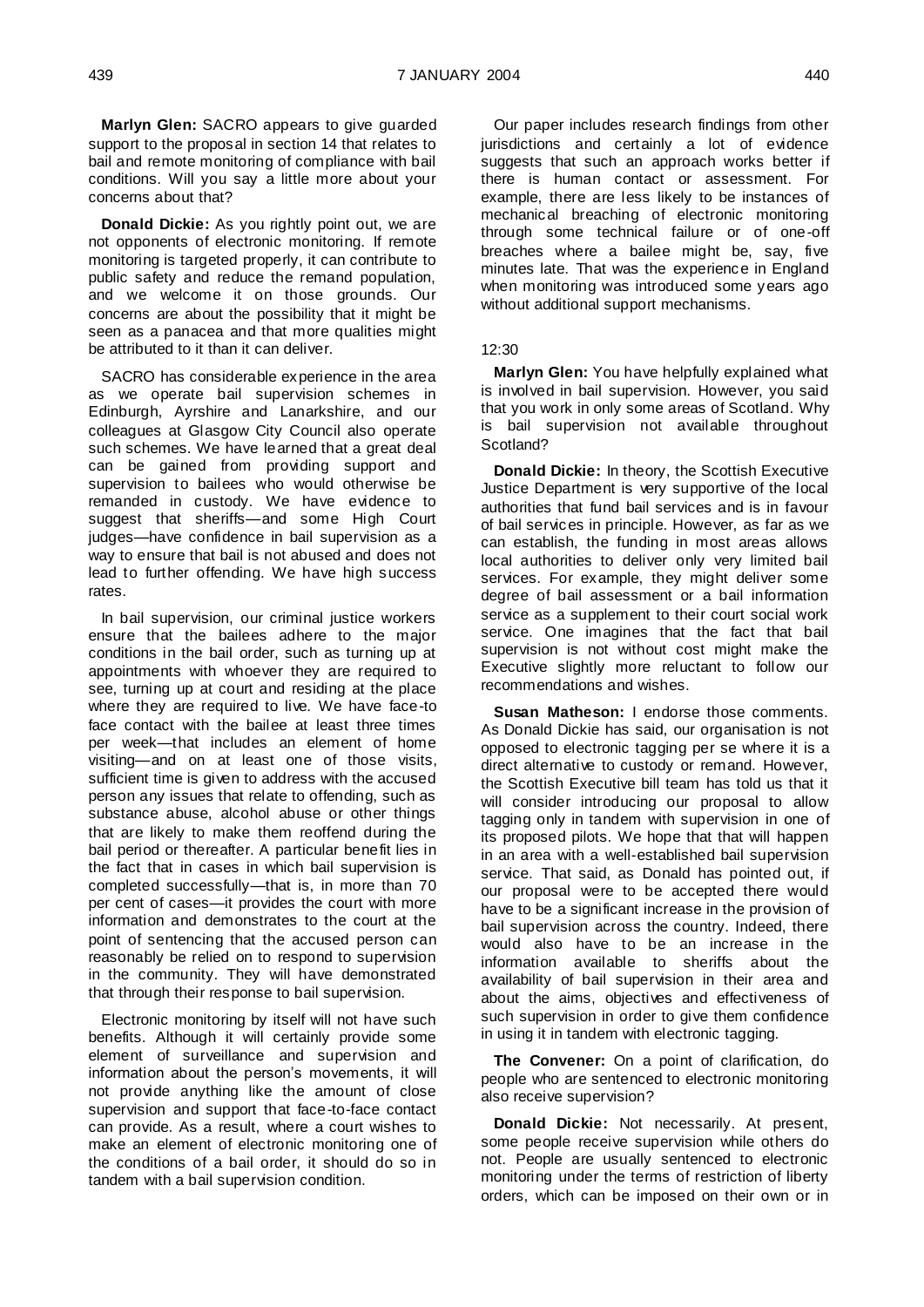conjunction with probation or other community service orders. Based on all the research evidence that we have identified, we feel that it is better to carry out electronic monitoring in tandem with support mechanisms.

**The Convener:** So there is a general concern about restriction of liberty orders.

**Donald Dickie:** Yes. If electronic monitoring or whatever is simply planted in an offender's home without proper consultation or assessment of family circumstances, there is a risk that it might make some circumstances more difficult, exacerbate matters and lead people into further offending.

**The Convener:** But the figures show that the pilots have been highly successful and that there has been a high level of compliance.

**Donald Dickie:** There is a reasonably high success rate of compliance, but so far the take-up in Scotland is small. I think you will find that, statistically, the figures are not all that significant. This may not be strictly relevant to the bail issue, but the intention is partly for restriction of liberty orders to be an additional weapon in the armoury of sentencers and sheriffs. There is no evidence that such orders have made any impact as an alternative to custody; they are just another disposal in the increased number of disposals that are available to the court.

**Mr Maxwell:** The bill proposes to amend section 196 of the Criminal Procedure (Scotland) Act 1995 with a view to encouraging early guilty pleas. Do you agree that it is proper to do that?

**Donald Dickie:** We have not given that a huge amount of consideration, to be honest. As I said, we are not engaged on a day-to-day basis with the workings of the court. We have heard from today's discussion that a balancing act is required. As an organisation that helps social work services to provide the disposals and sentences of the court enhancing probation and so on by providing programmes—we know that it is proper for the sentencer to take a whole lot of different issues into account when considering the sentence.

As was pointed out earlier, some of those factors may conflict with one another. It is perfectly proper to take into account the personal circumstances of the offender, their attitudes, and whether they show any remorse towards the victim. At the same time, that has to be weighed against the person's history of offending, their convictions and the gravity of the offences. If a judge was convinced that a victim had been spared some real trauma through a conscious decision on the part of an offender to plead guilty, there is an argument for some form of discounting. That is a personal view, rather than the considered view of SACRO.

**Mr Maxwell:** With all the caveats about that being a personal view, if it is reasonable to allow discounting for early pleas of guilty, do you have a view on how small or large the discount should be?

**Susan Matheson:** As an organisation, we do not have a view. We have focused on the areas that are in our remit.

**Donald Dickie:** We are reluctant to be drawn into a discussion that we have not viewed as our business to think about or consider properly.

**Mr Maxwell:** But obviously it will have an impact on everybody involved in the system.

**Donald Dickie:** Yes. Clearly, there is the potential in theory—as Mr Ogg would say—for sentence discounting to have an impact, in that people might serve shorter sentences, which would relieve prison overcrowding and reduce the increase in the prison population, which is created largely by people serving long sentences. That is the theory. However, I thoroughly agree with the comments made about the psychology of sentences. Sentencers are perfectly aware of all the different factors—the statutory discounting of sentences, the 50 per cent period and so on. I do not feel able to predict the outcome.

**The Convener:** We ask that question because in their evidence to Lord Bonomy prisoners said that it was important to maintain the principle of discounting sentences. We thought that you might take a view.

**Michael Matheson:** I turn to the proposal to extend the sentencing powers of sheriff courts from three years to five years in solemn proceedings. Your submission contains clear concerns about that, and you believe

"that serious crimes that may attract sentences of more than three years should be dealt w ith by our highest Criminal Court."

Will you expand on why you believe that that should be the case?

**Donald Dickie:** We think that that should be the case for reasons that are very similar to those that Mr Ogg expressed. Given that individuals' liberty is at risk for a lengthy period, they are entitled to the best hearings and the highest-quality representation in court that are available. The nature of the experience of the judges, the prosecution and the defence in the High Court means that it is inevitable that hearings in the High Court will be of a superior standard.

**Susan Matheson:** It was quite shocking to hear from Mr Ogg how a very raw recruit to the solicitors profession could represent someone who was liable to receive a five-year sentence. Such defendants must be represented by people who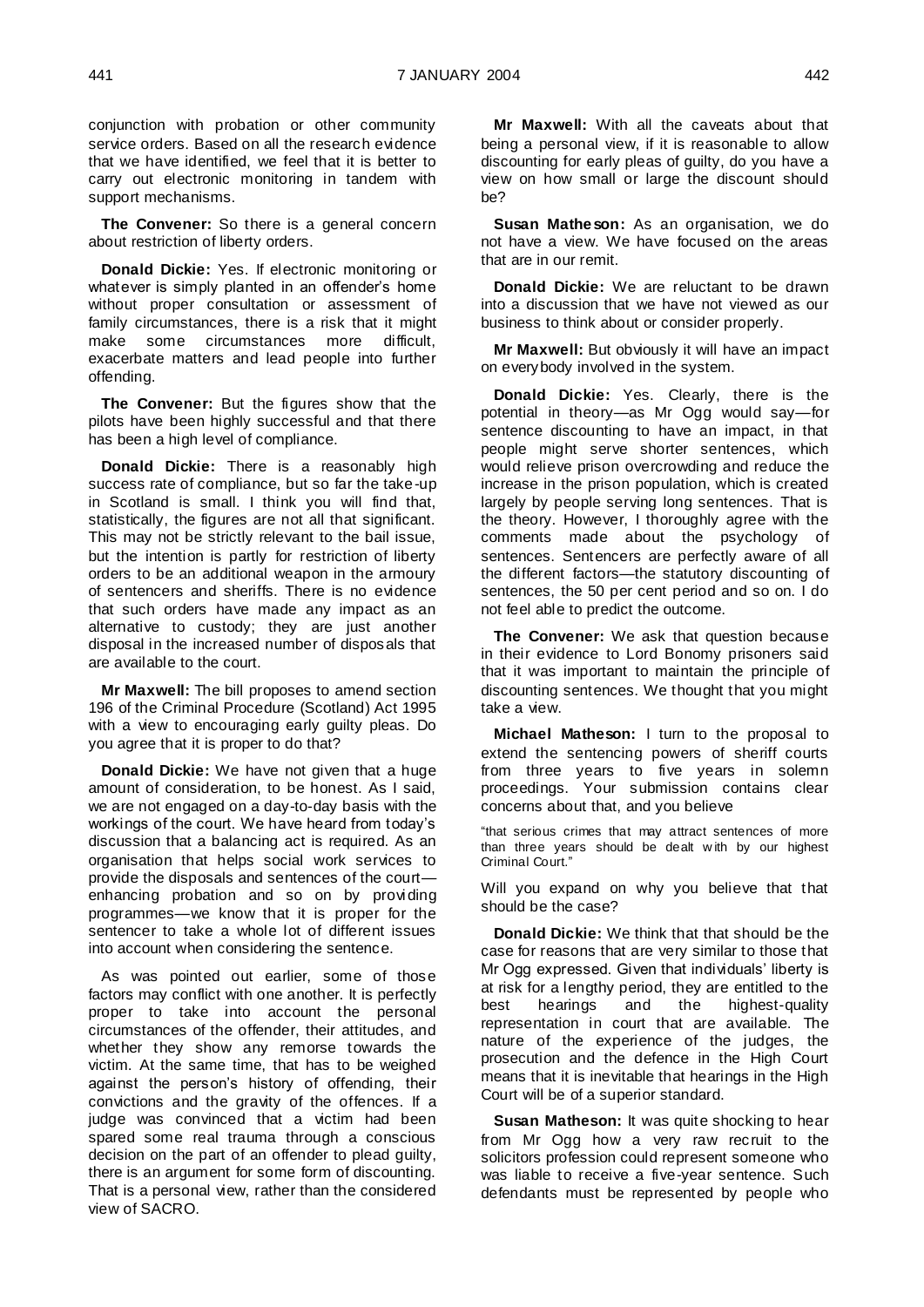have adequate experience. The use of new recruits with little experience would not necessarily provide justice. Mr Ogg made that point eloquently this morning.

**Donald Dickie:** It is also important to pay attention to what the vice-dean of the Faculty of Advocates, Roy Martin, said. I took him to be saying that it was just as important to ensure that cases were heard in the appropriate court as it was to ensure that each of the courts had the right sentencing powers. We agree with that.

One of the arguments that the Executive seems to have put forward for the proposed change is that too many cases that do not require a sentence of more than three years go to the High Court. Surely the answer to that problem would be to ensure that the right cases go to the right court, and that is at the instance of the Crown Office. If there is an issue, it should be addressed by issuing better guidance to ensure that the correct cases go to the correct courts, rather than by changing the courts' jurisdictions.

We have major concerns about sentencing drift, although we cannot prove them. If we consider the psychology of sentencing, it is difficult to believe that a sheriff who hitherto had only the power to impose a sentence of up to three years and who, in all other cases, had to go through the process of remitting a case to the High Court, might not, in some instances, impose sentences of longer than three years in cases in which they would previously have been satisfied to impose a sentence of three years or less. We think that there is a risk of sentencing drift.

There is evidence of inconsistency in sentencing, which I am sure that members know about. Although most of the published information is about summary cases, which are not the cases that we are talking about, the Executive was good enough to give us some figures about solemn cases. It is clear that, in such cases, there is a pattern of wide variety in custodial sentencing the custody rates range between 57 per cent and 83 per cent across the eight major courts in Scotland. Although sentencing drift might not occur in all courts, there is a risk of it occurring in some courts.

**Susan Matheson:** If such sentencing drift happens, a consequence that concerns us is a rise in the prison population and an increase in overcrowding. I understand that the proposed change is due to be implemented reasonably quickly—perhaps before the McInnes report is published—and we do not know whether there are implications that should be taken into account before any other measures are implemented.

**Michael Matheson:** It has been put to the committee that a proportion of the cases that go before the High Court, which would attract a sentence of about five years, are not particularly complex and could readily be dealt with through the sheriff court mechanism. One of my concerns, which emerged from the evidence that we received before Christmas, is that it appears that an individual who has been involved in a serious matter but whose case is not complex will not be automatically entitled to be represented by an advocate in the sheriff court, whereas if their case had gone to the High Court, they would have had such an automatic right. It appears that the Scottish Legal Aid Board will apply criteria—as yet unknown—to determine whether that individual should be entitled to have an advocate represent them in the sheriff court.

Are you entirely opposed to increasing the sentencing powers of sheriff courts, even if it can be demonstrated that that will not lead to a sentencing drift and if we ensure that the accused receives the representation that is most appropriate to the case? If those points can be secured, would you be satisfied with an increase in sheriffs' sentencing powers?

#### $12.45$

**Susan Matheson:** I am not clear how those points could be assured.

**Donald Dickie:** I echo that. Members will understand that it is difficult to imagine the final outcome and the consequences of proposed legislation. We could be some way down the road before we establish what the actual outcomes are.

**Michael Matheson:** I will give an example that relates to the concerns that you expressed over access to the correct level of legal representation. If the Scottish Legal Aid Board decides that people whose cases will be transferred to the sheriff court will automatically be entitled to the same legal aid provisions that they would have received had their case gone before the High Court, would that provide you with the assurance that you seek?

**Donald Dickie:** That would certainly go some way along the road, from the perspective of the offender.

**Michael Matheson:** If a body such as the Sheriffs Association states that it is confident that there will not be a sentencing drift in the way in which sheriffs handle cases, would you be assured?

**Donald Dickie:** That is a much more speculative proposal because the Sheriffs Association does not have responsibility for sentencing policy. As far as I am aware, sentencing policy is not produced explicitly; as members know, it is done by precedent and appeal and so on. It would be dangerous to work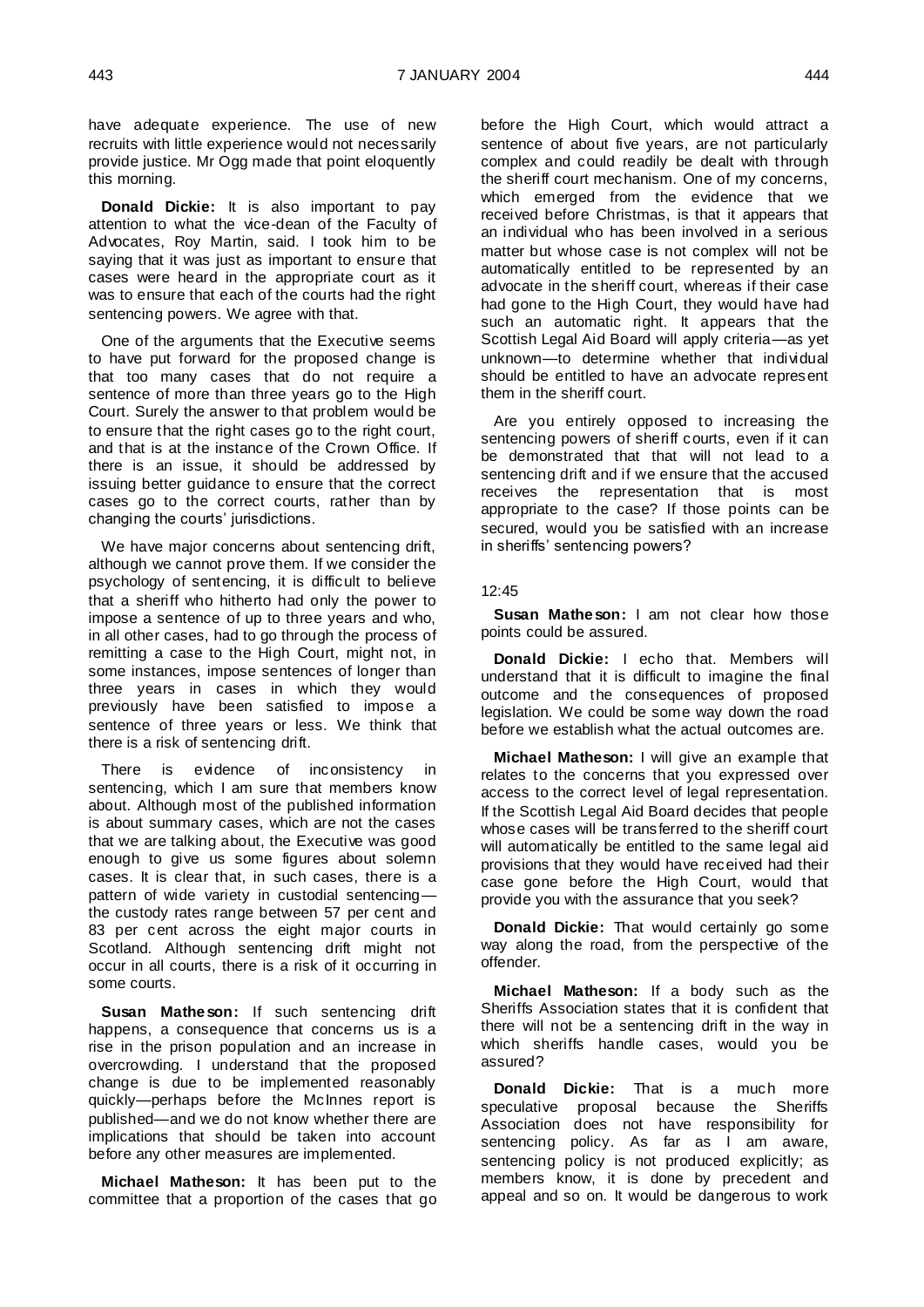on the basis that an association of sheriffs can predict what individual sheriffs will do. The variation in sentencing throughout Scotland demonstrates that that would be a risky road to take.

**The Convener:** Your submission states that Scottish Executive statistics "illustrate" Executive statistics "illustrate inconsistencies" in sentencing. Are those figures publicly available?

**Donald Dickie:** Yes. However, although the figures for summary cases are in a publication on sentencing profiles, those for solemn cases are not in published form.

**The Convener:** For convenience, if you have those figures, will you send them to the committee?

**Donald Dickie:** Of course. If they are available to me, they must be public.

**The Convener:** That would be helpful. That brings us to the end of our questions. I thank the witnesses for their evidence, which has been helpful, particularly the written evidence on the importance of bail supervision and on how restriction of liberty orders should operate.

I welcome our final set of witnesses, who are from the Procurators Fiscal Society. Gordon Williams is the president of the society and Val Bremner is the secretary. We have received no written submission from the society. We will proceed straight to questions. I thank both the witnesses for agreeing to come to the meeting. We are pleased about that because we feel that it is important to talk on the record to them, given that much of the evidence that we have received so far refers continually to the importance of the Crown Office and early disclosure. My question is about early disclosure and the ability of procurators fiscal to deliver a culture change. In your view, how deliverable is that culture change?

**Val Bremner (Procurators Fiscal Society):**  The Procurators Fiscal Society appreciates the opportunity to comment on the bill.

On the disclosure proposals, the society has no difficulty with the concept of early disclosure. Some of our members are using best practice and complying with that, but there is no doubt that it is piecemeal. It will take time and resources to achieve that aim across the board.

I have had the opportunity to consider the Crown Agent's submission to the Finance Committee about how the Procurator Fiscal Service will afford the extra resources that the bill will require. It is difficult for me to comment on the figures that he has given because I do not know how they were arrived at. I should say on behalf of the society that we are concerned about disclosure and the package of measures that the bill presents. If the

Crown Office and Procurator Fiscal Service does not have the capacity to deliver those measures, that will go some way to ensuring that they do not work. No one wants that, so we have some concerns about the resources that are available to fulfil the disclosure obligations, but we welcome the idea.

**The Convener:** In your professional experience, are police witness statements taken in a form that is appropriate for disclosure?

**Gordon Williams (Procurators Fiscal Society):** Obviously the quality of those statements varies. As I was coming through on the train this morning, I read with interest some of the evidence given by the Association of Chief Police Officers in Scotland and the Scottish Police Federation when it was disclosed—no pun intended—that statements can be taken in a variety of different circumstances. Statements can be taken at the time at the scene of a minor incident when the parties are sober or unaffected by drugs, or they can be taken much later. It might take hours to take a proper statement. For example, it might take the best part of a morning to obtain properly a statement from a rape victim.

As a department, COPFS has engaged with the police at various levels to try to improve the quality and standardise the format of police statements so that we know what to expect. We would have to be sure that the statements are in the right shape to be disclosed safely to other parties.

Having had some experience of this, I ought to make the point that witnesses do not normally sign their statements. Police witnesses tend to do so, whether or not they have prepared the statement themselves. Many police officers dictate their statements and sign them. Others have their statements prepared for them, but they have to check, certify and sign them.

The average civilian witness does not sign his or her statement. So a witness might say to the police, "I think that I can identify the accused," but the statement might contain the words, "I can positively identify the accused." Practice has shown that we cannot always rely on that.

**Val Bremner:** There are statements that would not be suitable for disclosure. My colleague gave an example of a rape victim. If we get a police statement that gives a rape victim's address, for example, that would obviously not be suitable for disclosure in its present format.

**Marlyn Glen:** What is your experience of the effectiveness of pre-trial diets in the sheriff court in solemn and summary proceedings? Do they make an effective contribution to the efficiency of the system?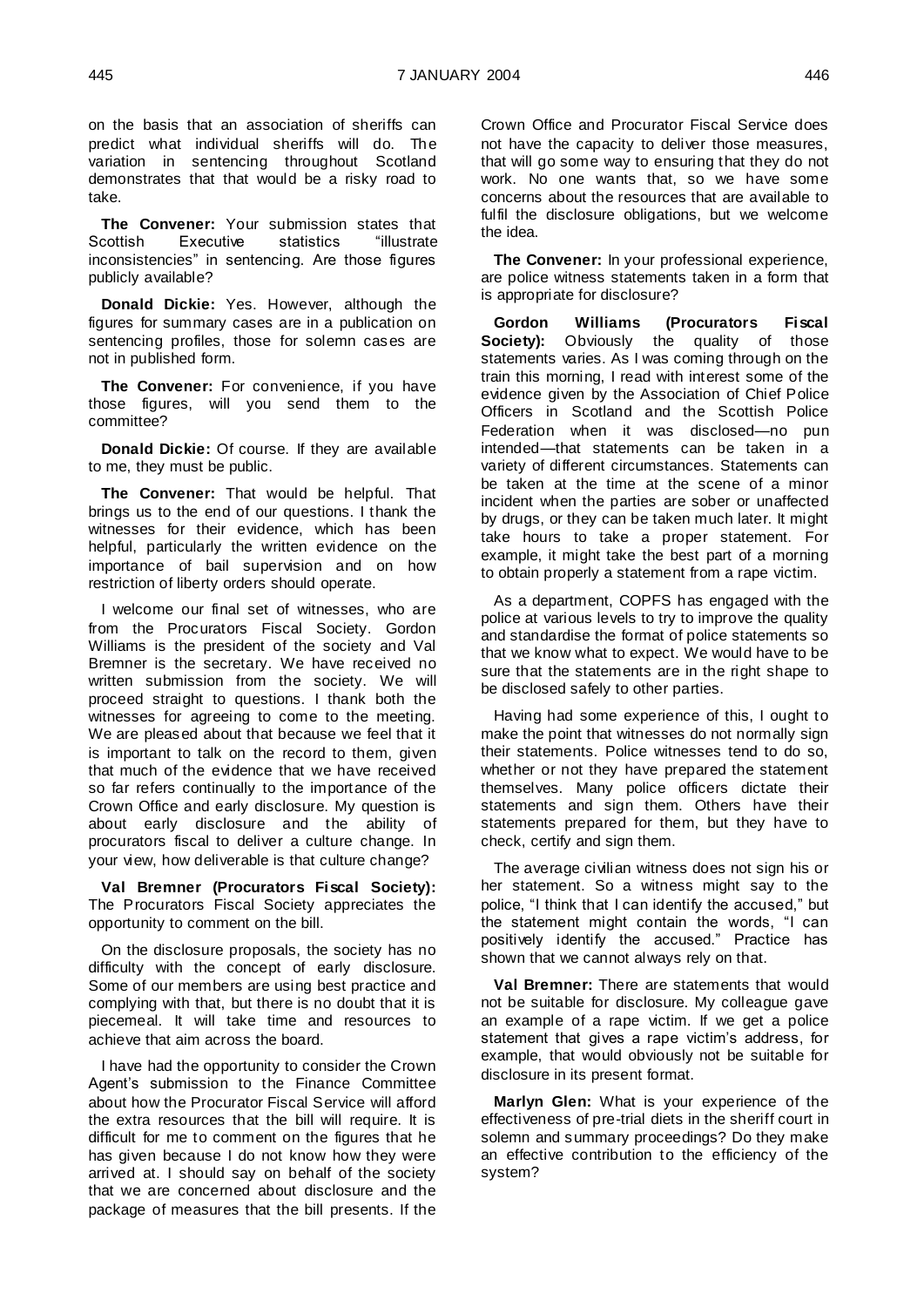**Val Bremner:** Broadly, yes they do. However, they work when the sheriff takes a proactive role in managing business, particularly summary sheriff court business. If a proactive role is taken in a case—which might be huge—minds can be focused on whether the parties are ready and early pleas can be delivered. That is mirrored in what happens currently in first diet courts. If managed correctly, and if parties are co-operative and willing to take matters seriously and indicate their state of preparation or willingness to plead, pre-trial diets can work.

**Gordon Williams:** I share Val Bremner's view. Lord Bonomy emphasised in his report that there should be judicial management of cases, so that the judge does not just sit there as some kind of referee in the so-called adversarial procedure but reaches down—to use current jargon—and involves himself by asking whether, if witnesses' evidence is not in dispute, it can be agreed to avoid the witnesses having to come to give evidence. He could get the parties to focus on the issues that are in dispute. That process of separating the wheat from the chaff might leave the parties with a small issue to resolve in the course of a criminal trial. Some cases always look as though they are going to go to trial; in others there is room for a plea. An assault case with the defence of self-defence and a rape case with the defence of consent will probably go to trial, but drugs cases and assault cases with no special defences are, to coin a phrase, often ripe for a plea.

**The Convener:** I turn to issues that came up this morning when we discussed preliminary hearings with witnesses from the Faculty of Advocates. It has been suggested that the Crown relies heavily on section 67 of the 1995 act in relation to the production of lists of witnesses. The impact of the bill will be to wipe away that provision so that all evidence has to be submitted seven days before the preliminary hearing. What impact will that have on your work?

**Val Bremner:** That could have a substantial impact on our members' work. It is true that in a fairly high percentage of cases, the Crown relies on notices under section 67, but there is no complacency on the part of our members. Increasingly, we find that evidence such as forensic evidence comes in late in the day and as soon as we have it, we send it out. This goes back to the thinking behind the bill. There will have to be a culture change. All parties who provide us with evidence will have to consider where their priorities lie because, if we are going to have to produce the evidence sooner, we will have to get it sooner. A lot more work will have to be done at the front end of the process. Our members are willing to do that; it is a question of whether they have the resources and time to allow them to do it.

**The Convener:** Would you go as far as to say that if you do not get the required resources, the measures will fail?

**Val Bremner:** It is difficult for me to say exactly what resources will be required if the bill is passed. There is no doubt that with the advent of the preliminary diet, the managed meeting, the record of preparation and early disclosure, additional work will be required. It should not be forgotten that my colleague and I are aware that there is concern about the relaxation of the 110 day rule. That will not benefit our members, because the preparation for service of the indictment will still have to take place at largely the same time that it does now. There will be additional burdens in relation to pressure to disclose and prepare. Those are appropriate burdens and we have no difficulty with them, but we will need more time and legal support. The package that the COPFS has considered will take that into account. I do not know how the figures were worked up so I cannot comment on whether what is proposed is sufficient.

**The Convener:** From what has been said on the time limits, you could have a shorter time scale in which to get in your evidence if the courts take the view that most or all of the evidence should be available seven days prior to the preliminary hearing. At the moment, however, you can rely on section 67 if evidence arrives late so, arguably, you will have a shorter time scale.

**Val Bremner:** That is correct.

**The Convener:** I ask you about the written record of the state of preparation of the parties. There is no detail in the bill as to the form that it should take. Do you think that we need more detail or can that be left for further work?

#### 13:00

**Gordon Williams:** The preliminary diet in the High Court is modelled to a large extent on what is known as the intermediate diet in the summary procedure, where cases are a lot less serious. Areas of good practice in various sheriff courts around the country have been identified as the best way of dealing with such cases.

A pro forma checklist is a simple device that a sheriff might use to ensure that, for example, the fiscal has cited the witnesses, that he is able to produce evidence of that and that the parties have put their heads together to try to agree noncontentious evidence—an example might be the evidence of the car owner whose car is broken into but who cannot say who did it because he just discovered it when he got up. The checklist is intended to whittle down what is required to be the subject of evidence at the trial.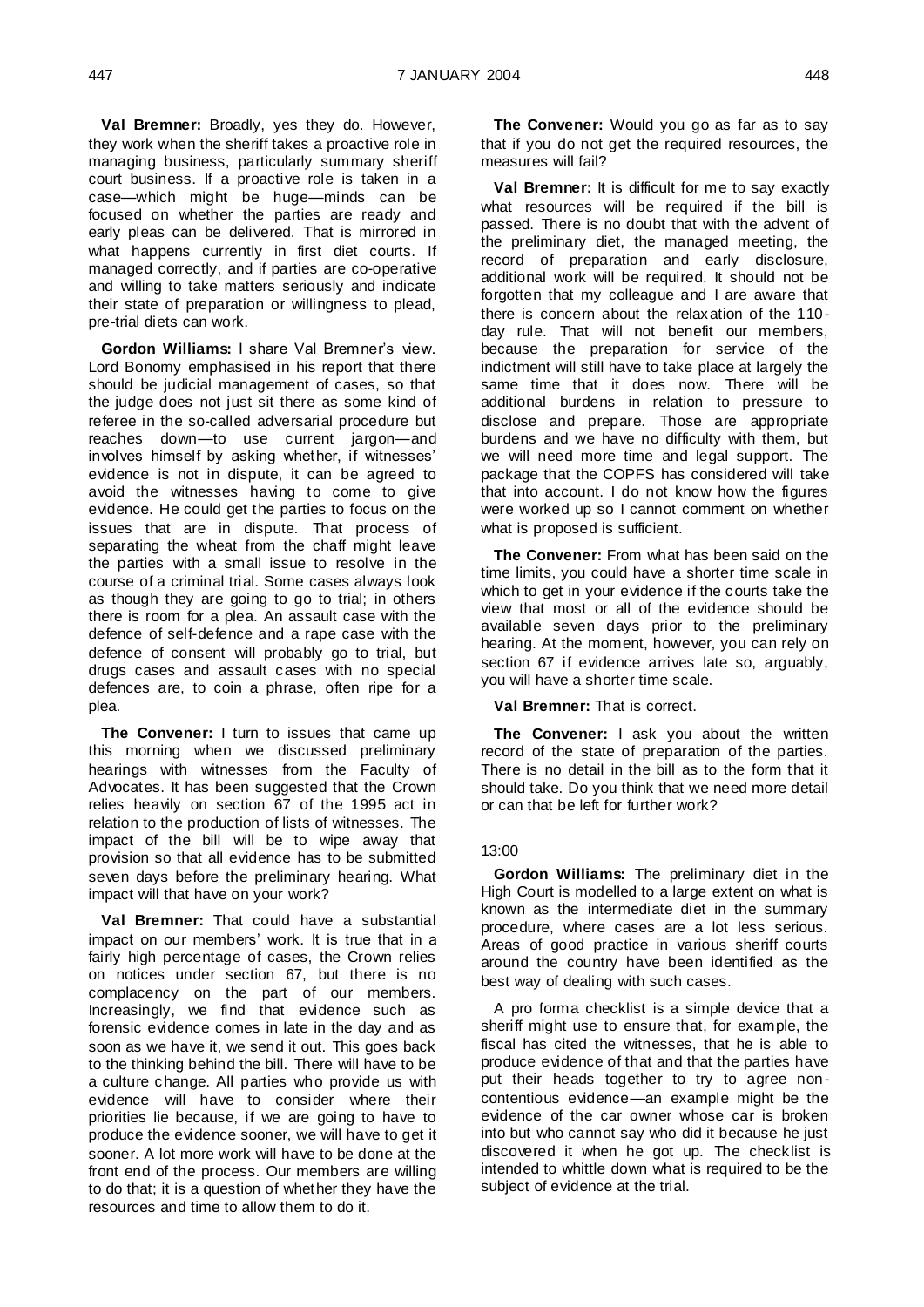From my experience, that kind of approach seems to work well in the first diet, as it is known in sheriff and jury cases, where the procedure is similar and where the same rules of evidence apply. An approach such as that in the High Court would probably reap rewards. The present danger is that there is no great meeting of minds until the first day of the sitting when most of the parties—it never seems to be all of them—troop in on the Monday morning. Nothing quite focuses the minds of the accused, their agents and indeed the prosecutors as the prospect of the trial going ahead.

**The Convener:** There are different views on whether a trial date needs to be fixed before or at the preliminary hearing. What is your view about that, given what you have just said?

**Gordon Williams:** I do not think that our members would have a particularly strong view. I was interested to hear Sandy Brindley this morning putting up a convincing case for rape cases to be among those that ought to be fasttracked. However, we seem to be in an era in which so many cases have to be fast-tracked that it is difficult to put a case on what could be described as the slow track, or to send it by second-class post. There are cases that involve children and other vulnerable witnesses and there are cases that involve elderly people. Which is more urgent: a case that involves a 15-year-old or one that involves an 85-year-old? It might depend on the circumstances. There are race cases and cases that involve drugs. There are cases where there is a genuine threat to public safety. Those are all competing demands. The trick is to try to juggle them in the most acceptable way all round, bearing in mind the interests of the public, the accused, witnesses and the professionals who are involved in the system, because they all have a job to do.

**Margaret Mitchell:** Good afternoon. You have already touched on this but, for the avoidance of doubt, is it your position that the extension of the time limits might result in the work that has to be done within them being expanded or will the extension help you to achieve what is required of you?

**Val Bremner:** There could be additional pressure on our members, but it would be because of the whole package of measures—early disclosure, the preparation for the preliminary diet and any additional work that is required for the managed meeting or the record of preparation.

The extension alone will not make a great deal of difference in a positive way. We will still have to prepare and have the cases ready in the same time. As the convener pointed out, the effective removal of the section 67 notice could lead to our having less time. The society's view on the

extension is that it could be a useful mechanism to ensure not that an indictment is served but that there is some certainty for the public, victims and witnesses that a trial will or will not proceed. Minds will be focused and people will be able to say whether they were ready.

**Margaret Mitchell:** If we turn that round, instead of extending the time limit, what if a greater emphasis were placed on resources being put in place to enable you to achieve the pre-trial disclosure that everyone agrees is a good thing? How do you feel about the suggestion that a Crown case manager should be appointed to take charge of a case from the very beginning, to avoid the use of section 67 notices? Such notices have been used in the past when, at the last minute, through no fault of their own, someone has been handed a case file and has realised that certain things have to be brought out. That may happen because of a lack of resources or just because of the way things work out.

**Val Bremner:** In our experience, a section 67 notice is not usually served because evidence has just been found in our department or because evidence has not been thought of by a colleague; it is usually served because evidence has been received from the police—or from someone else such as a forensic scientist. I would be uncomfortable about accepting that what you suggest is the usual reason for a section 67 notice being served.

Our view on having a case manager would be that, in the more serious cases that we are considering here, a case manager is in place at the moment, albeit under another name. When cases first come to court, they are allocated either to a legal member of staff—perhaps one of our members—or to a precognition officer, who will not be legally qualified but who will no doubt be experienced in the type of case. That person will be responsible for the management and investigation of the case up to the point when it is reported to the Crown Office and is thereafter carefully considered before indictment.

We therefore feel that there is some ownership of cases and that there is a point of contact. However, I accept that it is all very well to say that steps take place in our organisation and that indictments go out; the problem is that cases do not always go ahead in court.

**Margaret Mitchell:** Are you saying that, in 100 per cent of cases, the same person follows the case throughout?

**Val Bremner:** Before a case is reported for final instructions, the investigation of the case is usually—but not in every case—the responsibility of one individual. All sorts of things can change there can be holidays and sick leave and cases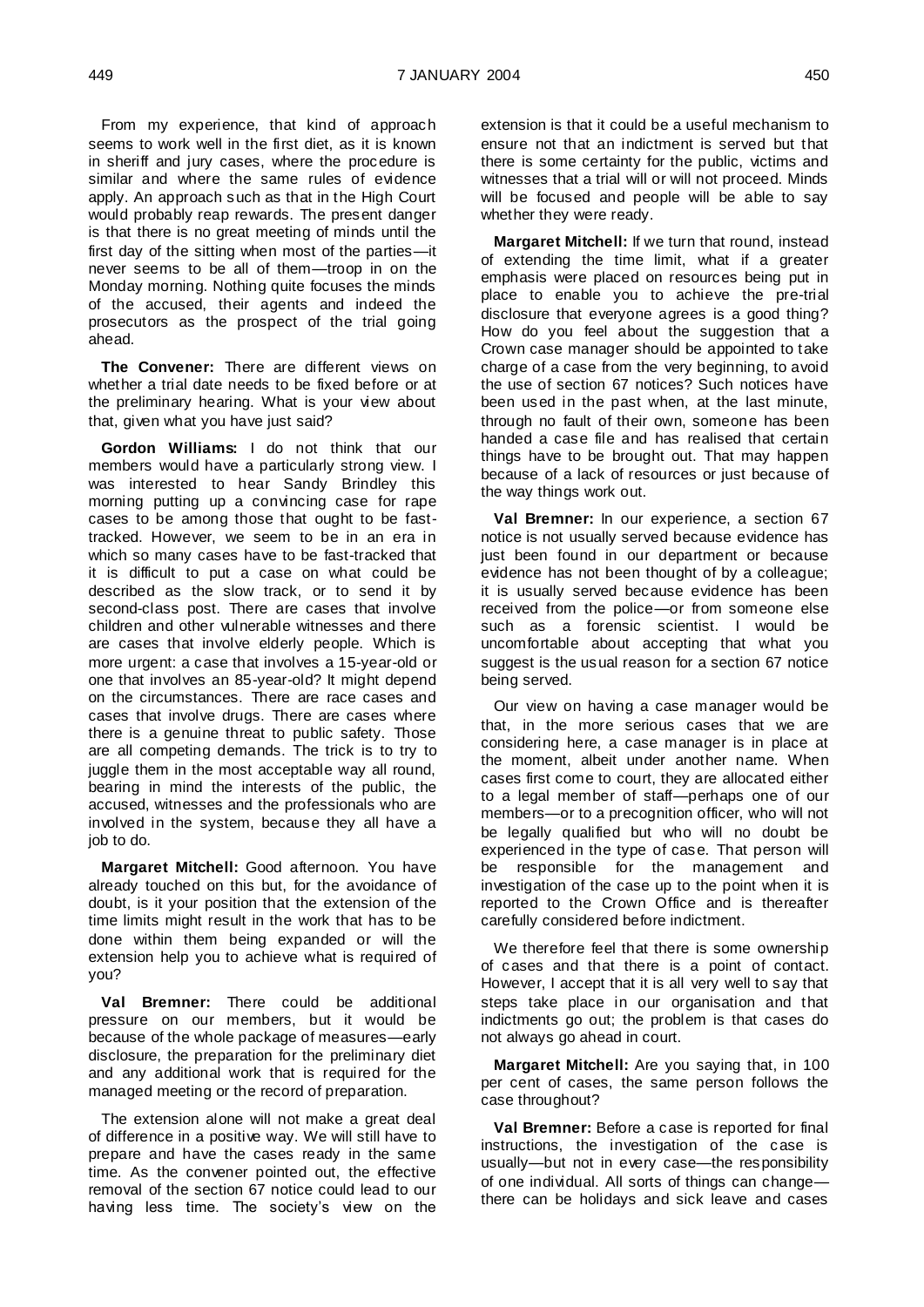sometimes have to be reallocated as people move on to other duties. However, generally, cases are allocated to one person. That person may not necessarily see the case right through to the trial; they will see it through its investigation stage, after which it may be handed over to the responsibility of a High Court legal manager.

**Margaret Mitchell:** Would there be an advantage in the same person seeing a case through and keeping on top of things? In what percentage of cases does responsibility change hands earlier on in the system? In other words, how often does one person really take control?

**Gordon Williams:** I will try to answer that. I will take the second part first and say, no, I cannot estimate the number because I just do not know. I do not know whether such figures are available.

Like many organisations, the COPFS tries to encourage ownership of cases. We do not want wasted time and duplication of effort—and Lord Bonomy refers to that in terms of judicial involvement. The prosecutor—the advocate depute in the High Court—may prepare a case only to discover at the last minute either that it has been transferred out of his court, or that the accused has gone out for lunch and not come back. Derek Ogg spoke about that. Sometimes it happens in the middle of a trial and sometimes it happens just before the trial starts.

We try to minimise the number of people involved, but managing a large organisation, with a relatively large number of legal staff and a large number of cases, is difficult. Inevitably, the longer it takes for cases to progress through the system, the more chance there is of more people becoming involved. Ironically, people will tell you that a custody case—where the accused is remanded in custody and the 110-day rule applies—is easier to manage. Such cases are dealt with relatively quickly. Solicitors will even tell you that it is easier for them to interview their client, because they just go to Barlinnie. If the accused is at liberty, a solicitor might write a letter to them that comes back marked "Not known at this address". Solicitors will contact us nine months after an accused has appeared on petition and will say, "We have lost touch with the accused. We don't know what the story is." We can then put a note in our file that states that there is a good chance that the accused will not turn up. We will then call the trial on the first day of the sitting, without the witnesses being there. If the accused does not turn up, we can take out a warrant for his arrest and countermand the witnesses. However, the longer a case goes on, the more hassle and inconvenience it causes everyone.

**Margaret Mitchell:** Given the volume of cases with which the COPFS deals, would one of the

best ways of making the system work better be the allocation of more procurators fiscal?

**Val Bremner:** To be fair to the COPFS, a good deal of work has been done and continues to be done that focuses on case preparation, doubtless in preparation for the package of measures that the bill will introduce. The department is looking at the issue. The work is resource intensive because the cases are serious and must be investigated properly. We do not make the decisions in the department, but I am sure that the department has been well advised and is considering the measures that it needs to put in place to improve the delivery of the service to the public.

**Margaret Mitchell:** I want to press you a bit on your last point. Derek Ogg said that he has not seen any substantial changes or improvements as a result of the Pryce-Dyer package. Is that your view? Is the Pryce-Dyer package sufficient, or is more needed? This is your opportunity to hold forth.

**Val Bremner:** If you are referring to improvements in the High Court, the running of the High Court is not just down to the COPFS or our members. From what we understand within the department, the Pryce-Dyer report initially focused on internal management changes and changes in how we deliver certain services. I understand that for some time the department has been focusing on solemn work, again with a view to the changes that the bill may bring about. Therefore, as a professional society, we can only wait to see what the result of that will be.

On the wider question of whether Pryce-Dyer has taken effect within the organisation, I am not sure that that is a subject for me to raise at this stage in this forum. We are here to talk about the bill.

# **Margaret Mitchell:** Fair enough.

**The Convener:** Derek Ogg, like many others, was referring to being able to get a fiscal on the phone when it was necessary to speak to them. Whether that has been a good or a bad experience varies around the country. However, the availability of fiscals could be crucial to the management of early disclosure. That is what Derek Ogg was driving at. In that sense, it is relevant to ask you about the Pryce-Dyer report because it was meant to deliver more fiscals on the ground for people to talk to.

**Bill Butler:** I turn to section 11 of the bill and the proposal for trial in the absence of the accused. We have already heard that some witnesses view the proposal as controversial and problematic. I have just two questions on the proposal. In your experience, could a trial be properly conducted if the accused never appeared before the trial court?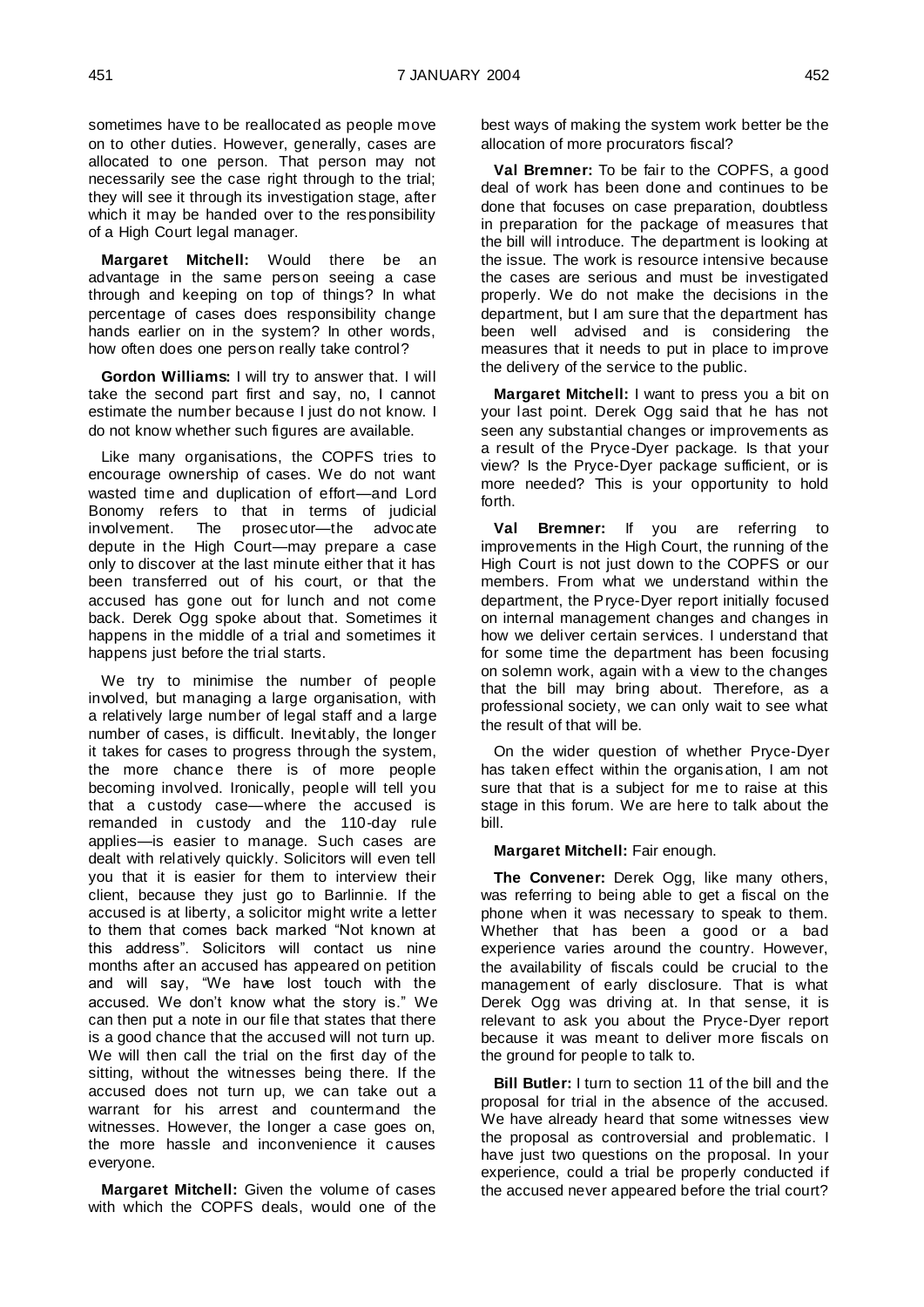**Gordon Williams:** I am happy to try to answer that. We have not taken a straw poll of our members, but I am confident that the view of most fiscals would be that a trial in the accused's absence should be confined to minor, nonimprisonable offences. There is provision in existing legislation for such a trial for minor matters, such as speeding. It is not so terribly bad if someone gets their licence endorsed with three penalty points when they are not present in the court. However, being jailed for life in one's absence would be a different matter.

There is something surreal about conducting a trial with no accused sitting in the dock. It happens more frequently than many people realise, because the accused might be a limited company. There might not be a person sitting in the dock at whom the witnesses could point and say, "He is the man who did it." However, representatives of an accused can instruct on who can put forward whatever defence the accused wants. I listened with interest to what Derek Ogg said about the proposal for having a trial in the accused's absence. Frankly, the proposal strikes me as being nonsense in the majority of cases. I certainly do not want it to happen in jury courts.

**Bill Butler:** I do not want to stray too far into the surreal, but if such a trial were taking place, would it present any particular problem or set of problems for a prosecutor?

#### 13:15

**Val Bremner:** In fairness, I think that that would have less of an effect on the conduct of the prosecution case than it would on the defence. Clearly, we do not rely on the accused as part of our case; we might have their admissions to the police, but those could be read in their absence. Such trials, of course, depend on the identity of the accused not being at issue.

I agree with Gordon Williams and refer to Derek Ogg's earlier comments. It would be virtually impossible to defend a person on a murder charge without their instructions. As Gordon Williams said, we are not just prosecutors; we are also solicitors. The proposal makes us deeply uncomfortable.

**Margaret Smith:** The bill makes new provision for the apprehension of witnesses. In your experience, is the non-appearance of witnesses a significant problem in proceedings on indictment?

**Gordon Williams:** Yes. I think that I am quite well qualified to give an answer, because although I am here in my capacity as the president of the Procurators Fiscal Society—I was described as the chair, which was very flattering—in my day job I am the procurator fiscal at Paisley. Before going to Paisley, I worked in Glasgow and in Edinburgh, where one of my responsibilities was to manage

High Court sittings. It was something of a revelation to move to the Saltmarket in 1996, just before the new extension was built, when we were using the north and south court, Lanarkshire House—now the Corinthian, of course—the sheriff court and sundry other buildings.

The extent to which proceedings were disrupted by the non-availability of witnesses was such that I used to think, when I started the job, that everything was meant to revolve around Donald Findlay's diary. In fairness to him, that was not the case; the availability of witnesses was critical in relation to the scheduling of cases. It was frustrating when everyone was ready to go ahead with a trial except witness 2, who was the essential corroborator of the testimony of witness 1, who was the victim. Sometimes I used to think that the only law that really applied in the High Court was sod's law, because we would postpone a case until later in the sitting in order to secure the attendance of witness 2, only to find that witness 1 did not turn up in the second week.

The whole thing was fraught with the inevitable difficulties of trying to secure the attendance of people, many of whom were reluctant to attend. Not all witnesses are decent, honest and truthful people like my mum, who are eager to come along and do their public duty. Many witnesses are as familiar with the court system as my colleagues are.

**Margaret Smith:** We heard earlier—I think it was from Victim Support Scotland—that some witnesses are fearful of giving evidence and feel intimidated. However, you are saying that others are as well aware of what it feels like to be the accused as the accused themselves and might not want to incriminate a friend or associate. In what sorts of cases might you apply for a warrant for the apprehension of a witness? It has been suggested that we should refer to recalcitrant, rather than reluctant witnesses, as there is a big difference between a person who is reluctant to be a witness because they are fearful and one who is reluctant because, frankly, they do not want to shop a pal.

**Gordon Williams:** Yes, absolutely. As I raised that point, I am happy to pursue it. As Lord Bonomy said in his report, one has to be extremely selective about the steps that one takes to secure the attendance of witnesses.

The fiscal, and the advocate depute in the High Court, will have information about the witnesses usually from the police. The information will indicate whether the witness is genuinely fearful of the accused or is a good friend of the accused who does not want to come along. We can therefore make an assessment. In my experience it is very rare for the Crown to resort to seeking a warrant for the apprehension of a witness. Even when we do, we often say that it will be, in the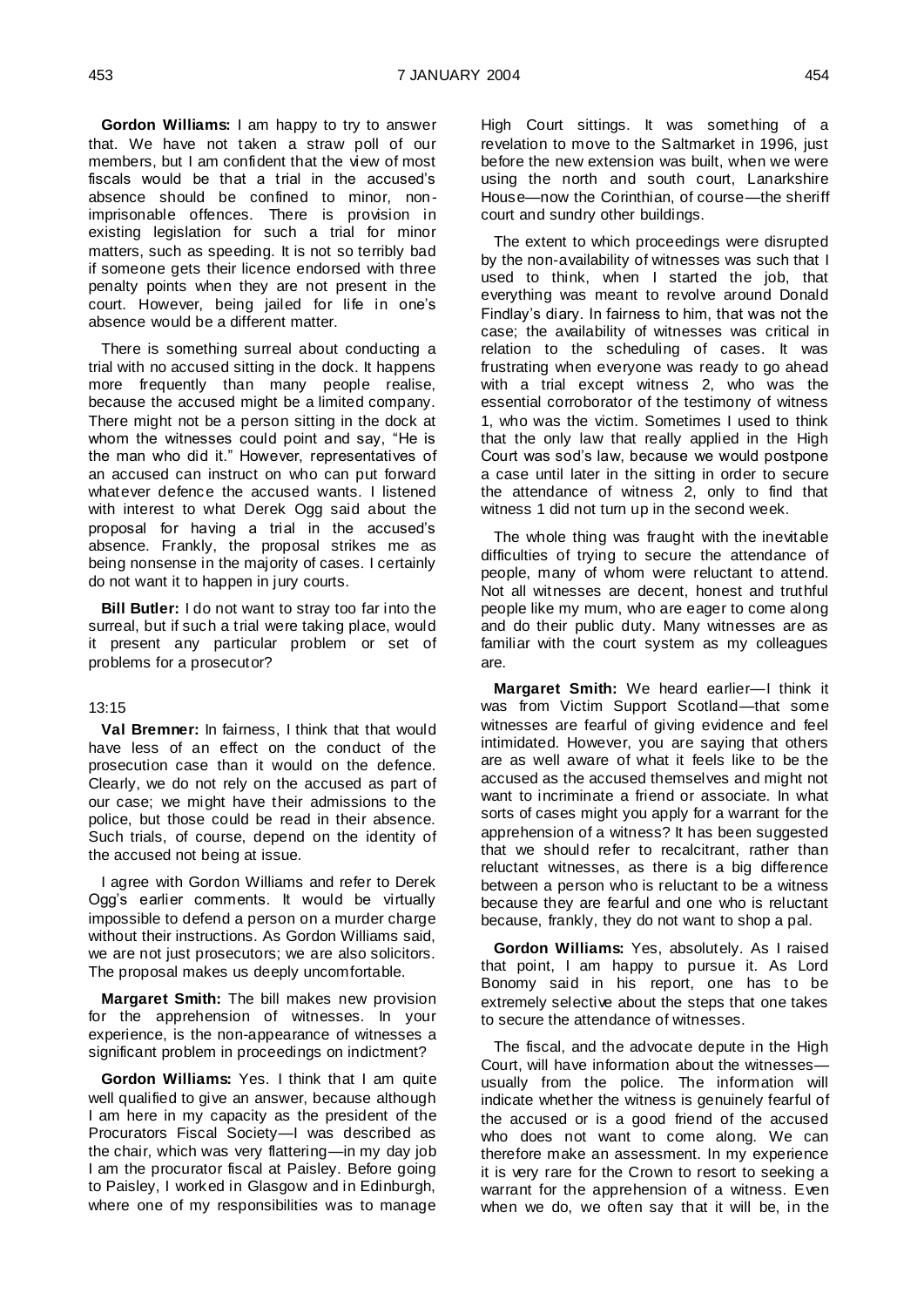time-honoured phrase, "executed with discretion". That means that the police will go to the witness's house armed with the warrant and say, "If you do not come we have the power to arrest you."

I would not want the committee to think that my flippant remarks about some witnesses mean that we as fiscals are unconcerned and unfeeling about the genuine intimidation and apprehension that many witnesses feel. I have experience in a professional capacity, particularly in Glasgow, of cases in which witnesses have had to be given very special treatment. The witness protection programme was mounted by Strathclyde police during my time there. Quite elaborate measures are put in place to try to secure the attendance of witnesses who would obviously and obviously and understandably prefer not to come to court.

**Margaret Smith:** The bill makes provision relating to sentencing following a guilty plea—we discussed that earlier. Is it your experience that, in general, courts allow a discount for a guilty plea? How is that currently working in practice?

**Val Bremner:** That is happening in summary business in the sheriff court. It can work if the court is given the full information and the cases are managed properly from the bench. As a fiscal, care has to be taken that, in the case of an early plea the fiscal tells the court, for example, that witnesses have been cited but their time has been saved—they have not been required to attend. The earlier a plea, the better it is for the witnesses. On some occasions we can even have an early plea when we have not yet cited witnesses. We consider that to be helpful.

**Margaret Smith:** We have heard conflicting evidence about how helpful an early plea is. It has been said on the one hand that somebody who decides to plead guilty early in the process can save vulnerable witnesses, for example, from giving evidence. On the other hand, what does it say about justice if someone can get a reduced sentence because they have pled guilty to something, perhaps even if they have not done it? I presume that you are aware of the difference of views.

One of the factors that I would have thought important is the view of the victims and the people who would be called upon to give evidence in some of the particularly disturbing cases such as rape cases, sexual offence cases, murders and so on. The Rape Crisis Scotland representative said earlier that victims are often not asked whether they would prefer an early plea to be accepted, rather than have to give evidence. How do you go about deciding whether you should negotiate such pleas or whether it is in the best interests of justice to let the person go through the full process and let the victim have their day in court?

**Val Bremner:** We would have to distinguish between cases such as the example that you have given, of a rape case, and the more ordinary runof-the-mill summary business. In a rape case our members would not negotiate any form of plea that would be a matter for the advocate depute. As I understand it, best practice would be that we would try to involve the victim if that is possible. However, there is of course no point in approaching the victim until you have the offer of a plea. It would be silly and irresponsible to perhaps raise the victim's hopes that they would not have to give evidence. We would not involve the victim until a plea was on offer. Although the victim's views are taken into account, it is a matter of clear practice that the final decision would be for the advocate depute.

**Gordon Williams:** When I started in the fiscal service, more years ago than I care to remember—more than 20 years ago—the views of the victim were not such a central feature of the process as they are now. For example, it would now be almost unheard of in a murder case for the prosecutor or advocate depute to decide to take a plea to culpable homicide without first having the common courtesy and decency to speak to the next of kin. As prosecutors, we would always stress the fact that the final decision as to what plea to accept lay with us, but you have to weigh up the pros and cons as to the distress that might be caused by people giving evidence.

If you will forgive my using the term, it is almost a bird-in-the-hand approach that is sometimes adopted. I have known cases where the next of kin has said, "No. No way are you taking a plea to culpable homicide. My brother was murdered and we want this case to go to trial." The accused then goes to trial, is acquitted and walks out a free man. That is quite difficult for the next of kin to cope with and it is frustrating for the prosecutor at times. It is fair to say that there are occasions nowadays on which the views of interested parties, such as the next of kin or victims, might tilt the balance away from accepting a plea that the prosecutor might otherwise be tempted to accept. We have talked about the accused having his day in court. Sometimes, the victim and the witnesses want their day in court, and the process would run the distance.

**Margaret Smith:** Generally speaking, would you say that the victim or the victim's family should play a part in the process and at least have their views sought?

**Val Bremner:** In the more serious cases, that is certainly a practice that is being encouraged. We cannot say that it has happened in every case, because we have heard, even today, of cases in which it has not happened, but that is the practice that is encouraged and should be adopted. It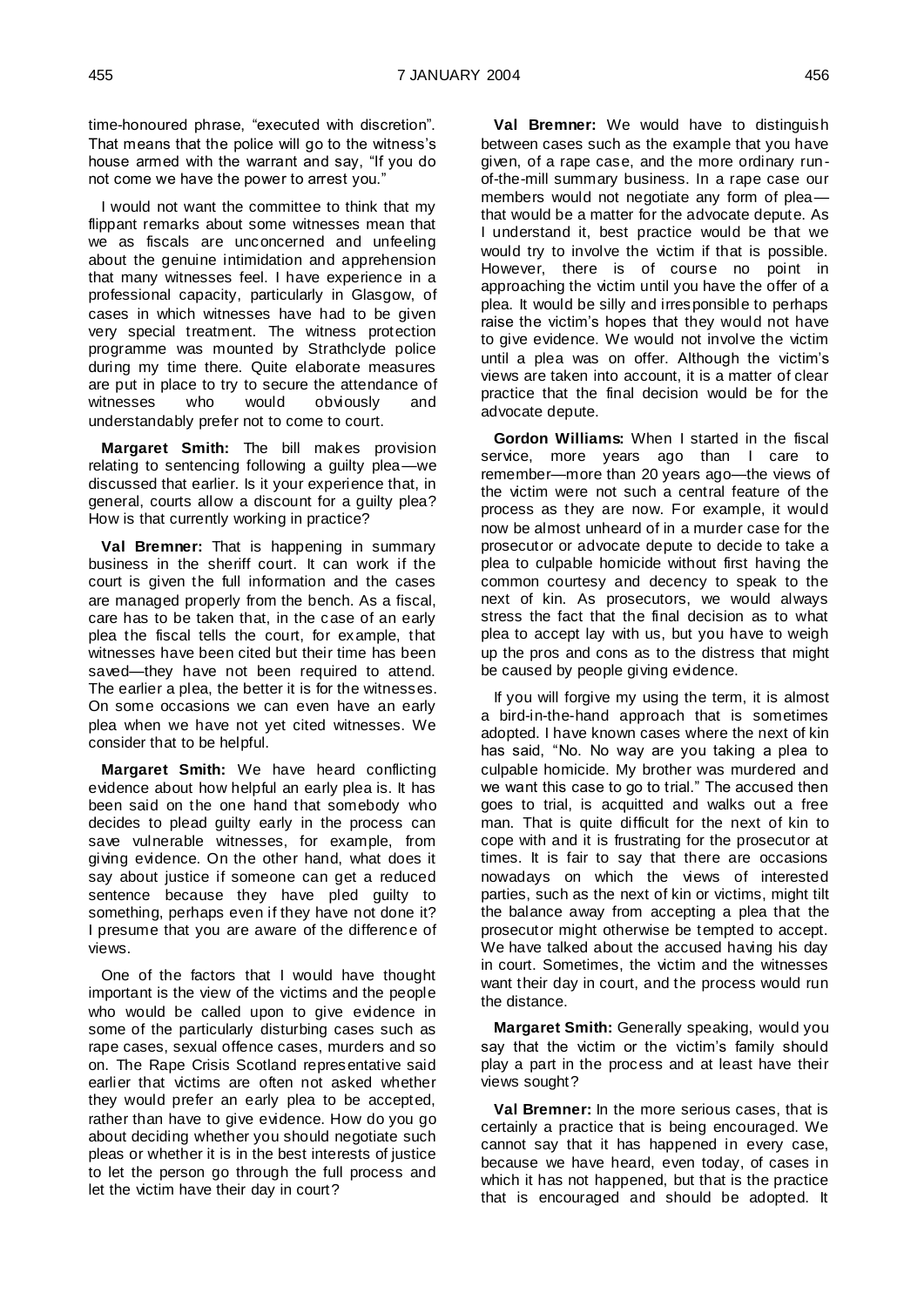would not necessarily happen in the less serious summary cases. However, I think that we would both say that, in our experience, we have heard more witnesses than we can remember saying, "I'm so glad I don't have to give evidence." It is rare for someone to say, "Well, I wanted to go in there and say my piece."

**Margaret Smith:** In general, do you feel that the fact that judges will now have to say why they have come to a decision on a discount and what thought processes were involved in coming to the sentence is a positive step forward?

**Val Bremner:** It is difficult for us to comment on that, because sentencing is really not a matter for us, unless something goes awry and a sentence is considered to be unduly lenient. However, everyone involved in the justice system would welcome transparency, and if that is a move towards transparency, it is welcome.

**Michael Matheson:** I would like to turn to the proposal to extend the sentencing powers of the sheriff courts in solemn proceedings from three years to five years. Could you outline the practical implications that you think that will have for prosecutors and for your members?

**Val Bremner:** We discussed that before coming here. The figure that we have heard quoted is that perhaps around 20 per cent of the High Court's current business would come down to sheriff-andjury level. The practical effect of that is that m ore of our members will be in court, prosecuting more cases; that is an inevitable consequence. The flip side of that is that, when they are in court doing those trials, they cannot then be preparing High Court cases. Again, it is a question of how best to use the resources that exist and of whether those resources are adequate. However, it is difficult for me to give an opinion as to whether they are adequate until we see, once the change goes ahead, how many cases come down and need to be prosecuted in that way.

**Michael Matheson:** Do you think that there could be serious resource implications if that is not managed properly?

**Gordon Williams:** There will probably be resource implications however it is managed. As Val Bremner says, there will be more sheriff-andjury cases for fiscals to prosecute, because a proportion of those cases—let us say 20 per cent—would previously have been prosecuted in the High Court by advocate deputes.

**Michael Matheson:** If that change does go ahead and 20 per cent of the work of the High Court moves down to the sheriff court, is it just a case of waiting to see what the implications are, or should we be looking to ensure that certain resource provisions are made before change takes place? I am trying to get a feel for what can

be done to ensure that problems are not encountered as a result of a lack of resources.

**Val Bremner:** Obviously, it would be better if work could be done in advance. I believe that the Crown Office and Procurator Fiscal Service has already considered the matter, but I do not know the details. We are not privy to any view that the COPFS may have formed, but it has worked out the implications of the bill for its legal and administrative support costs. I hope that it has taken account of the expanded requirement for sheriff and jury deputes.

## 13:30

**Michael Matheson:** What cases would you expect to indict in the sheriff court rather than the High Court? Can you give us any practical examples?

**Val Bremner:** The Crown Office would decide which cases would come down, but I would expect that drugs cases of lower value could come down and perhaps cases that now go to the High Court but that attract sentences of less than five years. Certain cases in which there have been robberies but in which no weapon has been used, or similar cases, could be considered. However, it is not for me to say what should happen; such decisions would be taken by those in the COPFS's High Court unit.

**Gordon Williams:** To be fair, previous committee witnesses have mentioned roughly the same kind of cases that Val Bremner does. John Ewing, who is the chief executive of the Scottish Court Service, was asked that question and he referred to drugs cases. Cases that involve assaults with weapons and stabbings in the street that might have been indicted as attempted murder, but in which the allegation of attempting to murder has been deleted and the case has been left as an attempt to endanger life, disfigure or impair could be considered. Cases involving death by dangerous driving under section 1 of the Road Traffic Act 1991 might also be considered. Such cases increasingly go to the High Court, as there is a public clamour for higher sentences for those who kill by dangerous driving, but such people do not always receive a sentence of more than five years—the sentence might simply be worth more than three years.

The marking prosecutor would have to make a judgment in deciding on the appropriate forum and, as with all judgments, people will never get things 100 per cent right. For years, cases have been dealt with in the High Court for which the accused has received a sentence of less than three years, or even less than two years, which is what the sheriff court's sentencing power was on indictment. Sometimes sheriff court cases are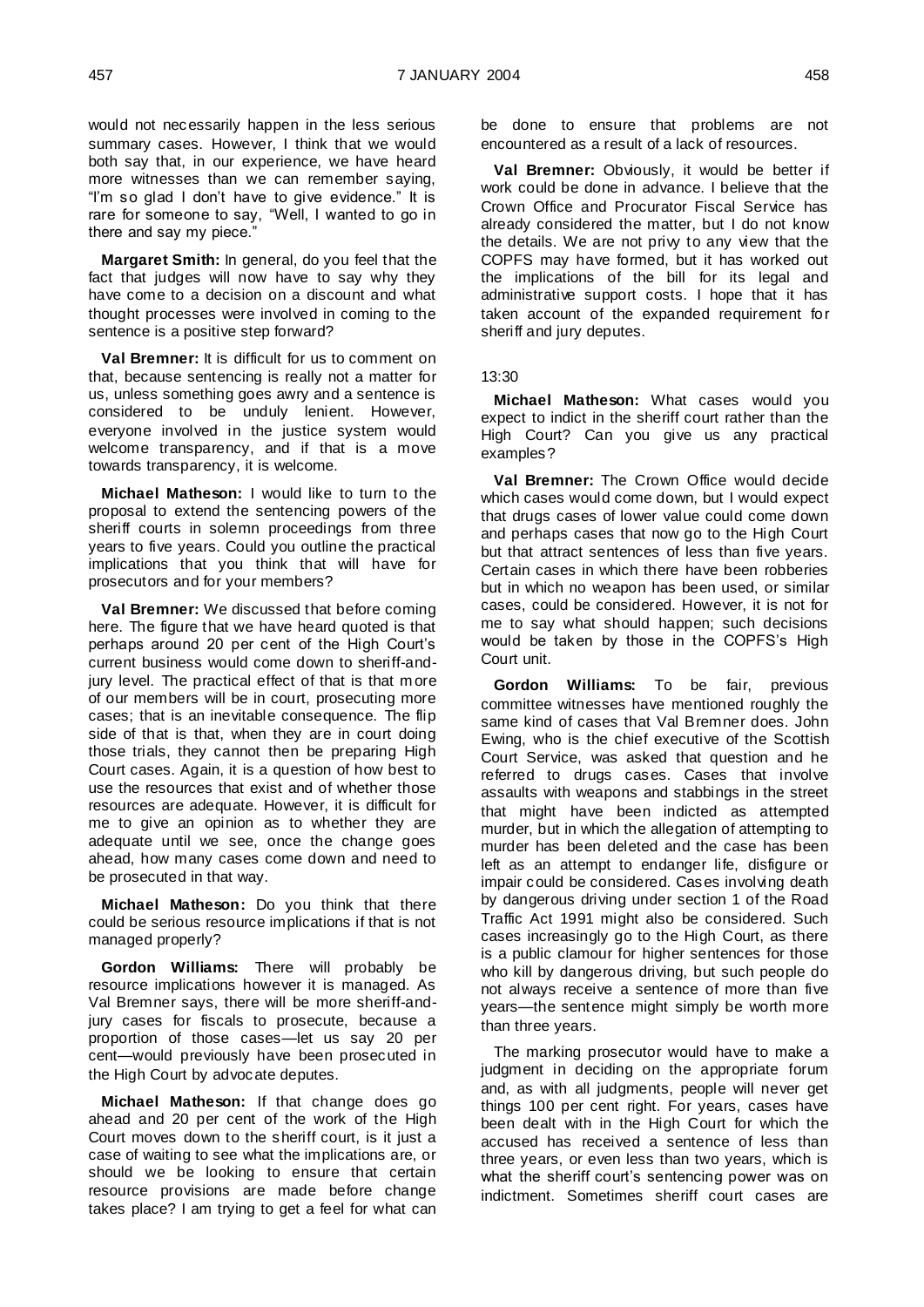remitted to the High Court and the accused receives a sentence of five, six or even seven years. It could be said that the Crown has got things wrong. Even the COPFS would agree that we do not always get things right, but unfortunately all the errors that we make seem to make the front pages.

**Michael Matheson:** What do you think about the suggestion that there could be a sentencing drift if sheriffs' sentencing powers are extended?

**Val Bremner:** We listened to SACRO's representation and, as solicitors who have practised in the sheriff court, perhaps we thought that something of a disservice was being done to solicitors and sheriffs. A number of highly qualified solicitors are well able to undertake the defence of persons who might hitherto have been dealt with in the High Court, but who could come to the sheriff court as a result of the powers that we are discussing. The same applies to sheriffs. There are many experienced sheriffs, some of whom are appointed as temporary judges to the High Court. It would be unfair to say that, because a case may now go to a sheriff court, there could be a problem with a sentence. It is not for us to comment on sentences, but we do not see any particular difficulties.

**The Convener:** Finally, I would like to check one thing with you. I understand that the aim is to shift business to sheriff courts from April 2004. Has the Crown Office's management consulted you about that prospect?

## **Val Bremner:** No.

**The Convener:** Are you aware of the implementation date?

**Val Bremner:** No, I was not aware of the date.

**The Convener:** Okay. I thank the witnesses for giving evidence. We have not received a written submission. Do you intend to forward one? I hope that you will, as it would be useful for us in considering the evidence.

**Val Bremner:** We can certainly do so.

**The Convener:** Thank you very much.

I remind members that the next committee meeting will be on Wednesday 14 January, and that on Friday, there will be the practitioners' seminar in Edinburgh. At the next meeting, we will take evidence from Christine Vallely and Professor Dee Cook, who are authors of research for the Home Office on non-attendance by witnesses. In addition, arrangements are being made for a visit to HMP and YOI Polmont on 26 January.

I am sorry that the meeting has been so long, but it has been useful.

*Meeting closed at 13:34.*